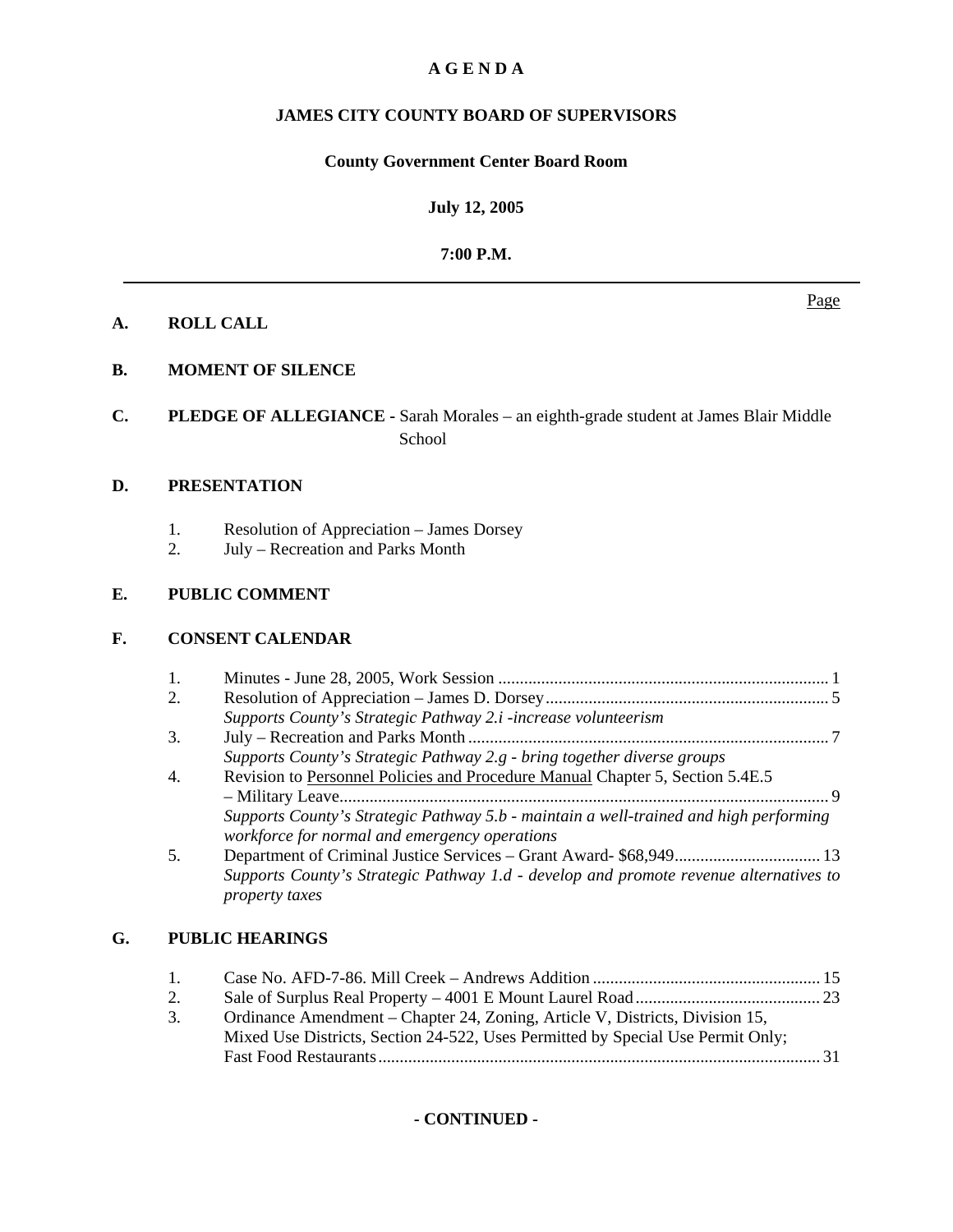# **H. BOARD CONSIDERATION**

*community*

 1. Case No. SUP-16-05. Treleaven Warehouse and Nursery (Deferred from June 14, 2005) .......................................................................................... 35 2. Lease Financing – Warhill Property Infrastructure and Sports Stadium .......................... 45 *Supports County's Strategic Pathway 3.d - invest in the capital project needs of the* 

# **I. PUBLIC COMMENT**

# **J. REPORTS OF THE COUNTY ADMINISTRATOR**

# **K. BOARD REQUESTS AND DIRECTIVES**

#### **L. ADJOURNMENT**

071205bos.age2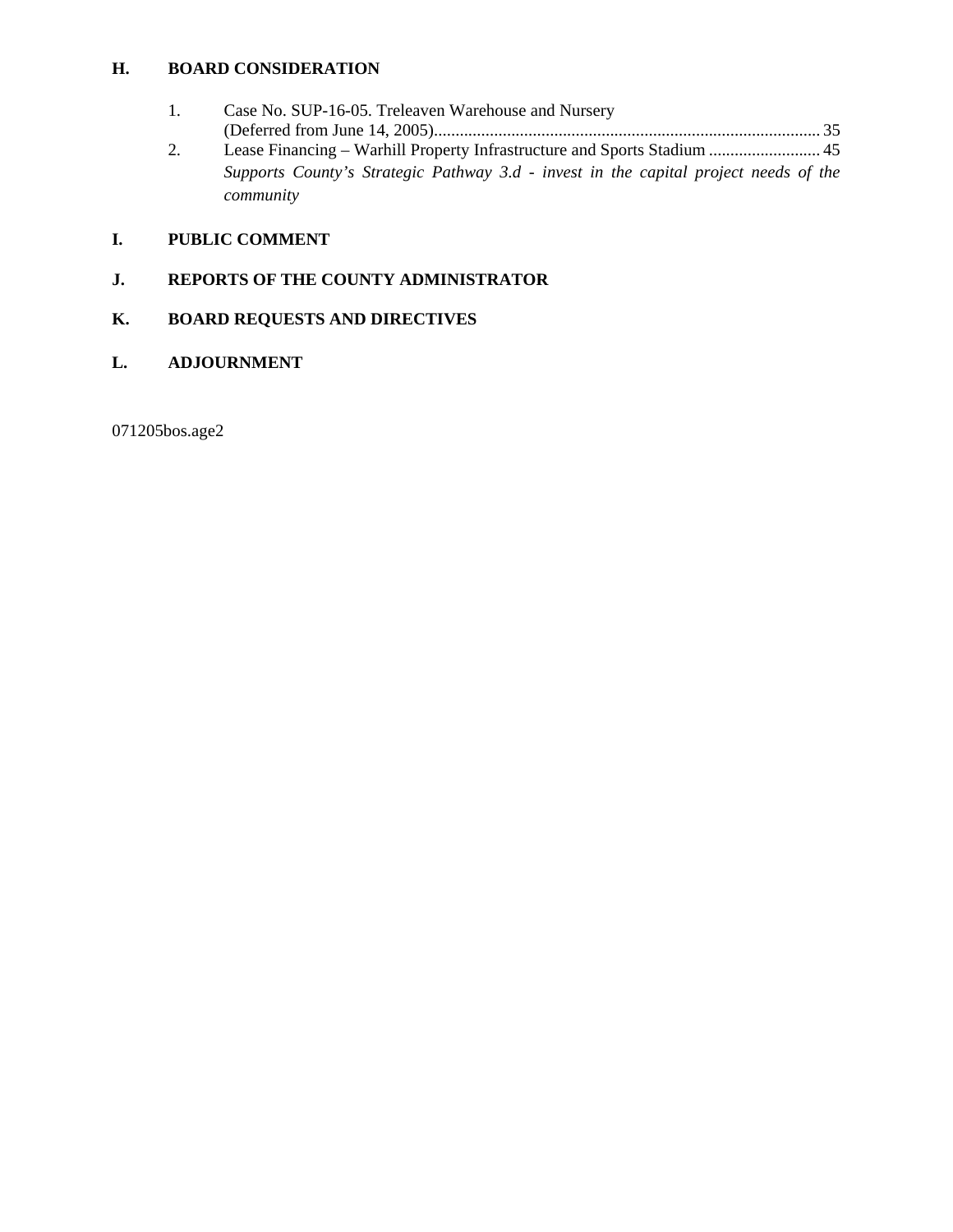# **AT A WORK SESSION OF THE BOARD OF SUPERVISORS OF THE COUNTY OF JAMES CITY, VIRGINIA, HELD ON THE 28TH DAY OF JUNE 2005, AT 4:00 P.M. IN THE COUNTY GOVERNMENT CENTER BOARD ROOM, 101 MOUNTS BAY ROAD, JAMES CITY COUNTY, VIRGINIA.**

# **A. ROLL CALL**

 Michael J. Brown, Chairman, Powhatan District Jay T. Harrison, Sr., Vice Chairman, Berkeley District Bruce C. Goodson, Roberts District John J. McGlennon, Jamestown District M. Anderson Bradshaw, Stonehouse District

 Sanford B. Wanner, County Administrator Leo P. Rogers, County Attorney

# **B. BOARD DISCUSSIONS**

#### 1. Youth Advisory Council

 Mr. Doug Powell, Acting Community Services Manager, introduced Mr. Howard Mason, Human Services Specialist, who introduced the members of the Youth Advisory Council in attendance: Ari Caramanica; Awanya Fraizer, Jocelyn Fuentes, and Ashlee-Paxton Turner.

 Members of the Youth Advisory Council provided an overview of the Council's accomplishments, goals for the coming years, and feedback concerning what the members perceive to be pressing issues in the community.

 The Board and Council members discussed efforts made by the Council to reach out to the youth in the community and in working with the schools, the College of William & Mary, and Jamestown 4-H Center to address the needs of the youth in the community including surveys on alternative transportation and educational excursions, and assistance for keeping youth interested in continuing their education.

 The Council requested a Board member's attendance at the Council meetings to provide input and support.

 The Board recommended the Council hold a civic day or civic week to permit the youths to become involved in the community through activities such as shadowing a County official to see what it is like to walk in someone's occupation for a day and attending Board meetings.

 Mr. Wanner inquired when the survey was conducted by the Council, how the survey was distributed, and clarification on the data collected regarding intimidation at the Community Center and job offerings.

 Mr. Mason stated that the survey was given out during the 2003-2004 school year to 8th, 9th, and 11th grades.

 Council members discussed age discrimination and age-appropriate jobs available to younger students and older individuals using the same facilities as the youth, such as the fitness room in the James City/Williamsburg Community Center.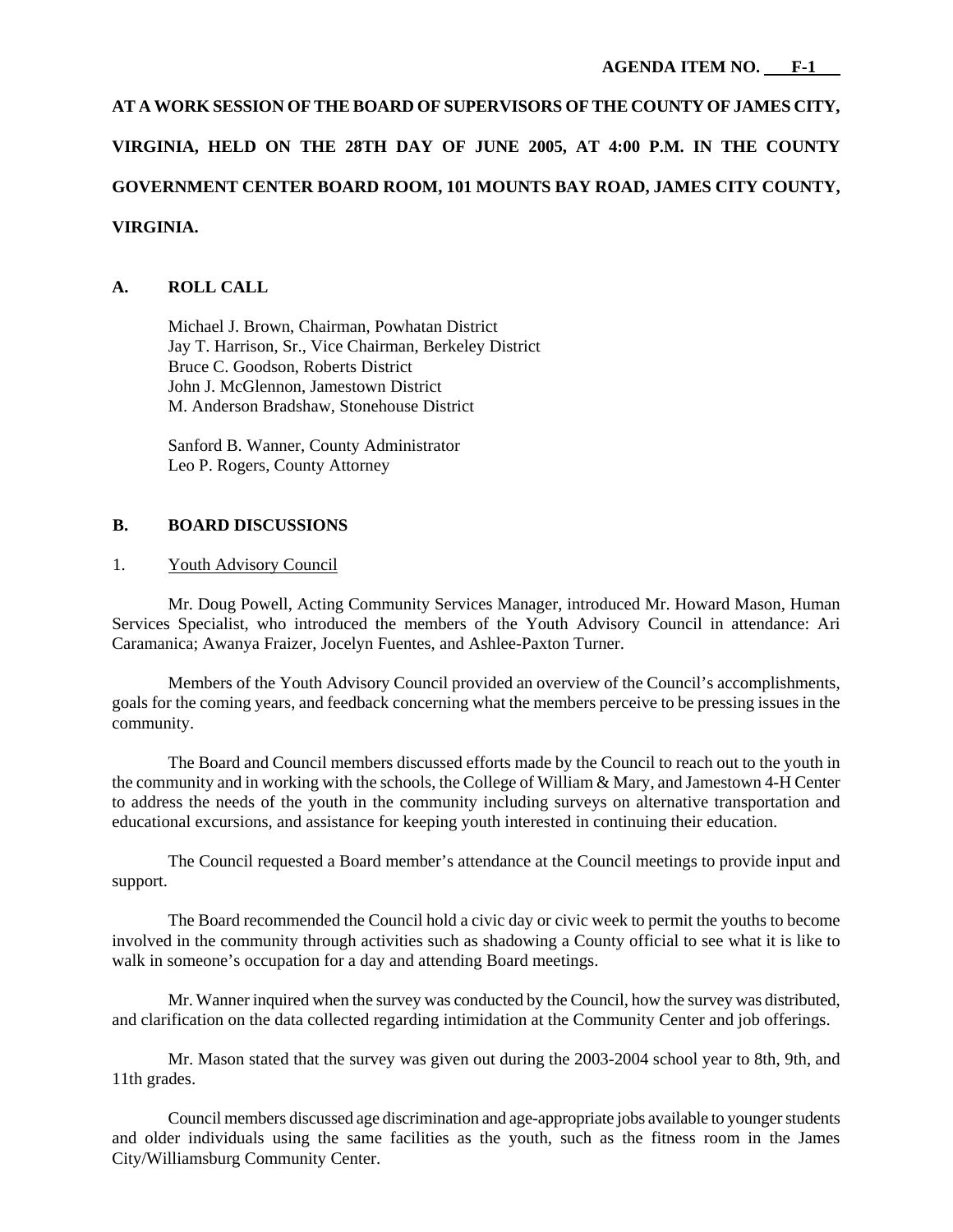The Board, staff, and Council discussed activities and media methods to raise awareness about the Council, youth issues, and services available to the youth of the community.

#### 2. Proposal to Create a Regional Transit Authority (RTA)

 Mr. Doug Powell, Acting Community Services Manager, introduced Mr. Fred Fravel, Consultant with KFH Group, and Mr. Mark Rickards of the Virginia Department of Rail and Public Transportation.

 Mr. Powell provided an overview of the background of the public transportation service to the community and the potential benefits identified for a RTA.

 The Board, staff, and Mr. Fravel discussed the idea of a seamless transportation service and how it can be achieved through a RTA.

 Mr. Fravel provided an overview of the expenses for the seven independent operations and the anticipated joint operating costs for public transportation services, and the advantages a RTA will have in Federal and State funding opportunities.

 The Board, Mr. Fravel, and Mr. Rickards discussed what the possible effects of the establishment of a RTA will have on the County's budget; the estimated capital costs; how the current capital assets of the organizations will be handled; bus fleet looks and uniformity of the buses; consideration of alternative fuel buses for the fleet; and need to further consider mechanisms for fare collection and transfers to and from nonfee routes in the system.

 Mr. Powell provided an overview of the governance of the Public Transit Authority Board, the selection of board membership, joint powers, and term length of the board members, an advisory committee, and the proposed timeline for the creation of a RTA by July of 2006.

 Mr. Wanner recommended that the hiring for the Executive Director be done by the Chief Administrative Officers of the three jurisdictions and the Vice Presidents of Colonial Williamsburg and William & Mary since membership of the proposed board will also be from that level.

 The Board requested the RTA monitor the transit fees and keep it affordable; an agreement from all partners on basic principles on what the RTA will accomplish; a uniform vision and seamlessness; and how the structure of the membership of the board and possible subcommittees will work in the chain of command in making final policy and fee decisions.

At 5:40 p.m., Mr. Brown recessed the Board for a brief break.

At 5:45 p.m., Mr. Brown reconvened the Board.

#### **C. CLOSED SESSION**

 Mr. Bradshaw made a motion to go into Closed Session pursuant to Section 2.2-3711(A)(1) for the consideration of appointments to Boards and Commissions, and Section 2.2-3711(A)(3) to consider the acquisition of parcels of property for public use.

 On a roll call vote, the vote was: AYE: Harrison, Goodson, McGlennon, Bradshaw, Brown (5). NAY: (0).

Mr. Brown adjourned the Board into Closed Session at 5:46 p.m.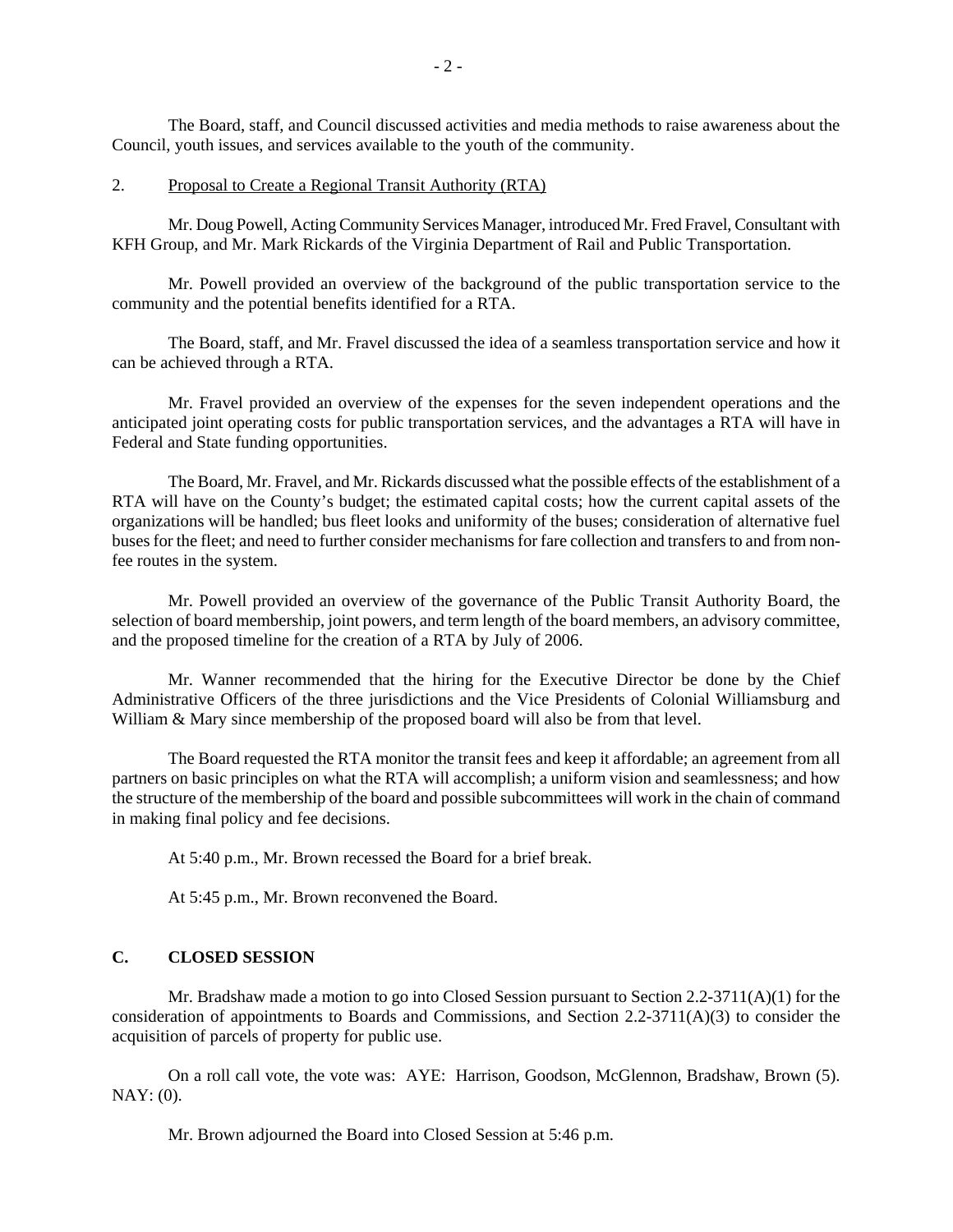Mr. Brown reconvened the Board into Open Session at 6:05 p.m.

Mr. Harrison made a motion to adopt the Closed Session resolution.

 On a roll call vote, the vote was: AYE: Harrison, Goodson, McGlennon, Bradshaw, Brown (5). NAY: (0).

#### **R E S O L U T I O N**

#### CERTIFICATION OF CLOSED MEETING

- WHEREAS, the Board of Supervisors of James City County, Virginia, (Board) has convened a closed meeting on this date pursuant to an affirmative recorded vote and in accordance with the provisions of the Virginia Freedom of Information Act; and
- WHEREAS, Section 2.2-3711 of the Code of Virginia requires a certification by the Board that such closed meeting was conducted in conformity with Virginia law.
- NOW, THEREFORE, BE IT RESOLVED that the Board of Supervisors of James City County, Virginia, hereby certifies that, to the best of each member's knowledge: i) only public business matters lawfully exempted from open meeting requirements by Virginia law were discussed in the closed meeting to which this certification resolution applies; and, (ii) only such public business matters were heard, discussed, or considered by the Board as were identified in the motions; Section  $2.2-3711(A)(1)$ , to consider personnel matters, the appointment of individuals to County boards and/or commissions; and Section 2.2-3711 (A)(3), to consider the acquisition of a parcel/parcels of property for public use.

 Mr. Bradshaw made a motion to appoint Mr. John Laben to a four-year term on the Historic Triangle Bicycle Advisory Committee, term to expire June 30, 2009; to appoint Mr. Julian Lipscomb, Jr., to an unexpired term on the Parks and Recreation Advisory Commission, term to expire on May 31, 2008; to reappoint Mr. Richard Drumwright to a four-year term on the Peninsula Disabilities Service Board, term to expire June 30, 2009; and to appoint Mr. Lester Dubnick to a three-year term on the Williamsburg Area Arts Commission, term to expire June 30, 2008.

 On a roll call vote, the vote was: AYE: Harrison, Goodson, McGlennon, Bradshaw, Brown (5). NAY: (0).

#### **D. BREAK**

At 6:07 p.m., the Board took a dinner break until 7 p.m.

Sanford B. Wanner Secretary to the Board

\_\_\_\_\_\_\_\_\_\_\_\_\_\_\_\_\_\_\_\_\_\_\_\_\_\_\_\_\_\_\_\_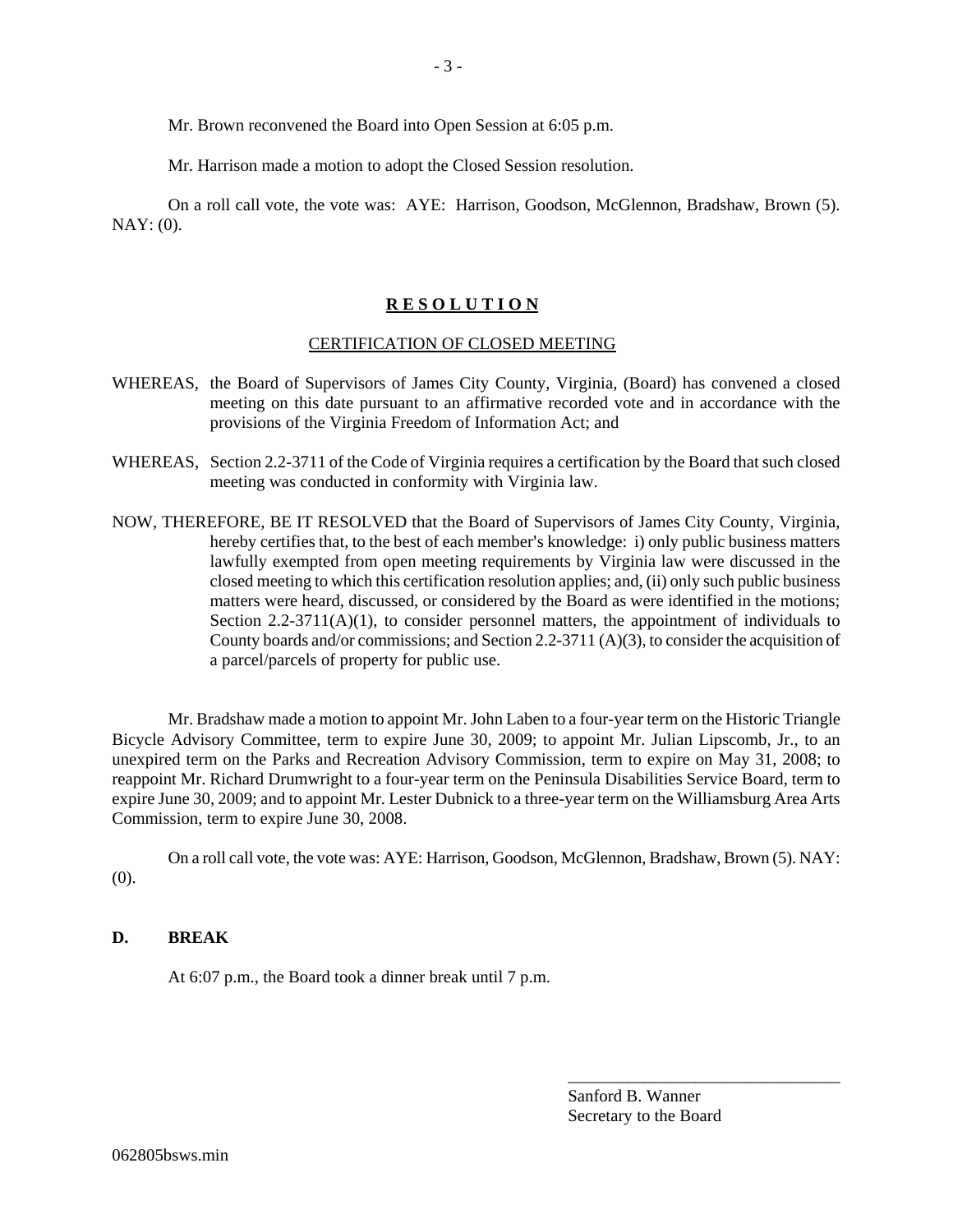#### **M E M O R A N D U M**

| DATE:           | July 12, 2005                                            |
|-----------------|----------------------------------------------------------|
| TO:             | The Board of Supervisors                                 |
| FROM:           | Needham S. Cheely, III, Director of Parks and Recreation |
| <b>SUBJECT:</b> | Resolution of Appreciation - James D. Dorsey             |

After 16 years of service to the Parks and Recreation Advisory Commission, James D. Dorsey has retired. Outlined below are just a few of Mr. Dorsey's many contributions while serving on the Parks and Recreation Advisory Commission.

Mr. Dorsey identified a need for open space and water access. He assisted staff in 1990 with a joint school use agreement to expand the number of facilities available for citizens for recreational pursuits and worked on the master plans for Little Creek Reservoir Park and Mid County Park including Kidsburg. In 1994, he participated in the campaign to pass the bond referendum that increased the amount and quality of recreational facilities in the County. Mr. Dorsey has served as a facilitator for Community Conversations to gain citizen input in trail development, bikeways, and to update the Parks and Recreation Master Plan. In addition, he participated in the community meetings that helped create the Greenway Master Plan and was a strong advocate for the acquisition of riverfront land for the County.

Staff and the Parks and Recreation Advisory Commission recommend that the Board of Supervisors adopt the attached resolution honoring Mr. Dorsey for his many years of service to James City County.

CONCUR:

NSC/gb recognition.mem

Attachment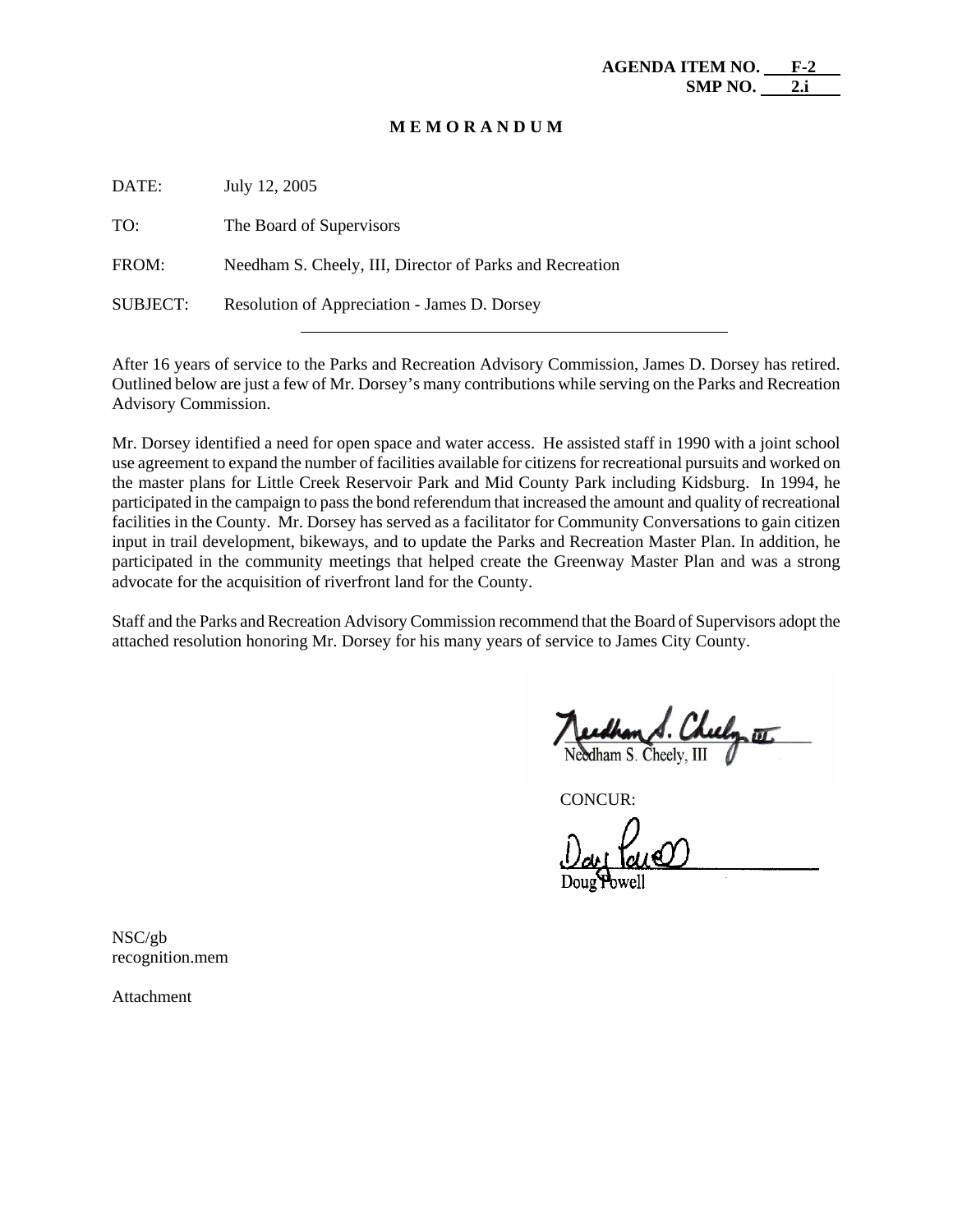# **R E S O L U T I O N OF A P P R E C I A T I O N**

#### JAMES D. DORSEY

- WHEREAS, James Dorsey served on the James City County Parks and Recreation Advisory Commission from April 17, 1989, until March 16, 2005; and
- WHEREAS, during his terms in office Mr. Dorsey actively participated in the public planning and development of programs that would best fill the park and recreation needs of the community; and
- WHEREAS, Mr. Dorsey's love for Parks and Recreation and interest in local government has been critical to the successful acquisition of waterfront property, the planning and development of Little Creek Reservoir Park and Mid County Park to include Kidsburg, and the creation of the Greenway Master Plan; and
- WHEREAS, Mr. Dorsey played a key role in promoting Parks and Recreation through his involvement in community conversations and through his tireless efforts to pass the 1994 bond referendum that increased the amount and quality of recreation facilities in the County; and
- WHEREAS, Mr. Dorsey was a champion of innovative new ideas, programs, policies, and citizen involvement in County government as well as an advocate for improving the quality of life for all County citizens.
- NOW, THEREFORE, BE IT RESOLVED that the Board of Supervisors of James City County, Virginia, hereby expresses its deep gratitude and honors James D. Dorsey for his16 years of dedicated service to the citizens of James City County.

Michael J. Brown Chairman, Board of Supervisors

\_\_\_\_\_\_\_\_\_\_\_\_\_\_\_\_\_\_\_\_\_\_\_\_\_\_\_\_\_\_\_\_\_\_\_\_

ATTEST:

Sanford B. Wanner Clerk to the Board

\_\_\_\_\_\_\_\_\_\_\_\_\_\_\_\_\_\_\_\_\_\_\_\_\_\_\_\_\_\_\_\_

Adopted by the Board of Supervisors of James City County, Virginia, this 12th day of July, 2005.

Recognition.res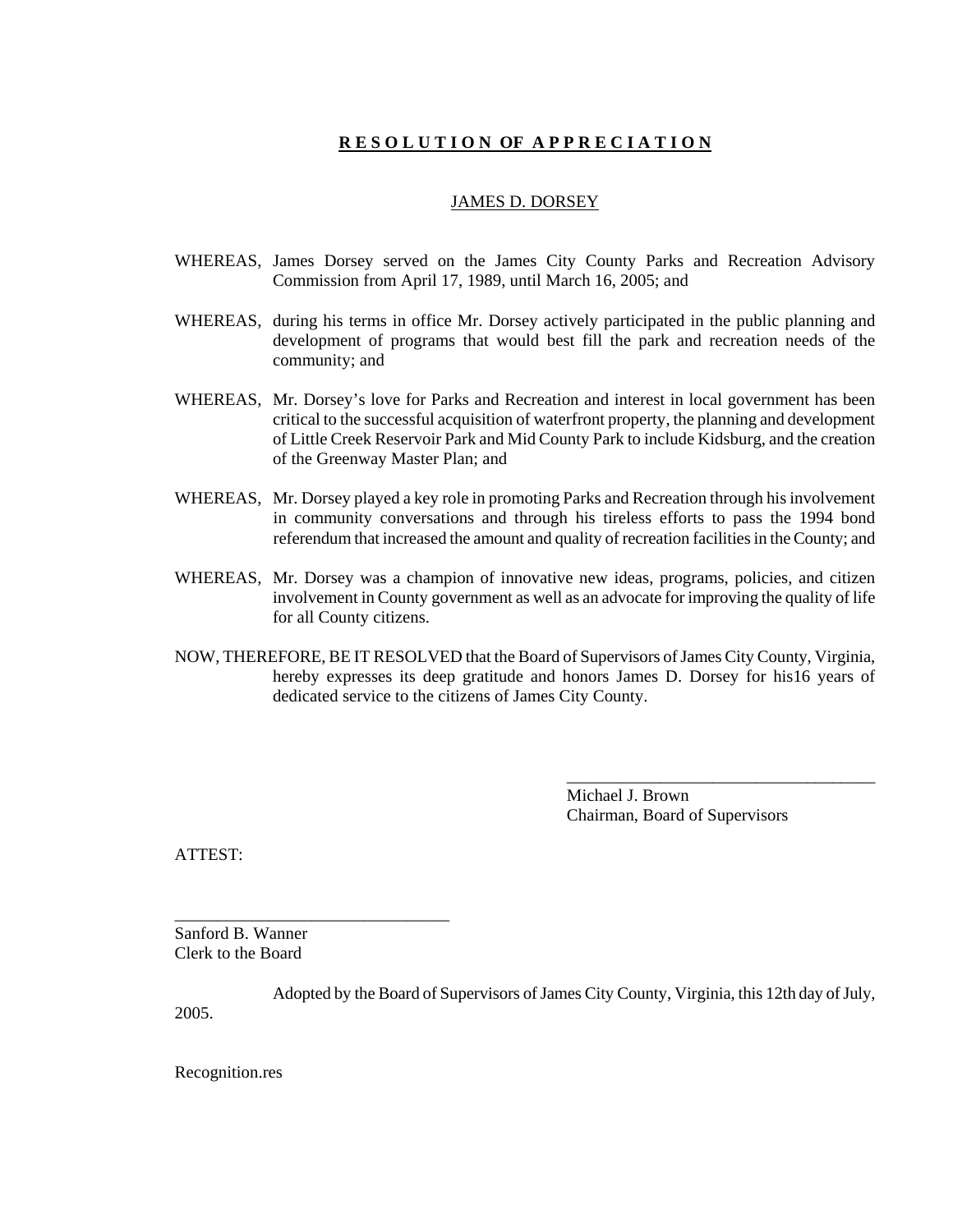#### **M E M O R A N D U M**

DATE: July 12, 2005

TO: The Board of Supervisors

FROM: Needham S. Cheely, III, CLP, Director of Parks and Recreation

SUBJECT: July - Recreation and Parks Month

The National Recreation and Parks Association has

 designated July as Recreation and Parks Month. Events highlighting the benefits of parks and recreation will be scheduled throughout the month.

Staff recommends adoption of the attached resolution.

Needhan A. Cheely or

NSC/gb rec&parkmonth.mem

Attachment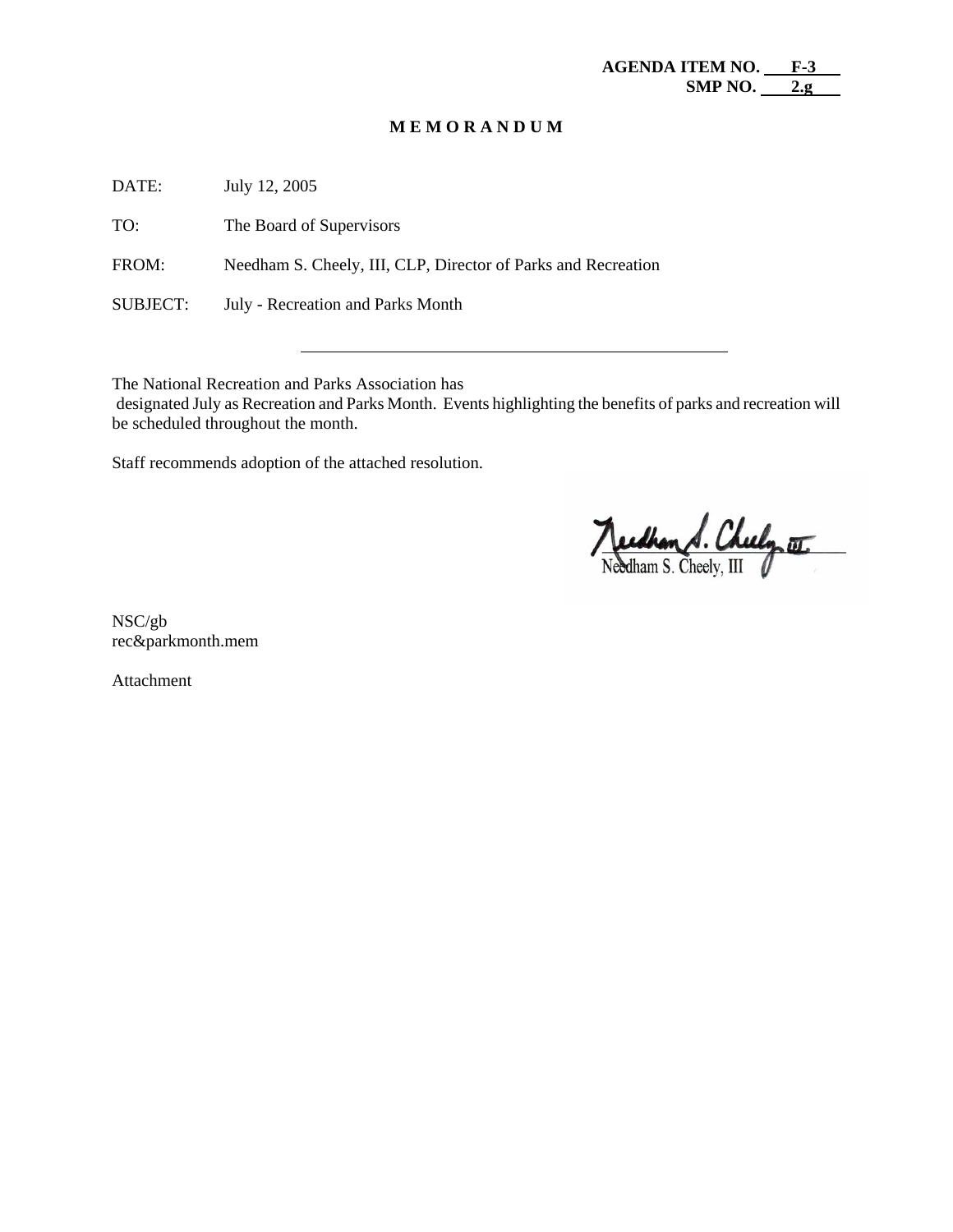# **R E S O L U T I O N**

#### JULY - RECREATION AND PARKS MONTH

- WHEREAS, parks and recreation activities generate opportunities for people to come together and experience a sense of community through fun, recreational pursuits; and
- WHEREAS, parks, playgrounds, ball fields, nature trails, open spaces, community and cultural centers, and historic sites make a community attractive and desirable places to live, work, play, and visit to contribute to our ongoing economic vitality; and
- WHEREAS, parks and recreation agencies touch the lives of individuals, families, groups, and the entire community, which positively impacts upon the social, economic, health, and environmental quality of our community.
- NOW, THEREFORE, BE IT RESOLVED that the Board of Supervisors of James City County, Virginia, hereby proclaims July as Recreation and Parks Month and encourages all citizens of James City County to utilize recreation and park services and to recognize that they are essential to the quality of life.

Michael J. Brown Chairman, Board of Supervisors

\_\_\_\_\_\_\_\_\_\_\_\_\_\_\_\_\_\_\_\_\_\_\_\_\_\_\_\_\_\_\_\_\_\_\_\_

ATTEST:

Sanford B. Wanner Clerk to the Board

\_\_\_\_\_\_\_\_\_\_\_\_\_\_\_\_\_\_\_\_\_\_\_\_\_\_\_\_\_\_\_\_

Adopted by the Board of Supervisors of James City County, Virginia, this 12th day of July, 2005.

rec&parkmonth.res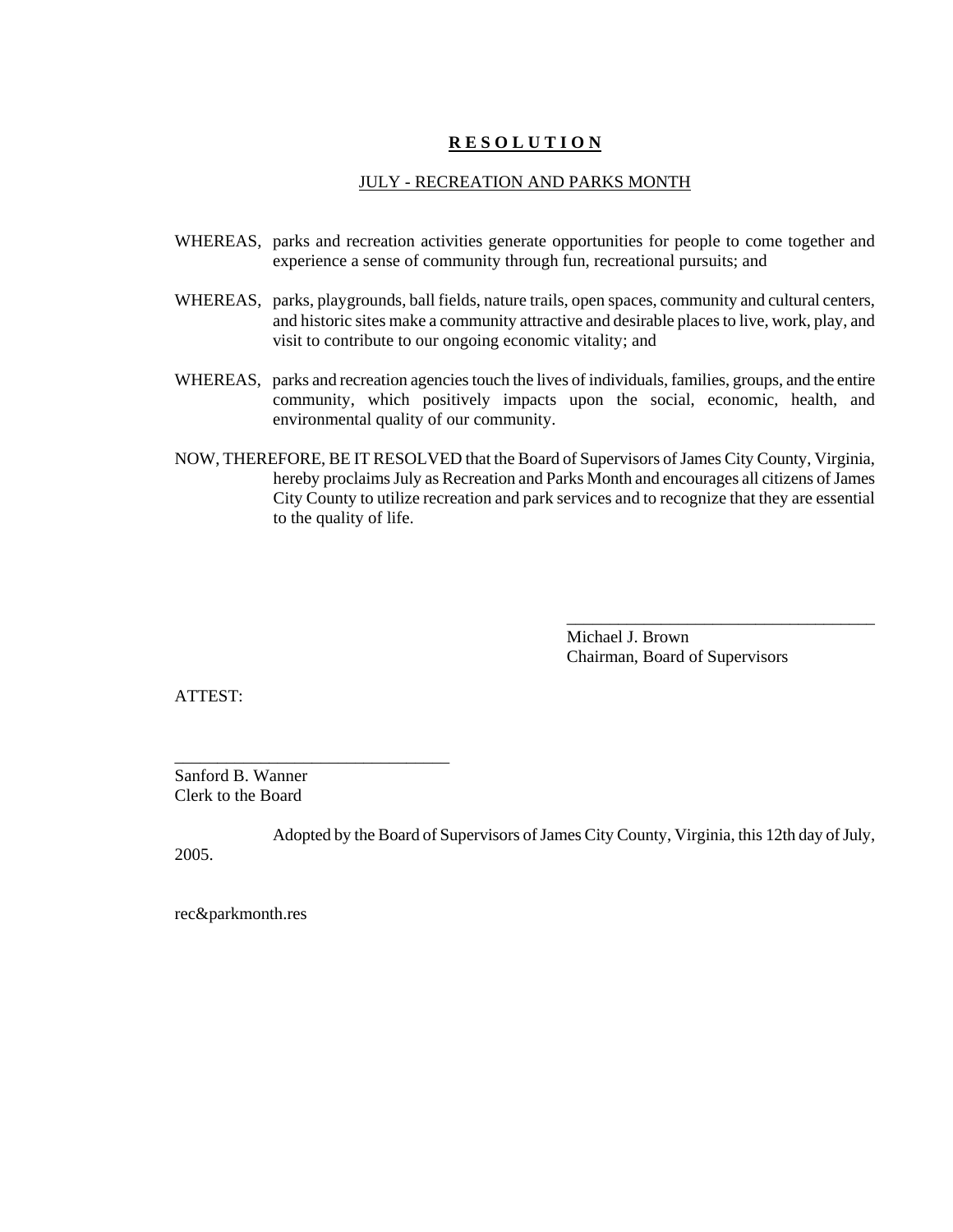#### **M E M O R A N D U M**

| DATE:    | July 14, 2005                                                                                              |
|----------|------------------------------------------------------------------------------------------------------------|
| TO:      | The Board of Supervisors                                                                                   |
| FROM:    | Carol M. Luckam, Human Resource Manager                                                                    |
| SUBJECT: | Revision to Personnel Policies and Procedures Manual Chapter 5, Section 5.4 E.5 -<br><b>Military Leave</b> |

In March 2003, the Board adopted a change to Chapter 5, Section 5.4 E.5, Military Leave, of the Personnel Policies and Procedures Manual to provide a military pay differential and up to one year's accrual of leave to returning Reservists deployed for Operation Iraqi Freedom. This affected employees who were involuntarily called to active duty and were motivated by the serious circumstances of the activation. The policy ensures that our employees do not receive less than their base County pay while called to active duty and that employees returning from active duty will have accrued leave. That portion of our Military Leave Policy was to have expired June 30, 2004, unless extended by the Board after considering the world circumstances at that time. Last year the Board extended the policy for an additional year, until June 30, 2005.

With the situation for our military still very serious, and since we currently have one employee serving our country on active duty and receiving the pay differential, I have prepared the attached resolution to extend the pay differential and leave portion of the policy until June 30, 2006. The revised policy is also attached.

Staff recommends adoption of the attached resolution.

125 M. Ackan

CML/gs militarypp05.mem

**Attachments**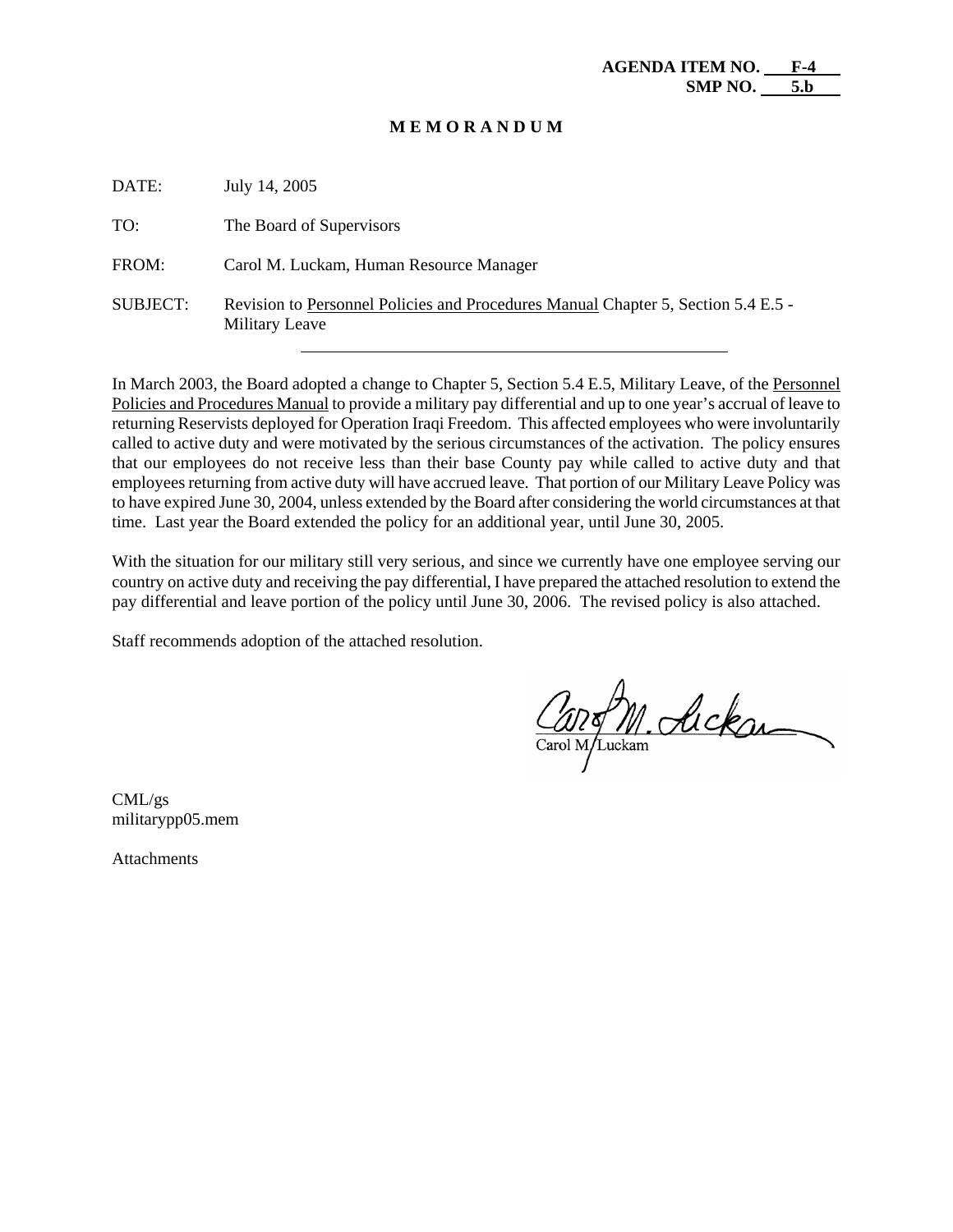# **R E S O L U T I O N**

#### REVISION TO PERSONNEL POLICIES AND PROCEDURES MANUAL

#### CHAPTER 5, SECTION 5.4 E.5 - MILITARY LEAVE

- WHEREAS, the portion of the Military Leave Policy that provides for a military pay differential for employees called to active military duty and for up to one year's accrual of leave for Reservists returning to County employment expires June 30, 2005, unless extended by the Board of Supervisors; and
- WHEREAS, the Board of Supervisors desires to continue its support of employees called to active military duty.
- NOW, THEREFORE, BE IT RESOLVED that the Board of Supervisors of James City County, Virginia, does hereby adopt the attached revision to Chapter 5, Section 5.4 E.5, Military Leave, of the James City County Personnel Policies and Procedures Manual, and that the portion of the Military Leave Policy referenced above be extended for an additional year until June 30, 2006.

Michael J. Brown Chairman, Board of Supervisors

\_\_\_\_\_\_\_\_\_\_\_\_\_\_\_\_\_\_\_\_\_\_\_\_\_\_\_\_\_\_\_\_\_\_\_\_

ATTEST:

Sanford B. Wanner Clerk to the Board

\_\_\_\_\_\_\_\_\_\_\_\_\_\_\_\_\_\_\_\_\_\_\_\_\_\_\_\_\_\_\_\_

Adopted by the Board of Supervisors of James City County, Virginia, this 12th day of July, 2005.

militarypp05.res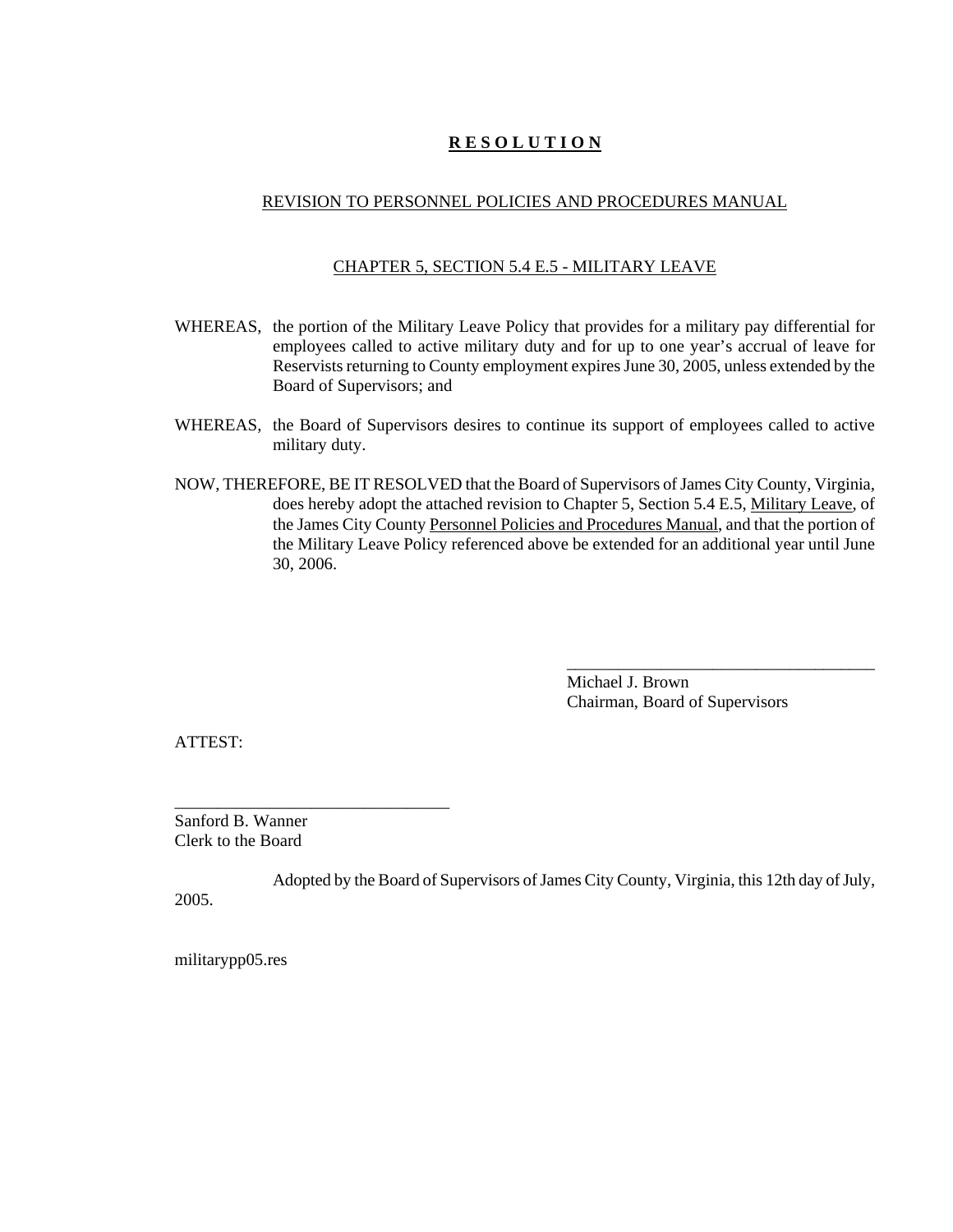#### **M E M O R A N D U M**

| DATE:           | July 12, 2005                                                    |
|-----------------|------------------------------------------------------------------|
| TO:             | The Board of Supervisors                                         |
| FROM:           | Stan B. Stout, Major, Police Department                          |
| <b>SUBJECT:</b> | Department of Criminal Justice Services - Grant Award - \$68,949 |
|                 |                                                                  |

The Virginia Department of Criminal Justice Services (DCJS) has advised that James City County Police Department's Crime Analyst grant application in the amount of \$68,949 has been approved (DCJS share \$51,712; \$17,237 County match). The matching funds are available in the County's General Fund Grants Match Account. The grant is to be used in support of establishing and equipping a full-time Crime Analyst position within the Police Department.

Staff recommends that the resolution to accept the grant and appropriate funds into the County's Special Projects/Grants Fund be adopted.

Stan B. Stout

CONCUR:

unford B. Wanner

SBS/gb DCJSgrantaward.mem

Attachment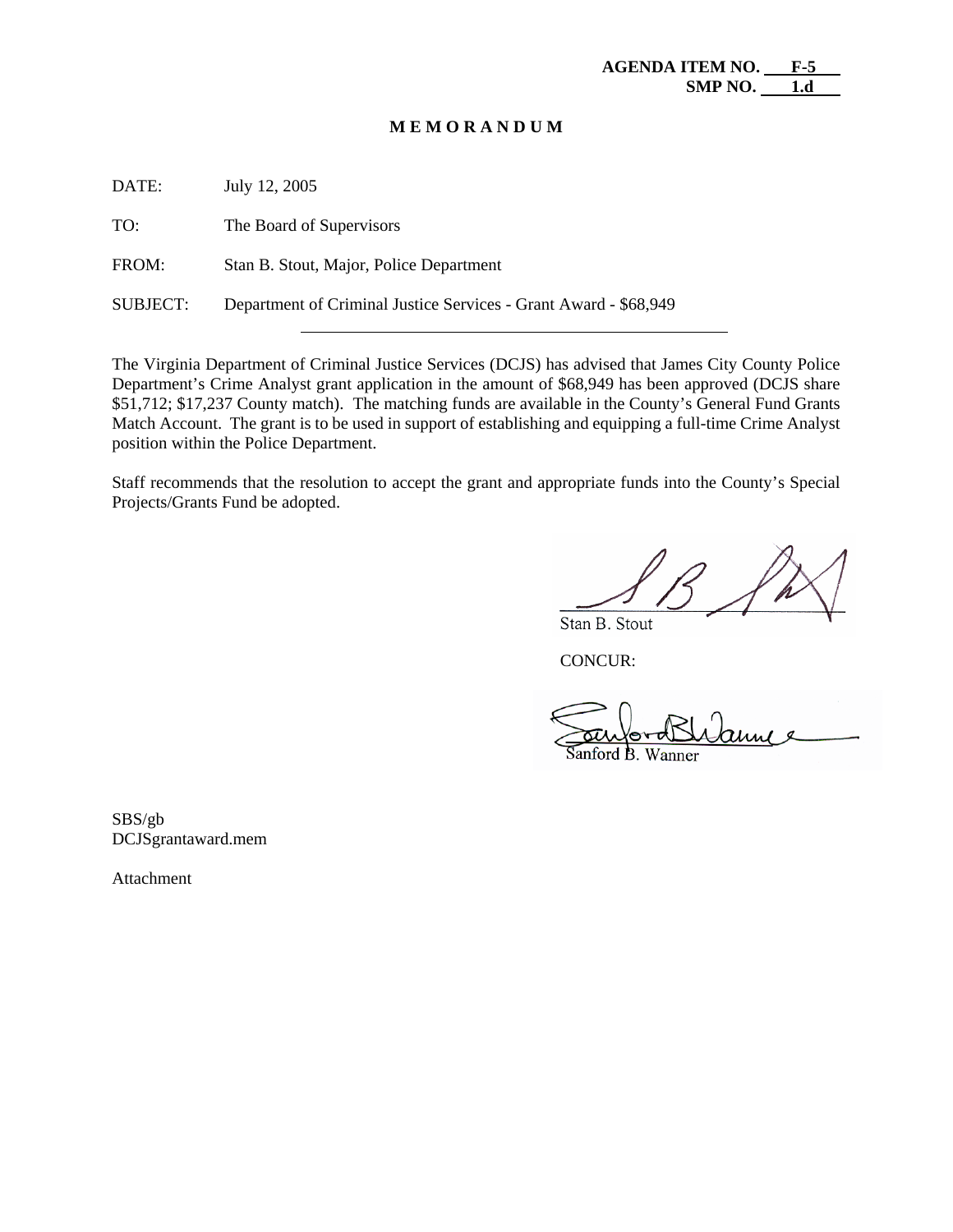# **R E S O L U T I O N**

#### DEPARTMENT OF CRIMINAL JUSTICE SERVICES - GRANT AWARD - \$68,949

- WHEREAS, the Virginia Department of Criminal Justice Services (DCJS) has approved a grant within the Police Department for the amount of \$68,949, with a State share of \$51,712 for the establishment of a Crime Analyst position and the purchase of related equipment; and
- WHEREAS, the grant requires a cash local match of \$17,237, which is available in the County's General Fund Grant Match Account; and
- WHEREAS, the grant will be administered by DCJS, with a grant period of July 1, 2005, through June 30, 2006.
- NOW, THEREFORE, BE IT RESOLVED that the Board of Supervisors of James City County, Virginia, hereby authorizes the following appropriation to the Special Projects/Grants Fund:

Revenues:

| DCJS – Crime Analyst<br><b>General Fund Grant Match Revenue</b> | \$51,712<br>17,237 |
|-----------------------------------------------------------------|--------------------|
|                                                                 |                    |
| Expenditure:                                                    |                    |
| DCJS – Crime Analyst                                            |                    |

BE IT FURTHER RESOLVED that the Board of Supervisors of James City County does hereby create a full-time Crime Analyst position and should fully fund the position at the end of the grant period.

> Michael J. Brown Chairman, Board of Supervisors

\_\_\_\_\_\_\_\_\_\_\_\_\_\_\_\_\_\_\_\_\_\_\_\_\_\_\_\_\_\_\_\_\_\_\_\_

ATTEST:

\_\_\_\_\_\_\_\_\_\_\_\_\_\_\_\_\_\_\_\_\_\_\_\_\_\_\_\_\_\_\_\_ Sanford B. Wanner Clerk to the Board

Adopted by the Board of Supervisors of James City County, Virginia, this 12th day of July, 2005.

DCJSgrantaward.res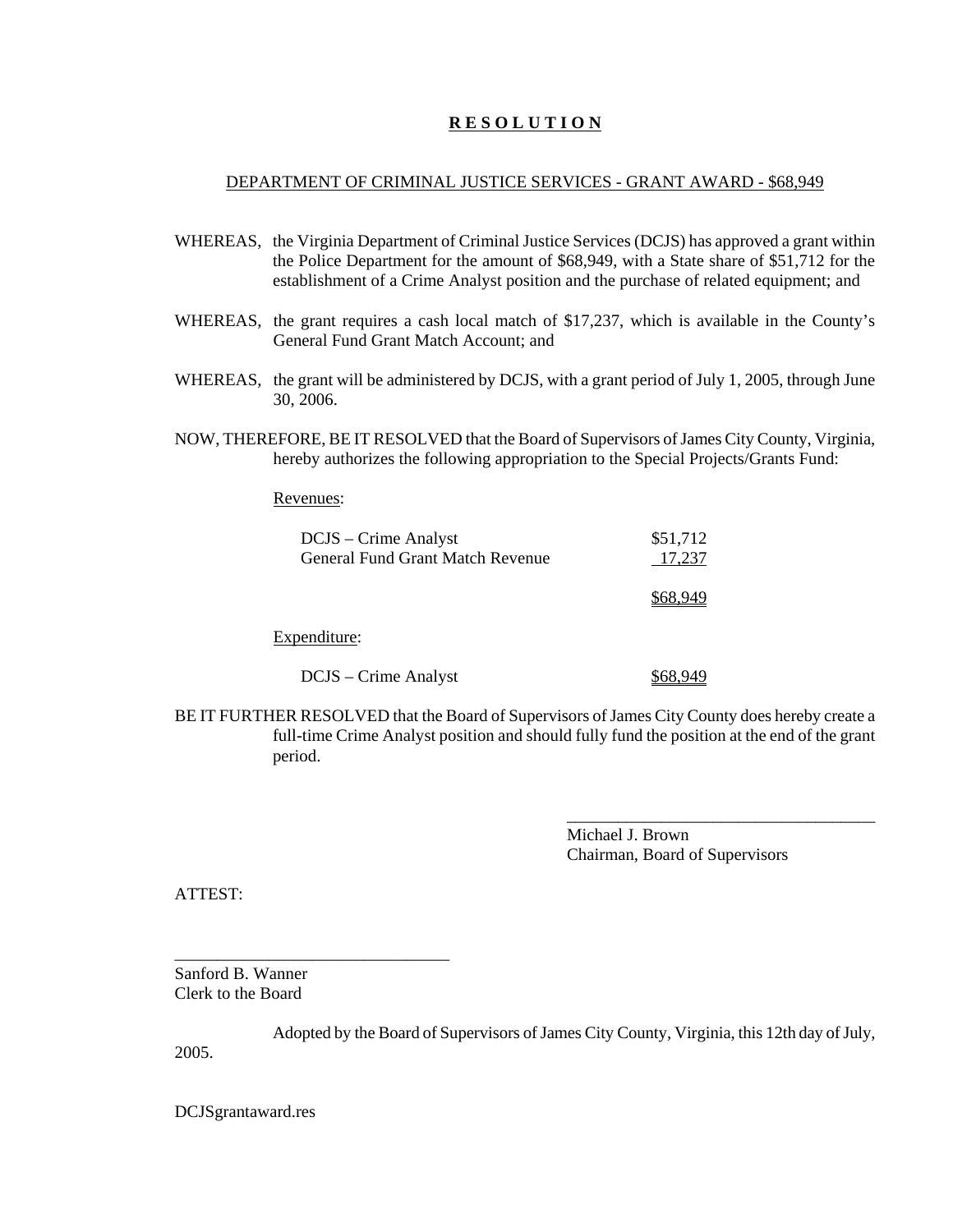# **AGRICULTURAL AND FORESTAL DISTRICT-7-86. Mill Creek - Andrews Addition Staff Report for the July 12, 2005, Board of Supervisors Public Hearing**

This staff report is prepared by the James City County Planning Division to provide information to the Planning Commission and Board of Supervisors to assist them in making a recommendation on this application. It may be useful to members of the general public interested in this application.

|                       | <b>PUBLIC HEARINGS Building F Board Room; County Government Complex</b> |
|-----------------------|-------------------------------------------------------------------------|
| Planning Commission:  | June 6, 2005, 7 p.m.                                                    |
| Board of Supervisors: | July 12, 2005, 7 p.m.                                                   |
| <b>SUMMARY FACTS</b>  |                                                                         |
| Applicant:            | Eugene C. and Mary Andrews                                              |
|                       |                                                                         |
| Land Owner:           | Same                                                                    |
| Proposal:             | Addition of 102.85 acres to the existing Mill Creek AFD                 |
|                       |                                                                         |
| Location:             | 3408 North Riverside Drive                                              |
| Tax Map/Parcel No.:   | $(9-4)(1-8N)$                                                           |
|                       |                                                                         |
| Parcel Size:          | 102.85 acres                                                            |
| Existing Zoning:      | A-1, General Agricultural                                               |
|                       |                                                                         |
| Comprehensive Plan:   | Rural Lands                                                             |
| Primary Service Area: | Outside                                                                 |

# **STAFF RECOMMENDATION**

The proposed addition meets the minimum area and proximity requirements for inclusion into an Agricultural and Forestal District (AFD) and is consistent with surrounding zoning and development and the 2003 Comprehensive Plan. Staff recommends approval of the Andrews addition to the Mill Creek AFD subject to the conditions of the existing District. On May 26, 2005, the AFD Advisory Committee recommended approval of this application by a vote of 7-0.

Staff Contact: Matthew D. Arcieri Phone: 253-6685

# **PLANNING COMMISSION RECOMMENDATION**

On June 6, 2005, the Planning Commission recommended approval by a vote of 7 to 0.

#### **History**

In August 2002, the Board of Supervisors renewed the Mill Creek AFD for a period of four years. The Andrews property is proposed to be added to the Mill Creek AFD. It is comprised of one parcel totaling 102.85 acres and further identified as Tax Map No. (9-4)(1-8N). The parcel is located off North Riverside Drive. The existing Mill Creek AFD contains 3,187.43 acres. If the 102.85-acre addition is approved, the District will have 3,290.28 acres.

 $\mathcal{L}_\mathcal{L} = \{ \mathcal{L}_\mathcal{L} = \{ \mathcal{L}_\mathcal{L} = \{ \mathcal{L}_\mathcal{L} = \{ \mathcal{L}_\mathcal{L} = \{ \mathcal{L}_\mathcal{L} = \{ \mathcal{L}_\mathcal{L} = \{ \mathcal{L}_\mathcal{L} = \{ \mathcal{L}_\mathcal{L} = \{ \mathcal{L}_\mathcal{L} = \{ \mathcal{L}_\mathcal{L} = \{ \mathcal{L}_\mathcal{L} = \{ \mathcal{L}_\mathcal{L} = \{ \mathcal{L}_\mathcal{L} = \{ \mathcal{L}_\mathcal{$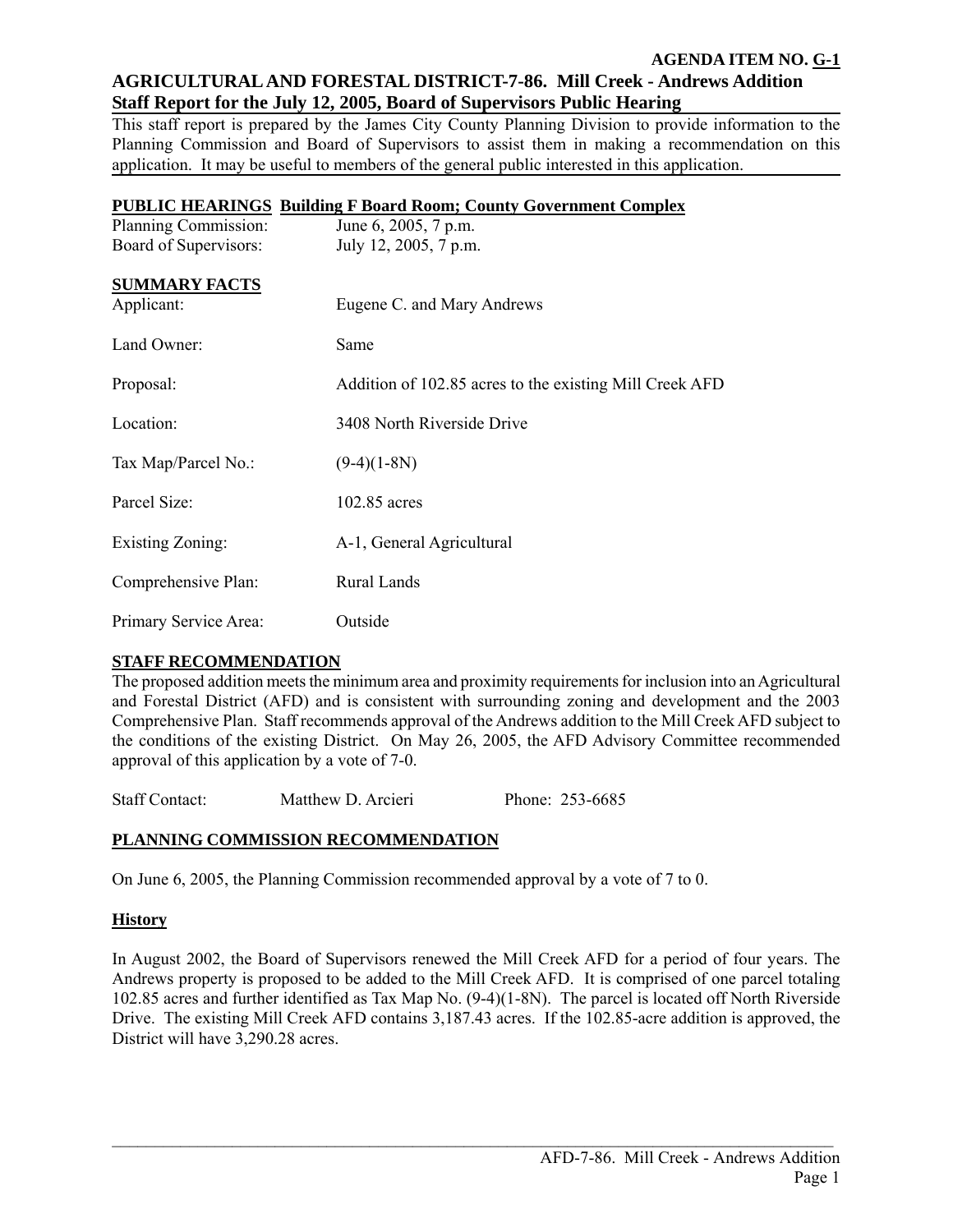# **Public Impacts**

# ♦ **Surrounding Zoning and Development**

The property is entirely surrounded by land zoned A-1, General Agricultural. While the property is adjacent the Eagle Tree Farms subdivision, a majority of the adjacent properties are wooded and undeveloped. The proposal is consistent with surrounding zoning and development.

# ♦ **Environmental**

The parcel is a mix of woods and cultivated fields and includes one residence and one farm structure.

# ♦ **Utilities**

Public water and sewer is unavailable.

# **Comprehensive Plan**

The 2003 Comprehensive Plan designates this parcel as Rural Lands.

**Staff Comment**: The majority of parcels within the Mill Creek AFD are also designated Rural Lands. The first Comprehensive Plan rural land use standard calls for preserving the County's natural, wooded, and rural character of the County. The AFD program supports this objective.

# **CONCLUSIONS AND CONDITIONS**

The proposed addition meets the minimum area and proximity requirements for inclusion into an AFD and is consistent with surrounding zoning and development and the 2003 Comprehensive Plan. On May 26, 2005, the AFD Advisory Committee recommended approval of this application by a vote of 7-0. On June 6, 2005, the Planning Commission recommended approval by a vote of 7-0. Staff recommends approval of the Andrews addition to the Mill Creek AFD subject to the conditions of the existing District, which are as follows:

- 1. The subdivision of land is limited to 25 acres or more, except where the Board of Supervisors authorizes smaller lots to be created for residential use by members of the owner's immediate family. Parcels of up to five acres, including necessary access roads, may be subdivided for the siting of communications towers and related equipment provided: a) The subdivision does not result in the total acreage of the District to drop below 200 acres; and b) The subdivision does not result in a remnant parcel of less than 25 acres.
- 2. No land outside the Primary Service Area (PSA) and within the AFD may be rezoned and no application for such rezoning shall be filed earlier than six months prior to the expiration of the District. Land inside the PSA and within the AFD may be withdrawn from the District in accordance with the Board of Supervisors' policy pertaining to Withdrawal of Lands from AFDs within the PSA, adopted September 24, 1996.
- 3. No special use permit shall be issued except for agricultural, forestal, or other activities and uses consistent with the State Code Section 15.2-4301 et. seq., which are not in conflict with the policies of this District. The Board of Supervisors, at its discretion, may issue special use permits for wireless communications facilities on AFD properties, which are in accordance with the County's policies and ordinances regulating such facilities.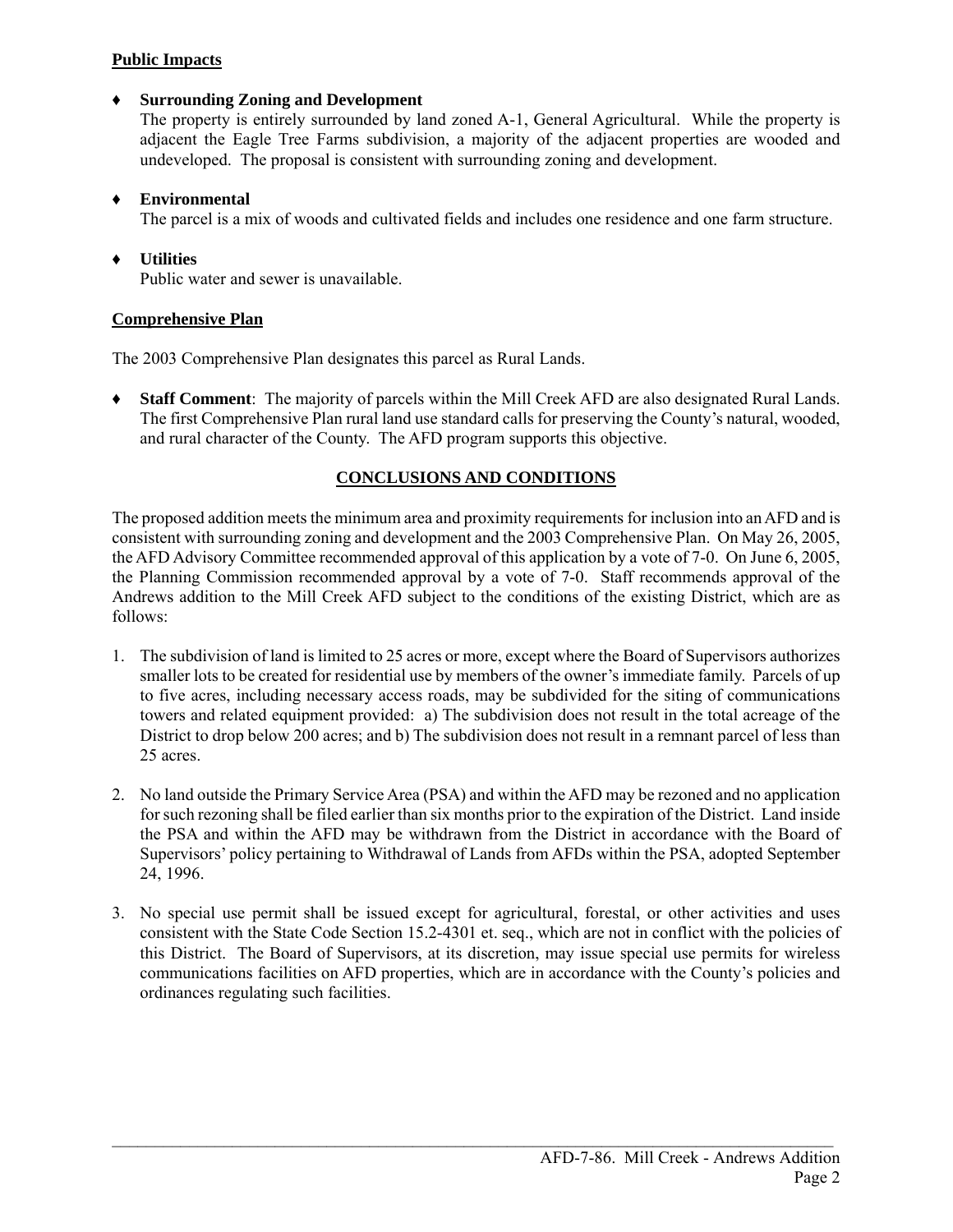Matthew D. Arcieri

CONCUR:

O. Marvin yowers, Jr.

\_\_\_\_\_\_\_\_\_\_\_\_\_\_\_\_\_\_\_\_\_\_\_\_\_\_\_\_\_\_\_\_\_\_

MDA/gs afd7-86andrews.doc

# ATTACHMENTS:

- 1. Planning Commission Minutes
- 2. Location Map
- 3. Minutes of the May 26, 2005, AFD Advisory Committee Meeting
- 4. Resolution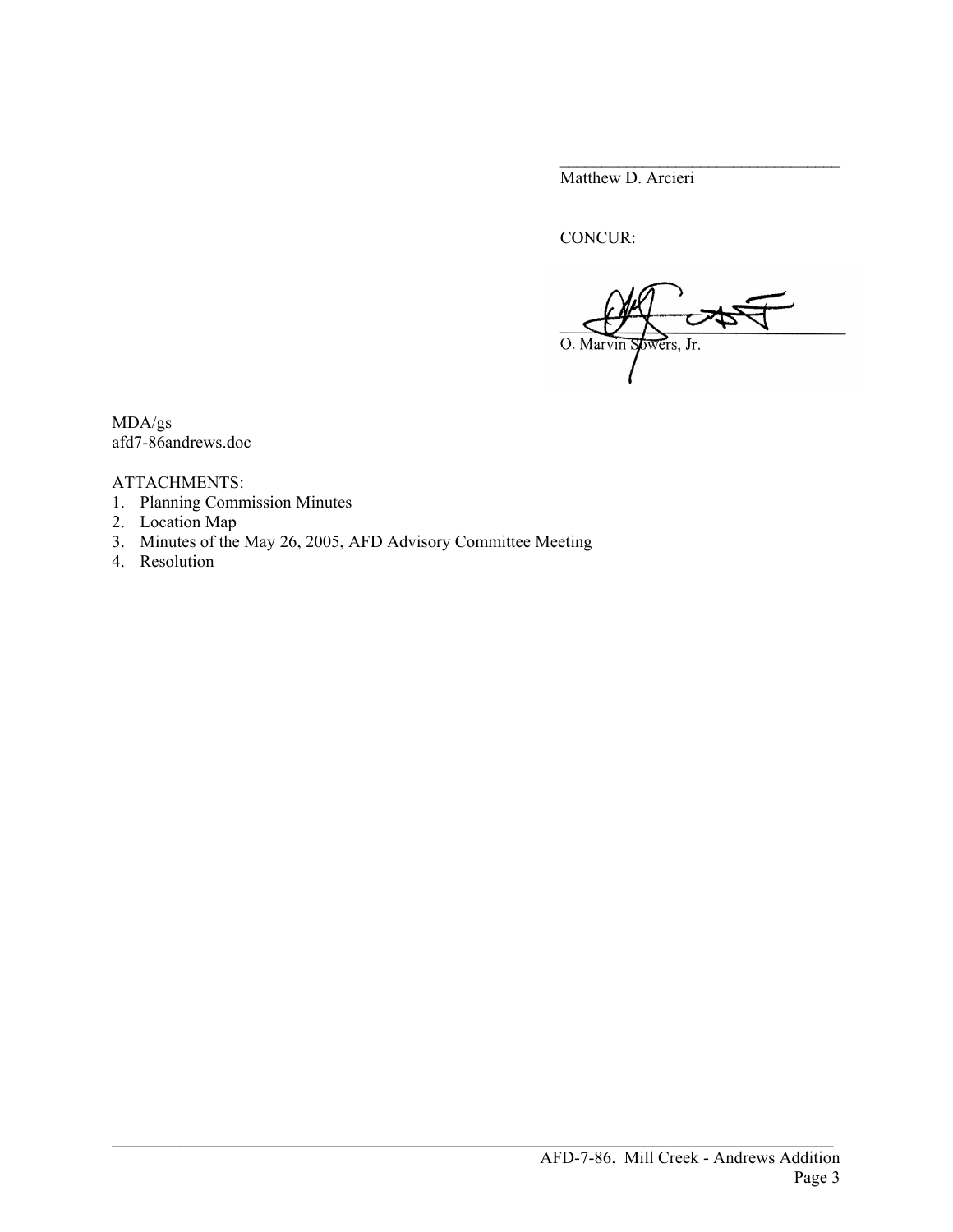# UNAPPROVED MINUTES OF THE JUNE 6, 2005 MEETING OF THE PLANNING COMMISSION

#### AFD-7-86 Mill Creek - Andrews Addition

Mr. Matthew Arcieri presented the staff report. Eugene and Mary Andrews have applied to add 102.85 acres into the existing Mill Creek Agricultural and Forestal District (AFD). On May 26, 2005 the AFD Advisory Committee recommended approval. Staff also recommended approval.

Mr. Kale asked about the portion of the parcel adjacent to North Riverside Drive.

Mr. Arcieri said the parcel is a flag lot with 25 feet of road frontage on North Riverside Drive.

Ms. Jones asked Mr. Arcieri to explain the AFD program.

Mr. Arcieri explained that in exchange for a reduction in property taxes a landowner agrees to place certain restrictions on the development of their property.

Mr. Sowers added that it is a tool used by the Board and County to preserve open space, farmland, and woodlands.

Mr. Hunt said that the policy also added protection to landowners against encroachments from easements.

Mr. Kale asked about the location of the Mill Creek District.

Mr. Arcieri showed the District on the location map.

Mr. Hunt opened the public hearing.

Hearing no request to speak, the public hearing was closed.

Mr. Kennedy motioned to approve the application.

Ms. Jones seconded the motion.

In a unanimous roll call vote, the motion passed (7-0). AYE: Hunt, Jones, Fraley, Blanton, Kennedy, Kale, Billups (7); NAY: (0).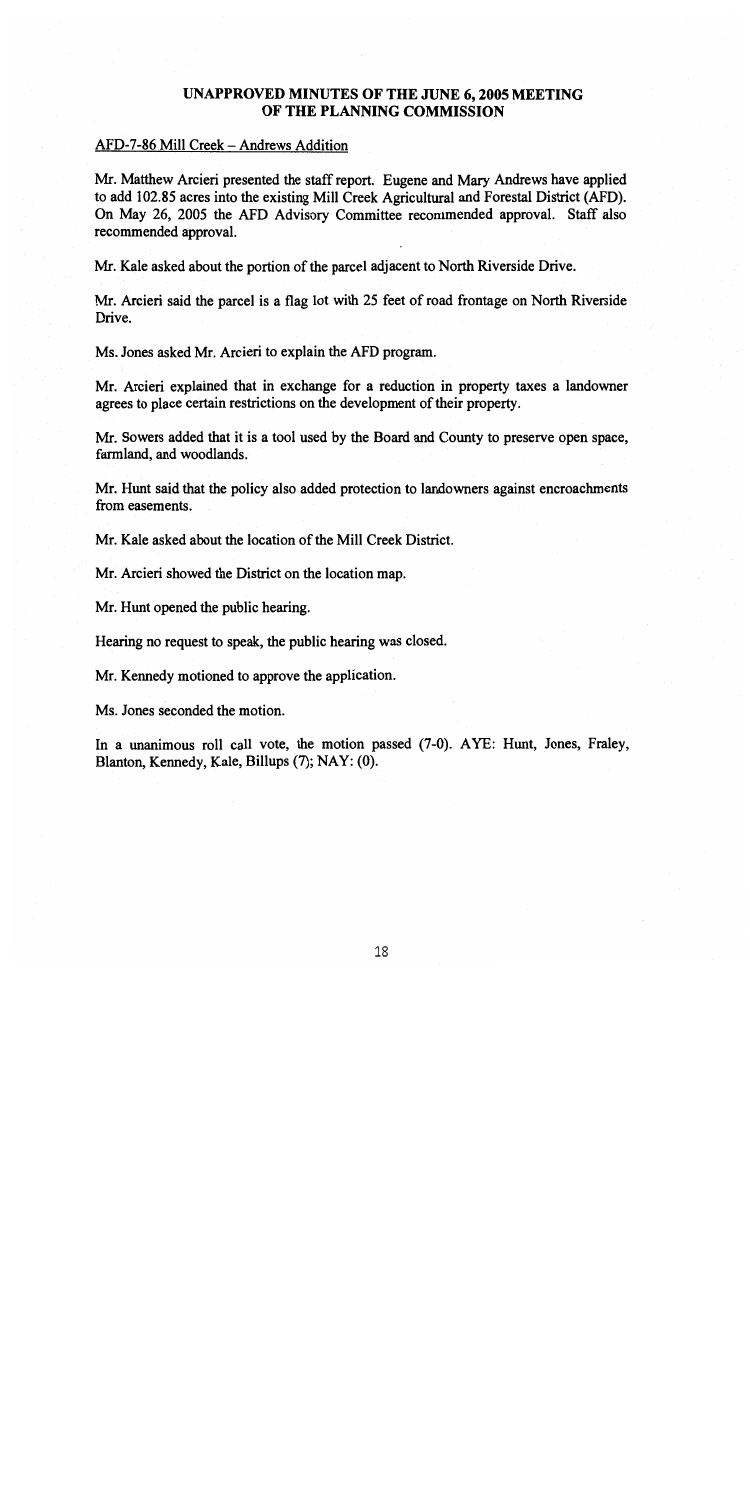AFD-7-86; Mill Creek: Andrews Addition

53



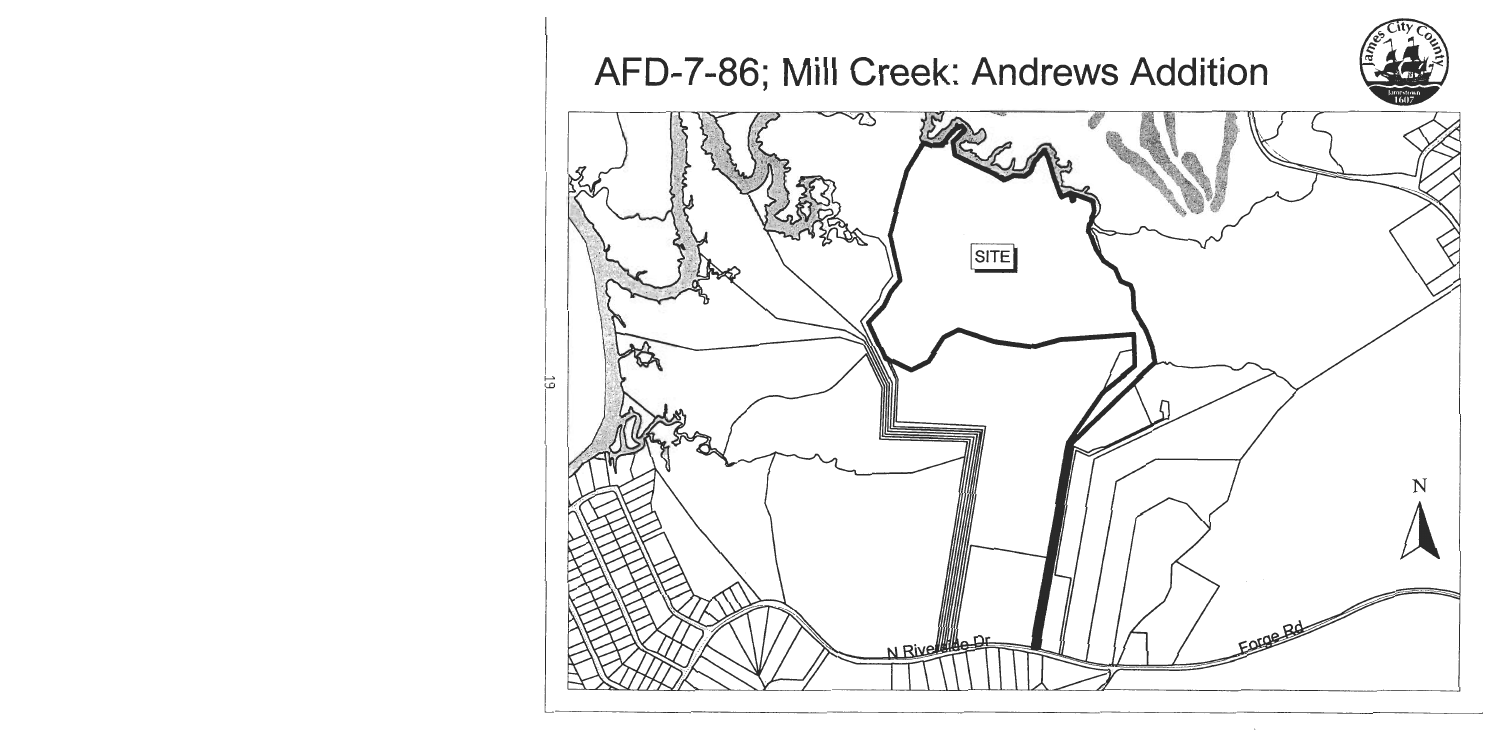# AT A MEETING OF THE AGRICULTURAL AND FORESTAL ADVISORY COMMITTEE OF THE COUNTY OF JAMES CITY, VIRGINIA, HELD ON THE 26<sup>TH</sup> DAY OF MAY, TWO THOUSAND FIVE, AT 4:00 P.M. AT THE HUMAN SERVICES BUILDING, 5249 OLDE TOWNE ROAD, WILLIAMSBURG, VIRGINIA.

#### 1. Roll Call

**Members Present** Mr. Gilley Mr. A. Bradshaw Mr. Ford Ms. Garrett Ms. Lowe Mr. Richardson Ms. Smith

**Members Excused** Mr. Meadows Mr. Hunt Mr. R. Bradshaw

Also Present Mr. Matthew Arcieri Mrs. Ellen Cook Mr. Geoffrey Cripe

#### $2.$ **Minutes**

Minutes from July 6, 2004 were approved on a motion by Mr. Andy Bradshaw, seconded by Mr. Ford.

 $3<sub>1</sub>$ **Old Business** 

No old business was discussed.

#### Case Discussion 4.

# AFD-7-86 Mill Creek Agricultural and Forestal District- Andrews Addition

Mr. Arcieri gave the staff report and staff's recommendation of approval. Ms. Garrett inquired about the status of 3406 N. Riverside, the neighboring parcel to the south also owned by Mr. Andrews. Mr. Arcieri noted that the boundary line adjustment bringing the total acreage of that parcel up to 73.25 acres was approved but that the property had not yet been sold. Ms. Garrett asked if the property proposed for addition into the AFD was landlocked. Mr. Arcieri responded that there was 25 ft. of road frontage. Mr. Bradshaw asked for clarifications of the property's boundaries. Ms. Lowe clarified the amount of land proposed to be added as 102.85, not 87 acres. Ms. Garrett again inquired about the purpose of the boundary line adjustment of 3406. Mr. Arcieri summarized the approved adjustment noting that a smaller parcel fronting N. Riverside was combined with a larger parcel behind it. Ms. Garrett asked if 3406 N. Riverside could be Mr. Arcieri answered that it can't be subdivided under minor subdivided. subdivision requirements. There being no further discussion, and following a motion for approval by Mr. Ford and a second by Ms. Garrett, the Committee recommended approval by a vote of 7-0.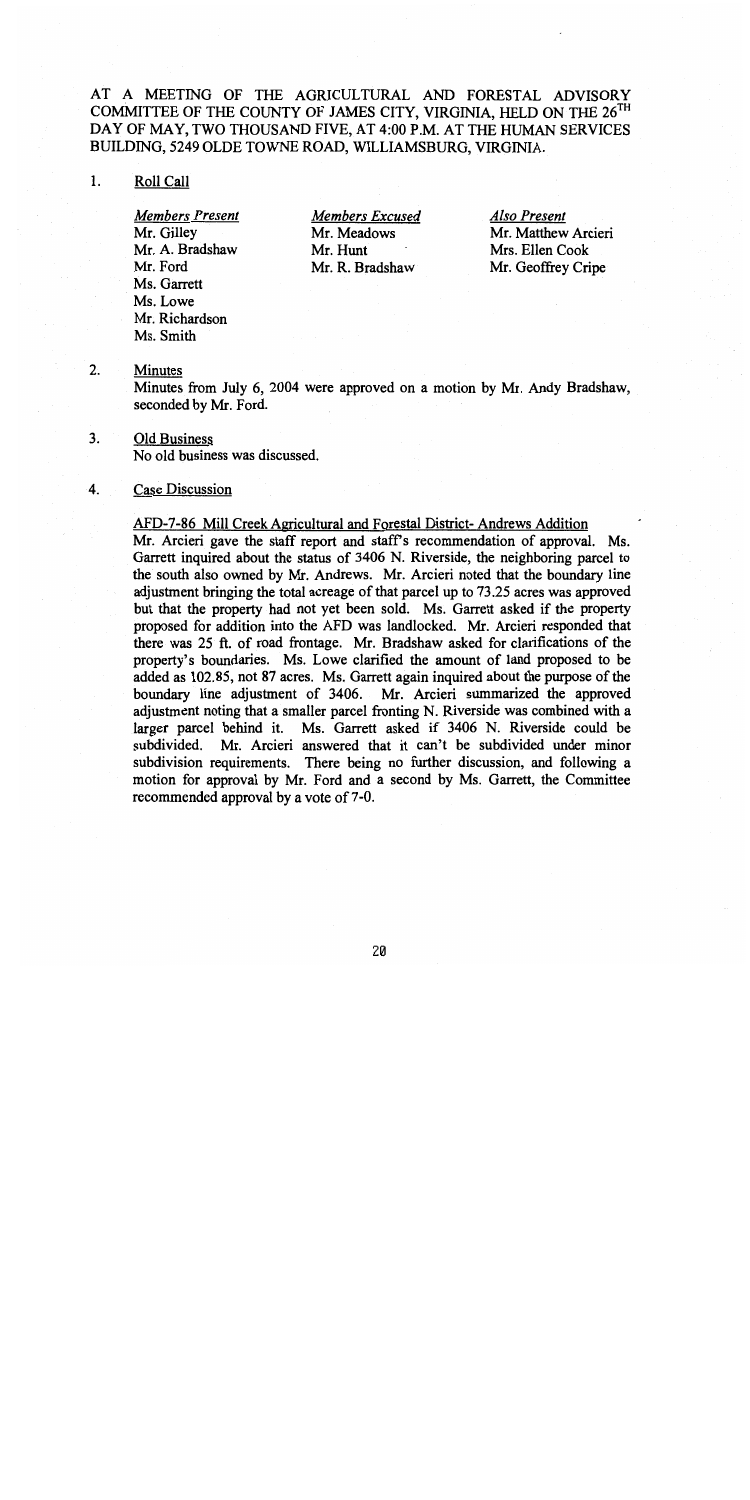# **R E S O L U T I O N**

#### MILL CREEK AGRICULTURAL AND FORESTAL DISTRICT -

#### ANDREWS ADDITION (AFD-7-86)

- WHEREAS, an Agricultural and Forestal District (AFD) has been established in the Mill Creek area; and;
- WHEREAS, in accordance with Section 15.2-4311 of the Code of Virginia, property owners have been notified, public notices have been filed, public hearings have been advertised, and public hearings have been held on the continuation of the Mill Creek Agricultural and Forestal District; and
- WHEREAS the Agricultural and Forestal District Advisory Committee at its meeting of May 26, 2005, unanimously recommended approval of the application; and
- WHEREAS, the Planning Commission following its Public Hearing on June 6, 2005, unanimously recommended approval of the application.
- NOW, THEREFORE, BE IT RESOLVED by the Board of Supervisors of James City County, Virginia, that:
	- 1. The Mill Creek Agricultural and Forestal District is hereby amended by the addition of the following parcel:

| Mr. Eugene C. and            |               |             |
|------------------------------|---------------|-------------|
| Mary K. Andrews Living Trust | $(9-4)(1-8N)$ | 102.85 acre |
|                              | Total         | 102.85 acre |

provided, however, that all land within 25 feet of the road right-of-way of North Riverside Drive (Route 715) shall be excluded from the District.

- 2. Pursuant to the Virginia Code, Sections 15.2-4312 and 15.2-4313, as amended, the Board of Supervisors requires that no parcel in the Mill Creek AFD be developed to a more intensive use without prior approval of the Board of Supervisors. Specifically, the following restrictions shall apply:
	- a. The subdivision of land is limited to 25 acres or more, except where the Board of Supervisors authorizes smaller lots to be created for residential use by members of the owner's immediate family. Parcels of up to five acres, including necessary access roads, may be subdivided for the siting of communications towers and related equipment provided: a). The subdivision does not result in the total acreage of the District to drop below 200 acres; and b). The subdivision does not result in a remnant parcel of less than 25 acres.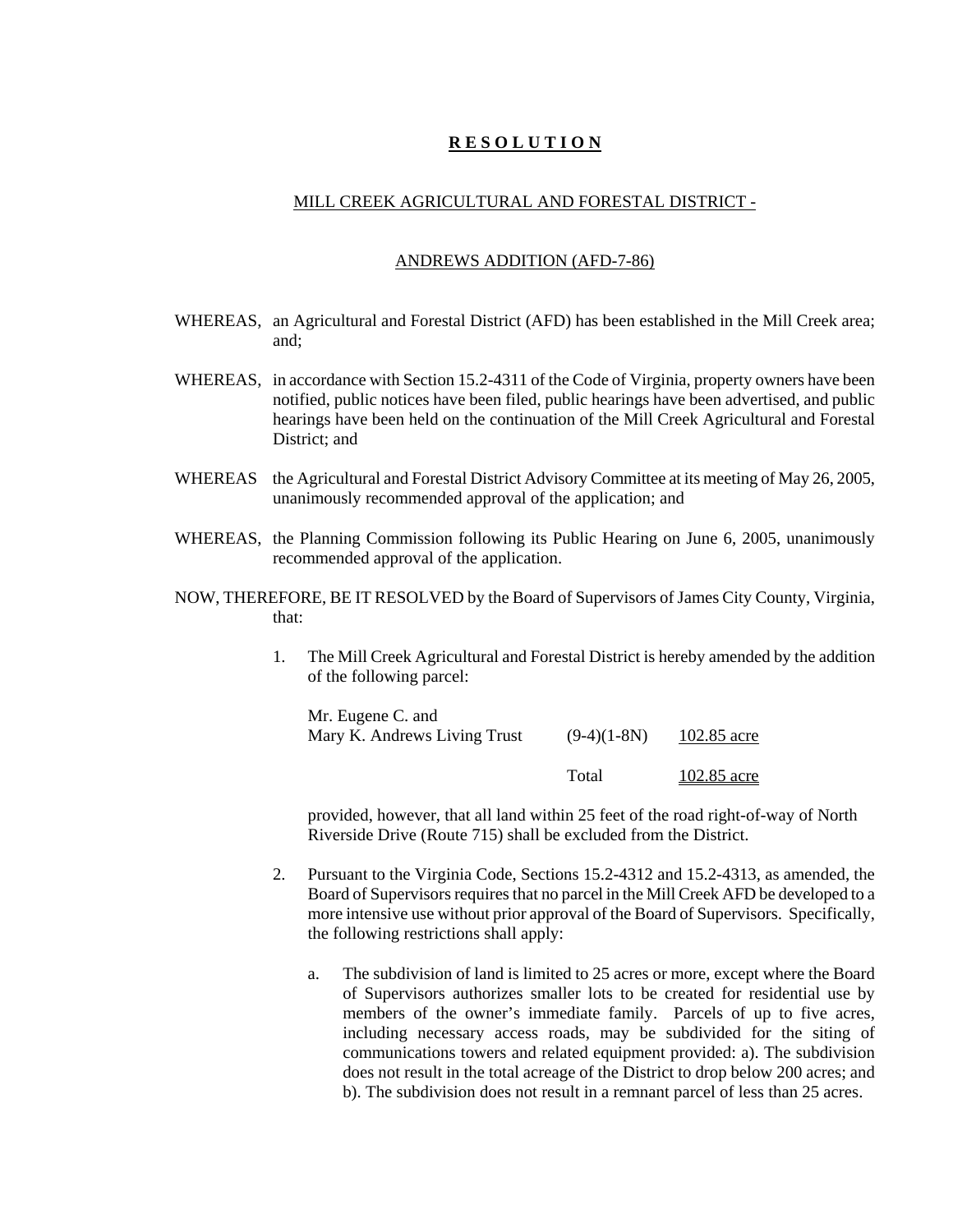- b. No land outside the Primary Service Area (PSA) and within the AFD may be rezoned, and no application for such rezoning shall be filed earlier than six months prior to the expiration of the District. Land inside the PSA and within the AFD may be withdrawn from the District in accordance with the Board of Supervisors' policy pertaining to "Withdrawal of Lands from Agricultural and Forestal Districts Within the Primary Service Area," adopted September 24, 1996.
- c. No special use permit shall be issued except for agricultural, forestal, or other activities and uses consistent with the State Code Section 15.2-4301 et. seq., which are not in conflict with the policies of this District. The Board of Supervisors, at its discretion, may issue special use permits for wireless communications facilities on AFD properties that are in accordance with the County's policies and ordinances regulating such facilities.

Michael J. Brown Chairman, Board of Supervisors

\_\_\_\_\_\_\_\_\_\_\_\_\_\_\_\_\_\_\_\_\_\_\_\_\_\_\_\_\_\_\_\_\_\_\_\_

ATTEST:

Sanford B. Wanner Clerk to the Board

\_\_\_\_\_\_\_\_\_\_\_\_\_\_\_\_\_\_\_\_\_\_\_\_\_\_\_\_\_\_\_\_

Adopted by the Board of Supervisors of James City County, Virginia, this 12th day of July, 2005.

afd7-86andrews.res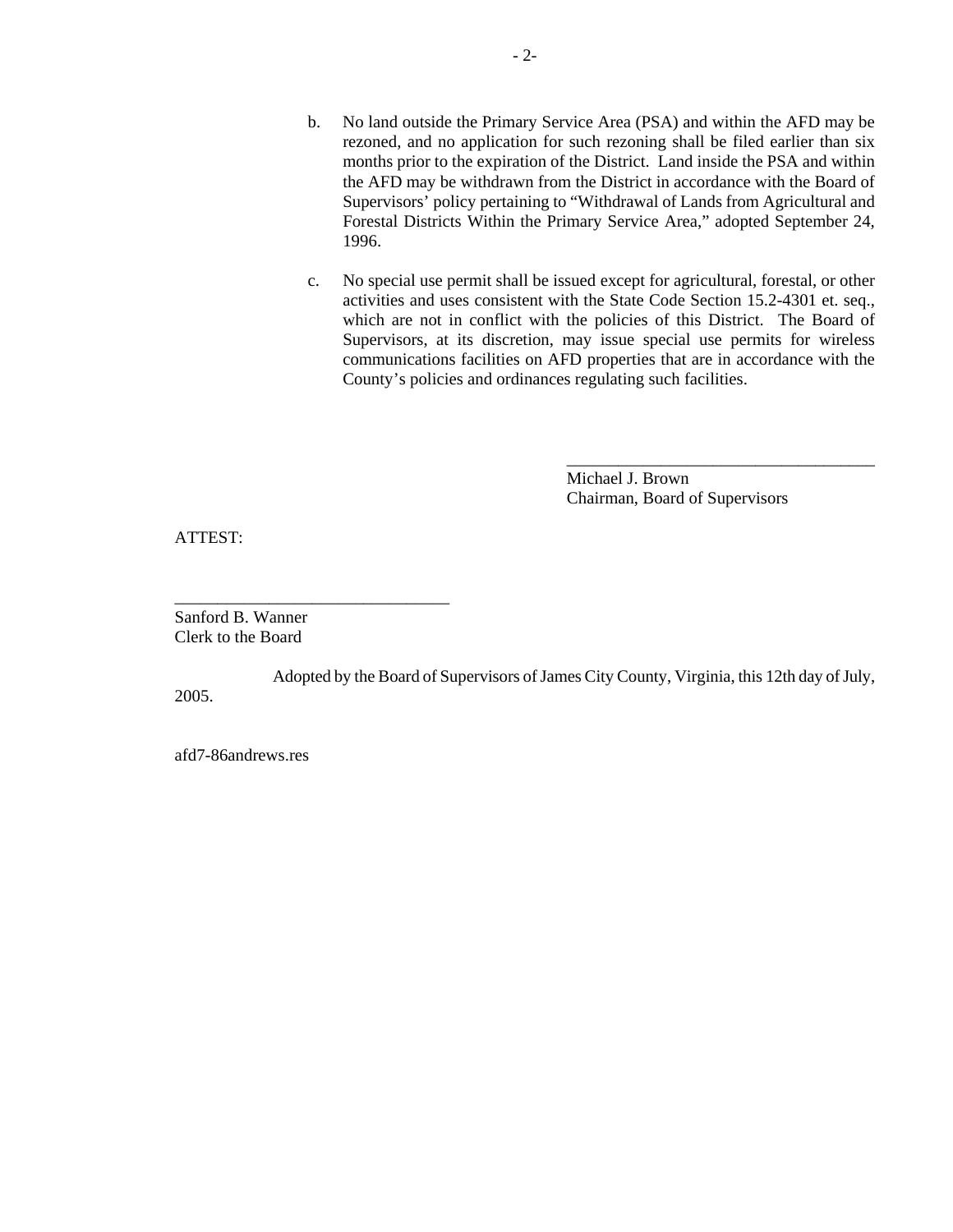#### **M E M O R A N D U M**

DATE: July 12, 2005

TO: The Board of Supervisors

FROM: Jennifer C. Lyttle, County Paralegal

SUBJECT: Sale of Surplus Real Property - 4001-E Mt. Laurel Road

James City County currently owns a certain parcel of land, situated in the Stonehouse District of the County, containing 2.34 acres, located off Route 608, more commonly known as 4001-E Mt. Laurel Road, and designated as Tax Parcel Number 1310100001E (the "Property"). Adjacent property owners, Paula and Warren Raines, who live at 4002 Mt. Laurel Road, and Rowena Cay Davis and Robert Davis, who live at 4006 Mt. Laurel Road, are the owners of the property located at 4004 Mt. Laurel Road and have expressed an interest in purchasing adjoining portions of the Property from the County. A public hearing is required under Virginia Code Section 15.2-1800(B) to approve the sale of any County property.

The County acquired the property in 1985 in anticipation of constructing the Ware Creek Reservoir. The Ware Creek Reservoir is no longer a viable project for the County. The County sent a letter to the current adjoining property owners informing them of the County's interest in disposing of the Property.

The Property is zoned A-1, General Agricultural District, has low elevation, no road access, and has been designated as a Resource Protection Area ("RPA") as delineated by the Chesapeake Bay Preservation Ordinance. Due to the location and restrictions of the Property, it cannot be improved with any type of structure, which limits the market of the Property to adjacent property owners. In turn, there is a limited market value on the Property.

According to Richard Sebastian, Director of Real Estate Assessments, the estimated current market value of the Property is \$1,700 (see attached memorandum). In a letter dated June 10, 2005, Mr. and Mrs. Raines and Mr. and Mrs. Davis expressed an interest in purchasing the Property. In speaking with the Raines' and the Davis', the Raines' are interested in purchasing the adjoining 1.62 acres of the Property for \$1,235, and the Davis' are interested in purchasing the adjoining .61 acres of the Property for \$465.

Staff recommends adoption of the attached resolution authorizing the sale and transfer of the adjoining 1.62 acres and .61 acres of the Property to the interested adjacent property owners Mr. and Mrs. Raines and Mr. and Mrs. Davis.

Jennifer C. Lyttle

CONCUR:

Leo P. Rogers

 $\overline{a}$ 

l

JCL/gb surplus.mem

Attachments:

- 1. Plat
- 2. Letter dated November 16, 1998
- 3. Memorandum dated May 23, 2005
- 4. Letter dated June 10, 2005
- 5. Resolution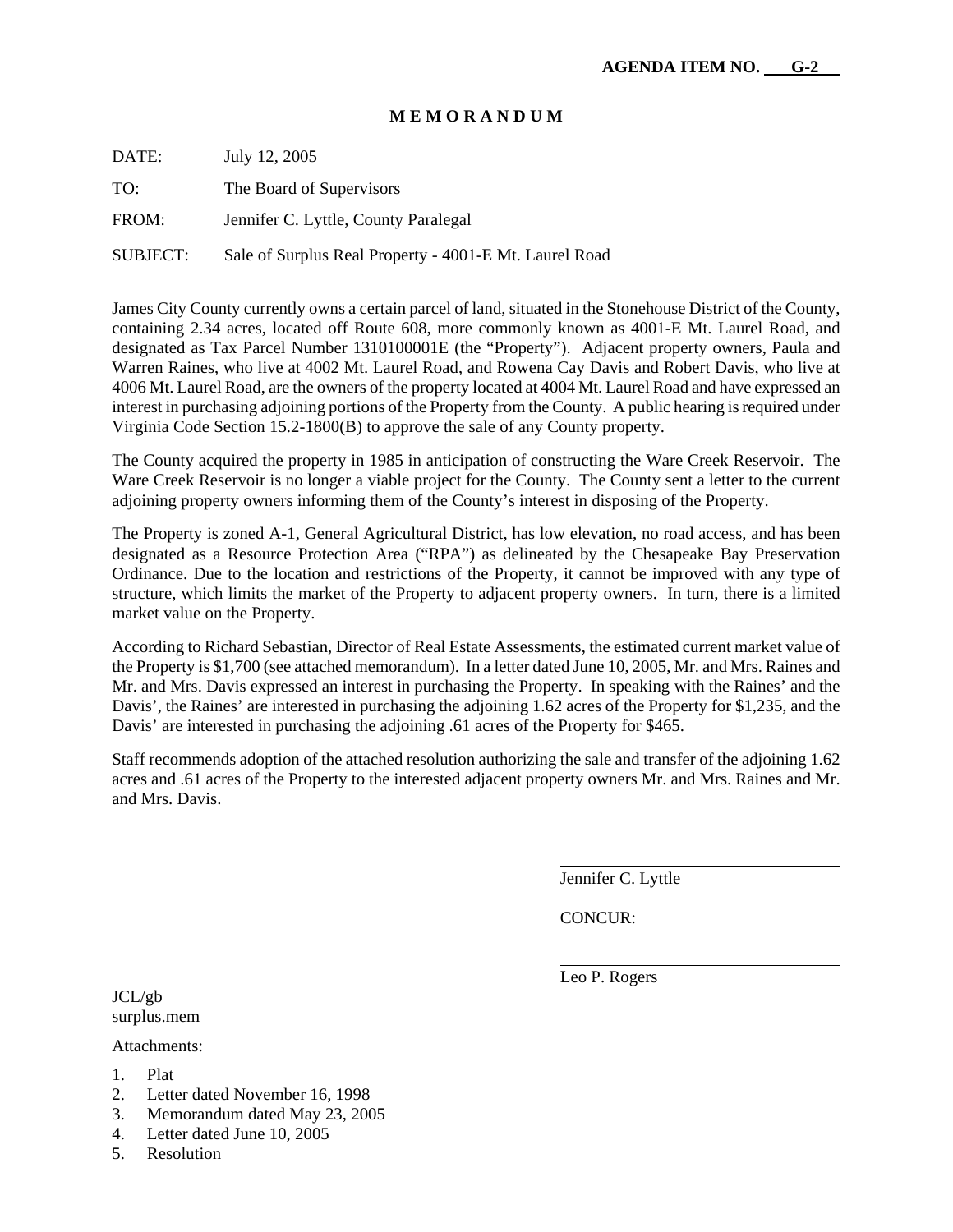

**U. TIE-MANAGEL**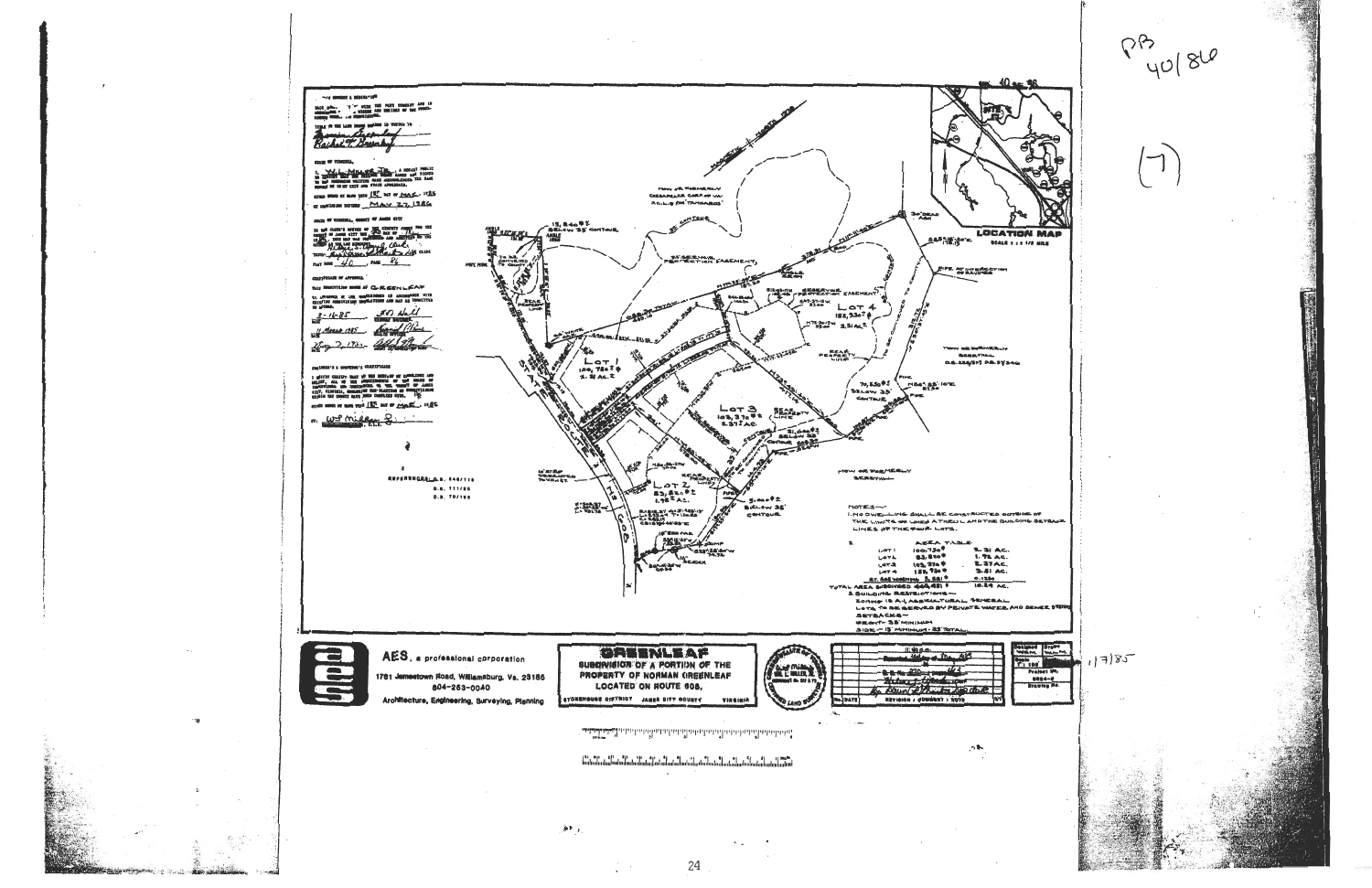

# **LOUNTY ATTORNEY**

101-C MOUNTS BAY ROAD, P.O. BOX 8784, WILLIAMSHURG, VIRGINIA 23187-8784  $(757)$  253-6612

Fax: (757) 253-6833

FRANK M. MORTON, III **COUNTY ATTORNEY** fmmorton@ames-city.va.us  $(757)$  253-6613

LEO P. ROGERS **DEPUTY COUNTY ATTORNEY** lprogers@james-city.va.us  $(757)$  253-6614

November 16, 1998

**ANDREW H. HERRICK ASSISTANT COUNTY ATTORNEY** aherrick@james-city.va.us  $(757)$  253-6832

Mr. Ted Drake 5011 Riverview Road Williamsburg, Virginia 23188

Re: Property Acquired from Norman E. Greenleaf for Ware Creek Reservoir

Dear Mr. Drake:

As you are aware, James City County acquired certain properties from Norman E. Greenleaf in anticipation of constructing the Ware Creek Reservoir. Because the Courts have now blocked the construction of the reservoir, the Board of Supervisors is disposing of certain of the properties previously acquired. In that regard, it is my opinion that all properties acquired by easement reverted by operation of law to the property owner, in this case Norman E. Greenleaf, once the reason for the easement no longer existed. Thus that portion of the Reservoir Protection Easement on Lot 4 of the Greenleaf Subdivision is vested in Norman E. Greenleaf, Jr. If you wish to acquire a deed for the easement, I have drafted a quit claim deed from James City County. The Board of Supervisors set a fee of \$100 to cover the cost of preparation of the document.

As we discussed, the County is also interested in disposing of the property acquired in fee, for the sum the County paid, plus \$200 to cover preparation of the deed, advertising, etc. If you are interested in repurchasing County lands adjacent to Lot 4 of the Greenleaf subdivision, we can handle that by separate deed.

If you have any questions, please feel free to give me a call.

Sincerely,

Andrew H. Herrick **Assistant County Attorney** 

James City County Environmental Health (fax: 253-4285) cc: Jack Edwards, Chairman, Board of Supervisors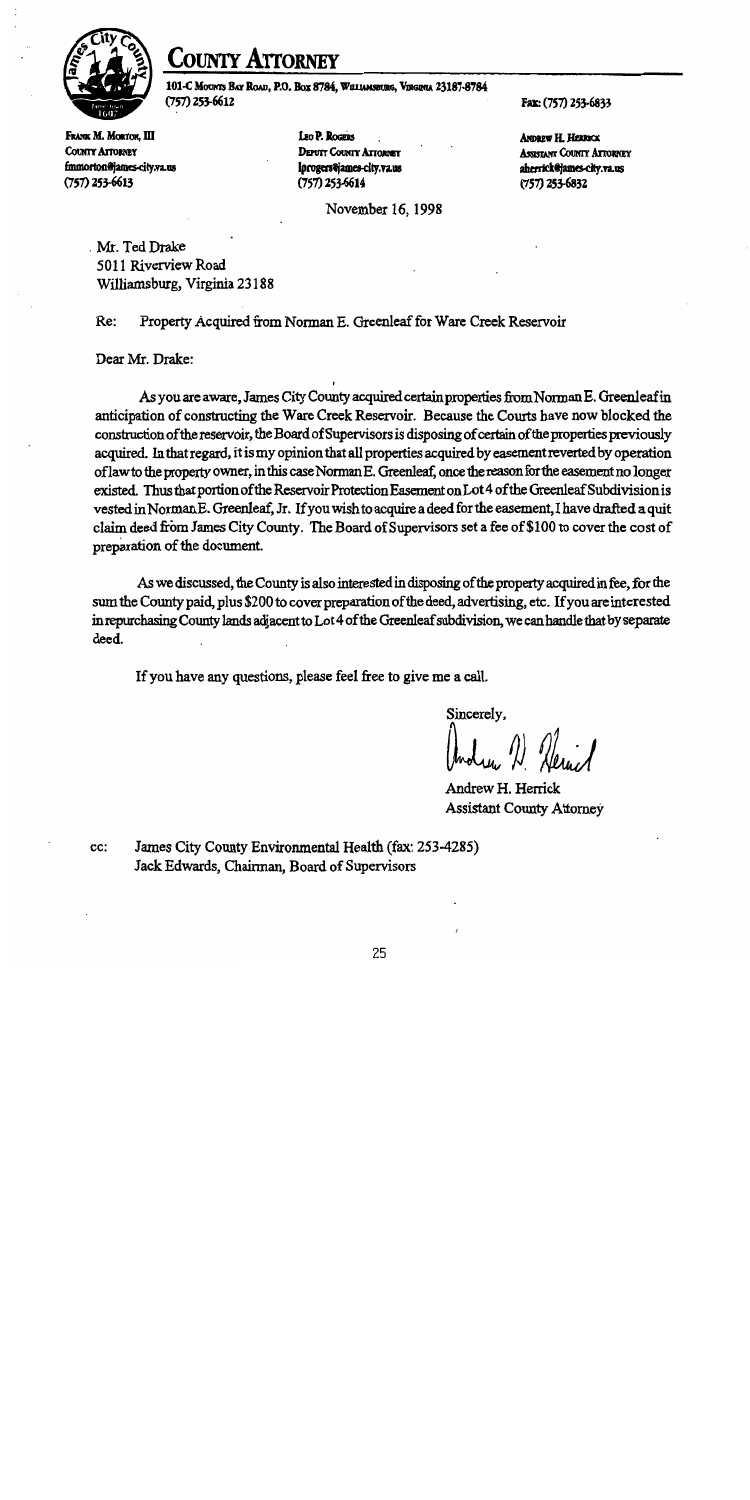# MEMORANDUM

| Date:    | May 23, 2005                                           |
|----------|--------------------------------------------------------|
| To:      | Jennifer Lyttle, Paralegal                             |
| From:    | Richard Sebastian, Director of Real Estate Assessments |
| Subject: | Estimated Value for Parcel 1310100001E                 |

Per your Request I have inspected the property identified as parcel 1310100001E to estimate the current market value.

The subject is an irregular shaped 2.344 acre parcel that is zoned A1, General Agriculture. The parcel was purchased by James City County in 1985 as part of the then proposed Ware Creek Reservoir project, and was designated as a Reservoir Protection Area, due to the location and low elevation of the property. The parcel has no road access and is now completely within the Resource Protection Area (RPA) as delineated by the Chesapeake Bay Preservation Act, and therefore cannot be improved with any type of structure. Due to the location and restrictions on the property the likely market would be limited to the adjacent property owners and would therefore also have a limited market value.

The current Assessed value of the parcel is \$4,700 or approximately \$2,000 per acre, after considering the location and other restrictions placed on this property by the Chesapeake Bay Preservation Act the assessed value is considered to be in excess of market value. The average increase in assessed value of the adjacent parcels during the same time period was 20%, applying a similar 20% increase to the prior assessment of the subject parcel would yield a value of approximately \$1,700.

It is concluded that the current market value of the subject parcel is:

#### One Thousand Seven Hundred Dollars (\$1,700)

If you have any questions please contact me.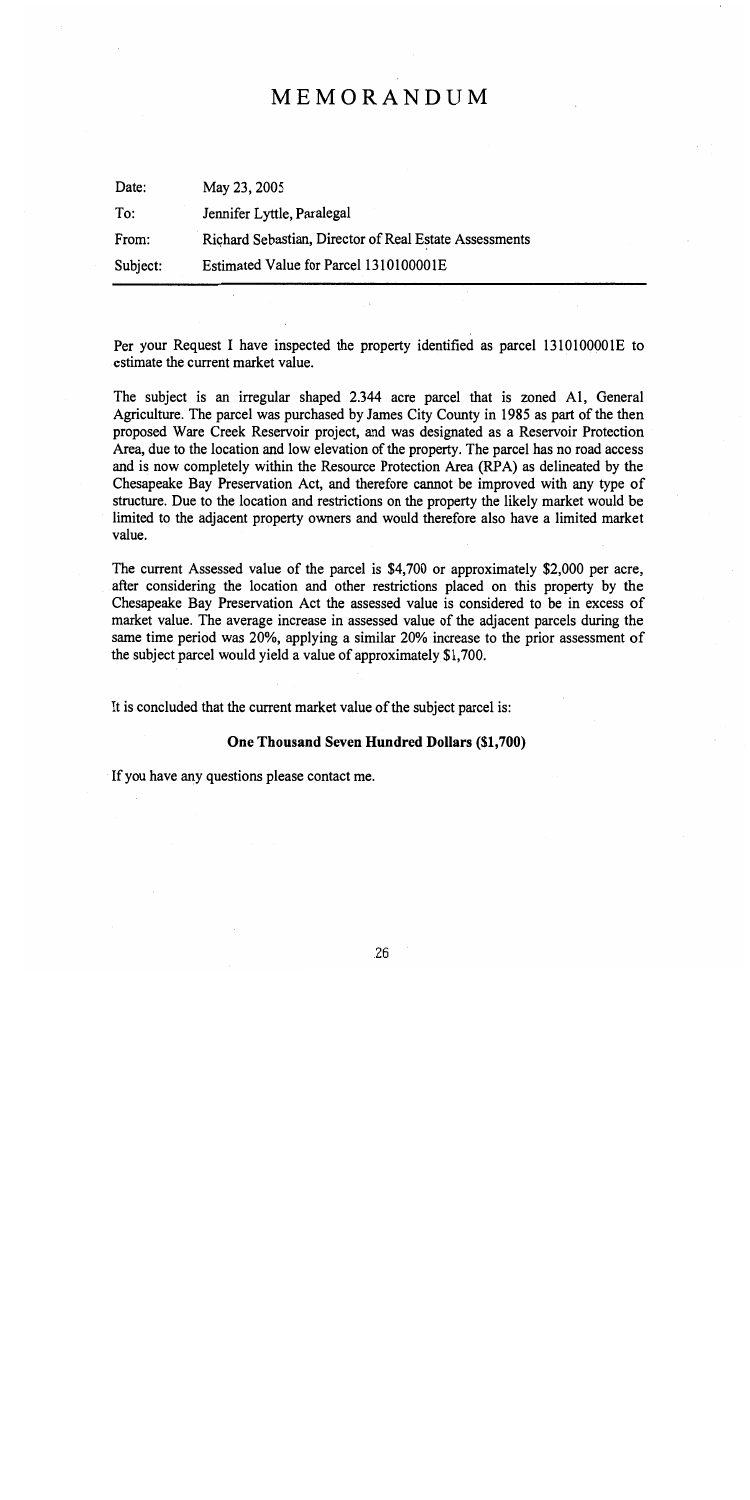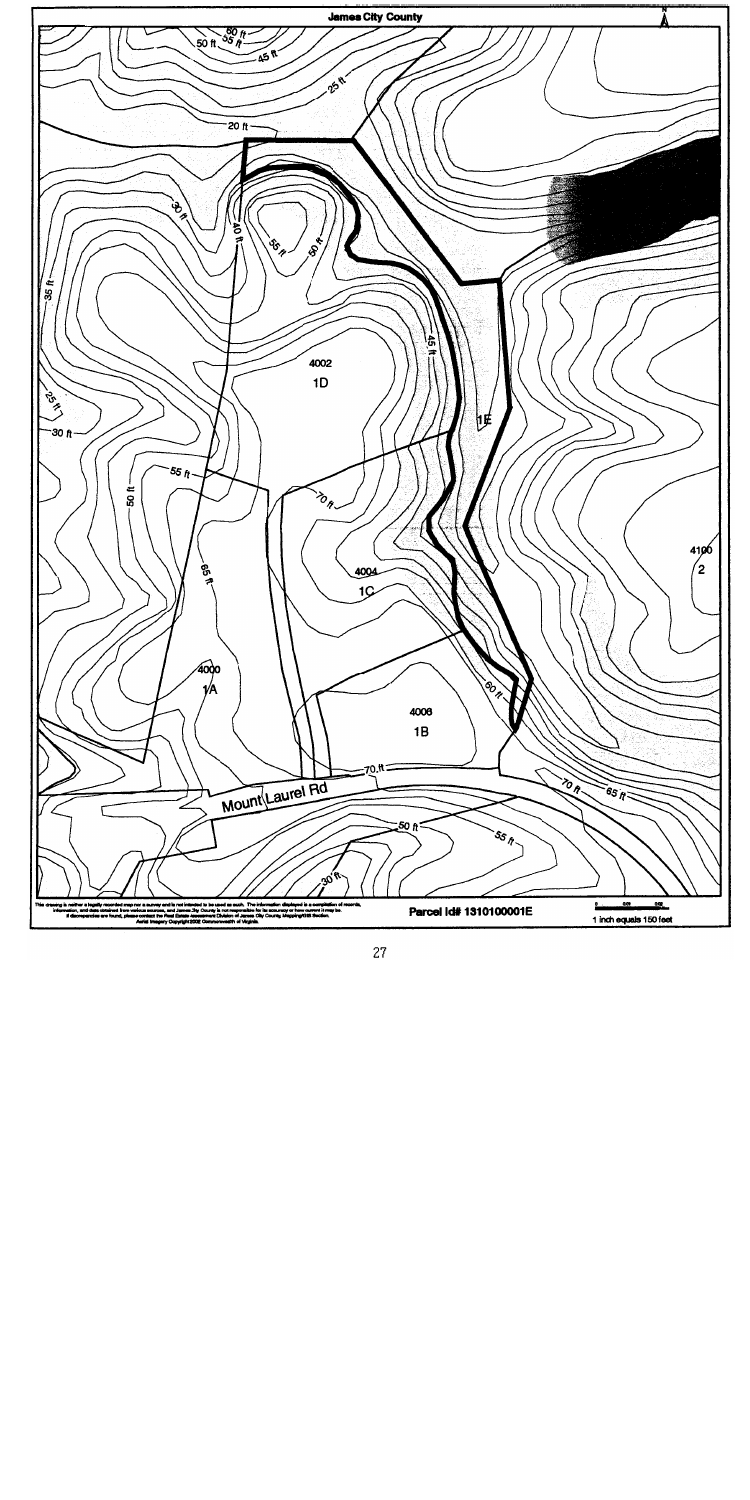

 $\frac{d\mathcal{L}}{d\mathcal{L}}$ 

June 10, 2005

**County Attorney Office** Attention: Leo Rogers P.O. Box 8784 Williamsburg, VA 23187

Dear Mr. Rogers:

We are interested in purchasing Parcel #1310100001E from James City County in the amount of \$1,700. Please feel free to contact either the Raines' at 566-0443 or the Davis' at 566-0411

We appreciated your consideration in this matter.

Sincerely,

Warren L. Raines

Trine Paula J. Raines

**Robert Davis** UV.

Rowena C. Davis

Rowena C Davis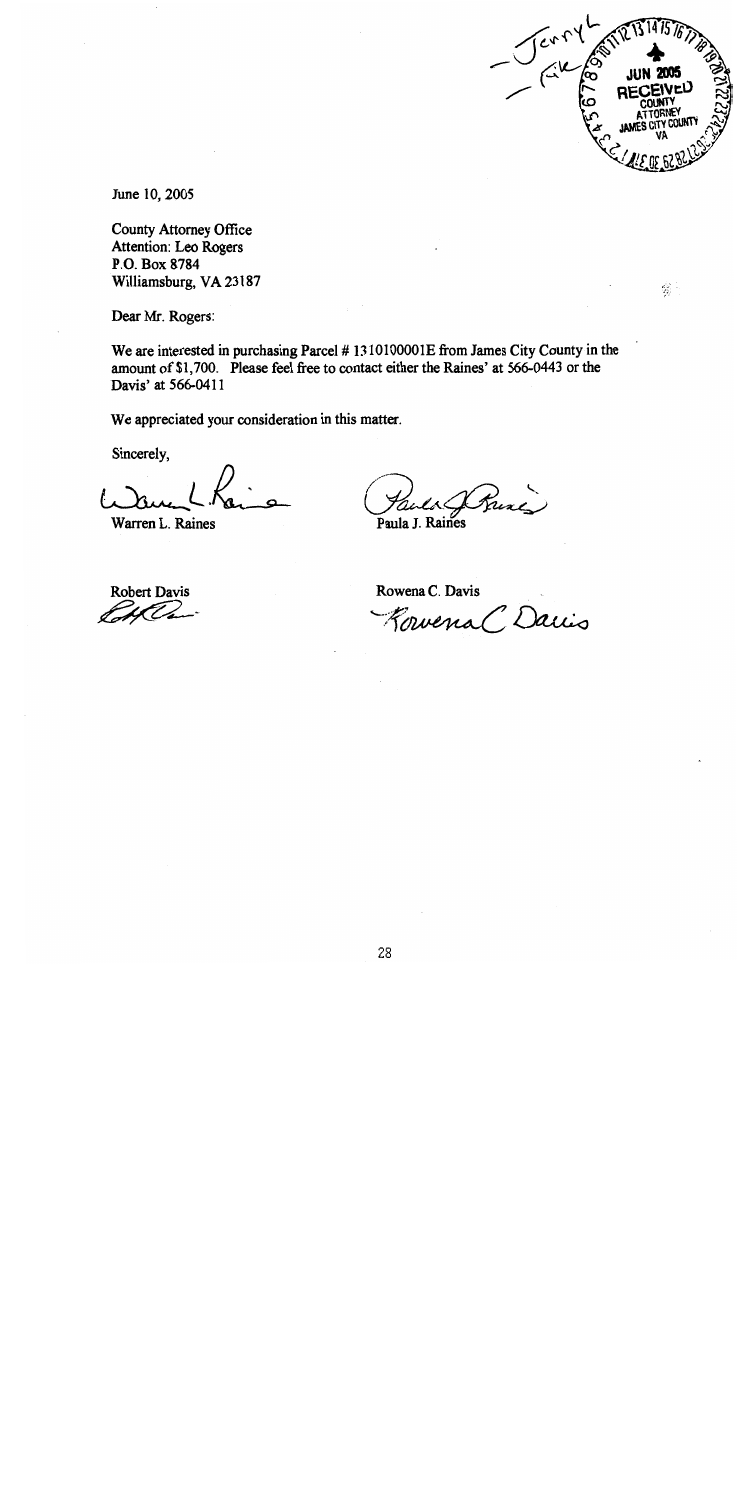# **R E S O L U T I O N**

#### SALE OF SURPLUS REAL PROPERTY -

#### 4001-E MT. LAUREL ROAD

- WHEREAS, James City County currently owns a certain parcel of land, located in the County of James City, containing 2.34 acres, and designated as Tax Parcel No. 1310100001E (the "Property"); and
- WHEREAS, the Property was acquired by the County for the Ware Creek Reservoir Project (the "Project") and is no longer needed for the Project; and
- WHEREAS, Richard Sebastian, Director of Real Estate Assessments, has estimated that the current market value of the Property is \$1,700; and
- WHEREAS, adjoining property owners, Paula and Warren Raines ("Raines") would like to purchase 1.62 acres of the Property for \$1,235, and Rowena Cay Davis and Robert Davis ("Davis") would like to purchase .61 acres of the Property for \$465, for a total purchase price of \$1,700; and
- WHEREAS, the Board of Supervisors, following a public hearing, is of the opinion the County should sell and transfer the above-mentioned portions of the Property to Raines and Davis.
- NOW, THEREFORE, BE IT RESOLVED that the Board of Supervisors of James City County, Virginia, does hereby authorize and direct the County Administrator to execute the deeds and any other documents necessary for the sale and transfer of the above-mentioned portions of the Property to Raines and Davis.

Michael J. Brown Chairman, Board of Supervisors

\_\_\_\_\_\_\_\_\_\_\_\_\_\_\_\_\_\_\_\_\_\_\_\_\_\_\_\_\_\_\_\_\_\_\_\_

ATTEST:

2005.

Sanford B. Wanner Clerk to the Board

\_\_\_\_\_\_\_\_\_\_\_\_\_\_\_\_\_\_\_\_\_\_\_\_\_\_\_\_\_\_\_\_

Adopted by the Board of Supervisors of James City County, Virginia, this 12th day of July,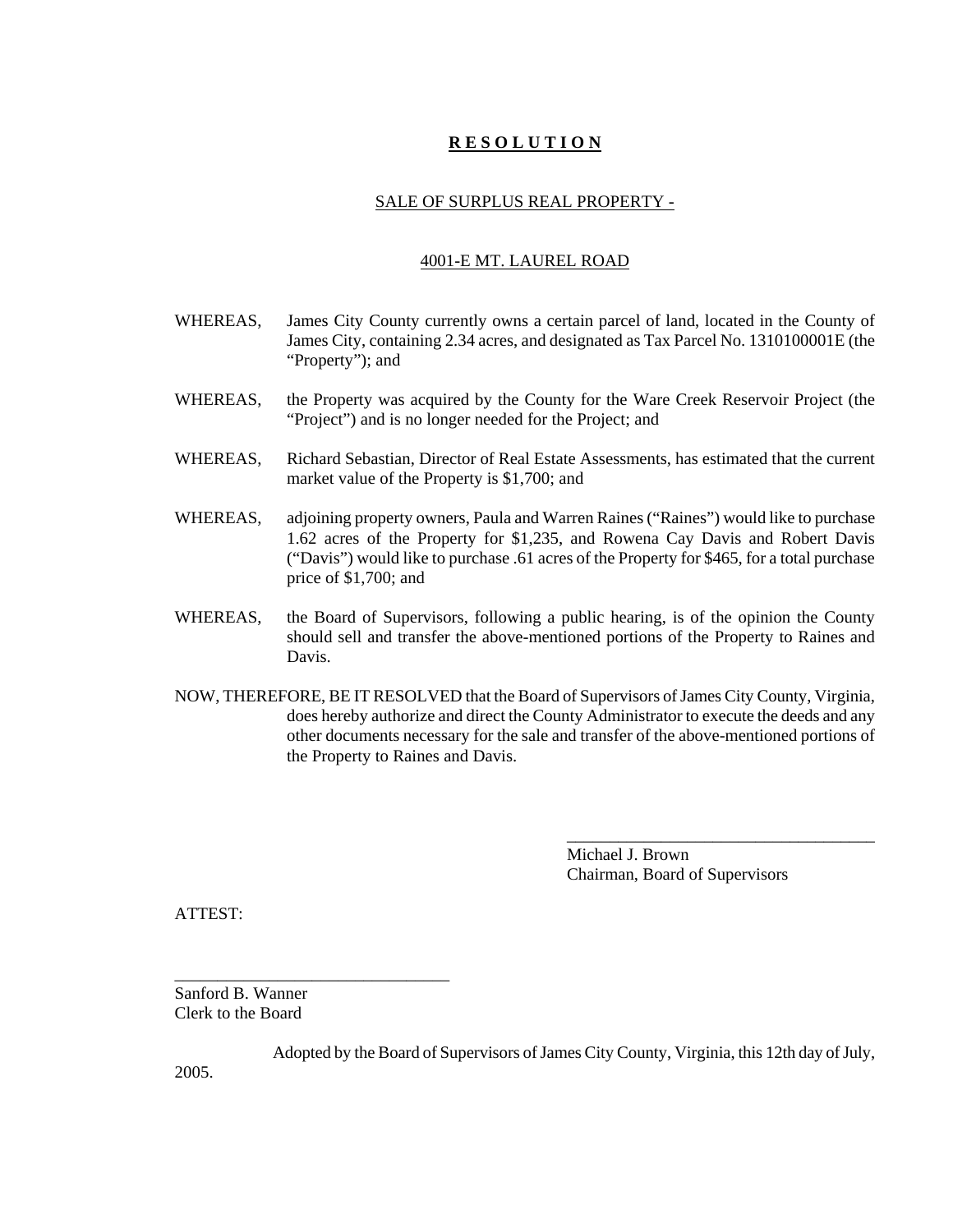surplus.res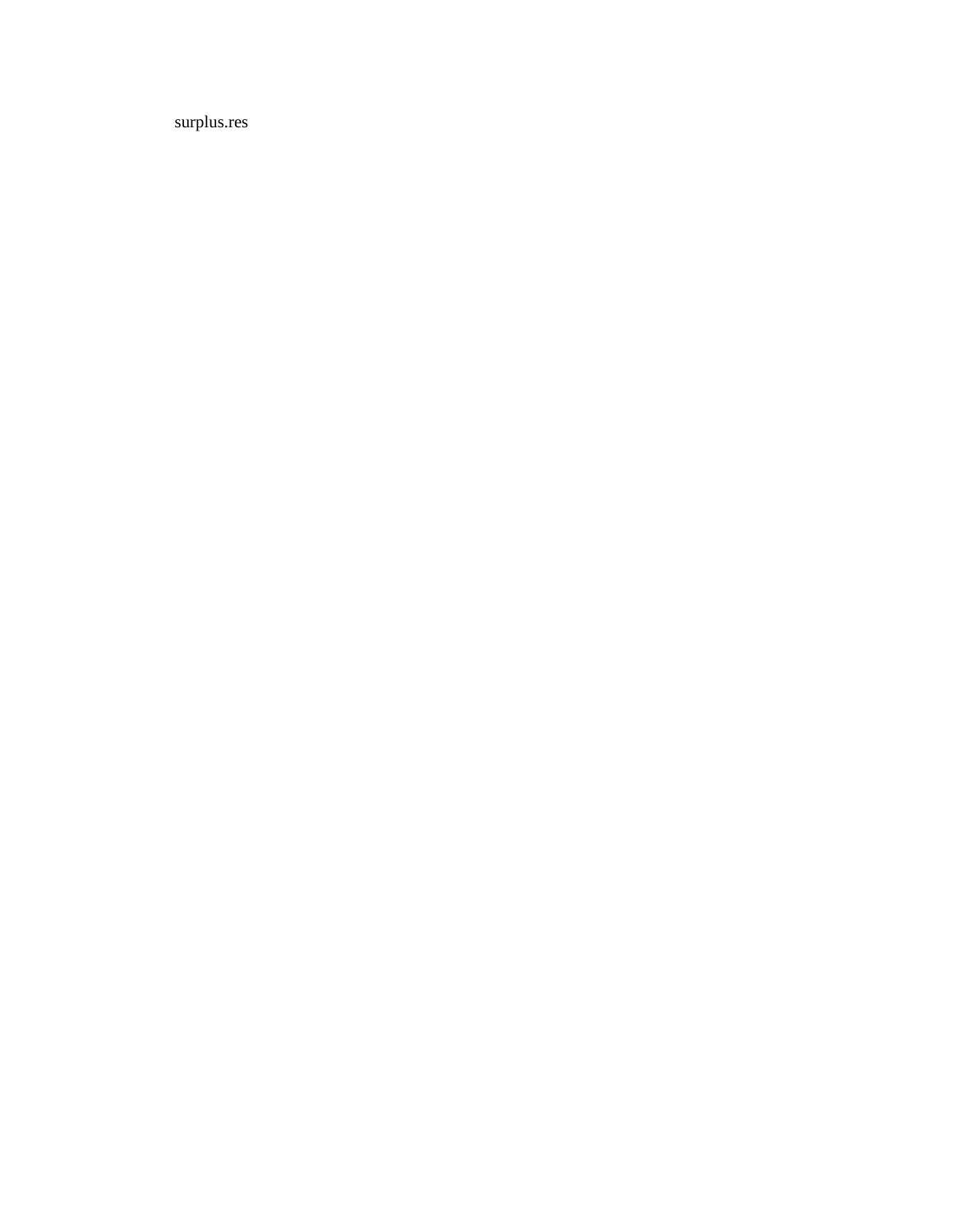# **M E M O R A N D U M**

DATE: July 12, 2005

TO: The Board of Supervisors

FROM: Matthew D. Arcieri, Senior Planner

SUBJECT: Case No. ZO-3-04. Zoning Ordinance Amendment - Mixed Use Fast Food

During its review of several recent mixed use cases, it has come to staff's attention that fast food restaurants are neither permitted nor specially permitted in the MU, Mixed Use Zoning District.

The James City County Zoning Ordinance Section 24-2 defines fast food restaurants as:

Any establishment whose principal business is the sale of pre-prepared and rapidly prepared food directly to the customer in a ready-to-consume state for consumption either at the restaurant or off premises.

Fast food restaurants are currently permitted by-right in the R-4, Residential Planned Community, and B-1, General Business District. The James City County Zoning Ordinance Section 24-147 also requires that fast food restaurants be reviewed by the Development Review Committee.

#### Recommendations

- 1. The Planning Commission's Policy Committee met on December 2, 2004, to review this matter in greater detail and on December 6, 2004, at the Policy Committee's recommendation, an initiating resolution was adopted by the Planning Commission to add this use as a special use permit in the mixed use district. The ordinance amendment has been advertised and prepared to reflect this action.
- 2. Staff recommends that the Zoning Ordinance be amended to permit fast food restaurants in the Mixed Use Zoning District with a special use permit. The purpose of the mixed used district is to promote a broad spectrum of land uses in more intensive development of lands. The mixed use district is designed to provide flexibility, unity, and diversity in land planning and development resulting in convenient and harmonious groupings of uses, structures, and common facilities; varied type design and layout of residential, employment, and social centers; and appropriate relationships of open spaces to intended uses and structures which include attractive and usable open space linked by pedestrian walkways and/or bicycle paths.

Staff believes that fast food restaurants are appropriate for inclusion in the mixed use district. The mixed use district is intended for more intensive development of the land. In addition, inclusion of this use satisfies the intention of the district to provide flexibility in land planning and development.

Given the higher traffic generation and other potential impacts of fast food restaurants (noise, lighting, late night operating hours), it is appropriate to include this use in the mixed use district with a special use permit. Through the special use permit process, the Planning Commission and Board of Supervisors will have a greater ability to review and mitigate these potential impacts on a site specific basis.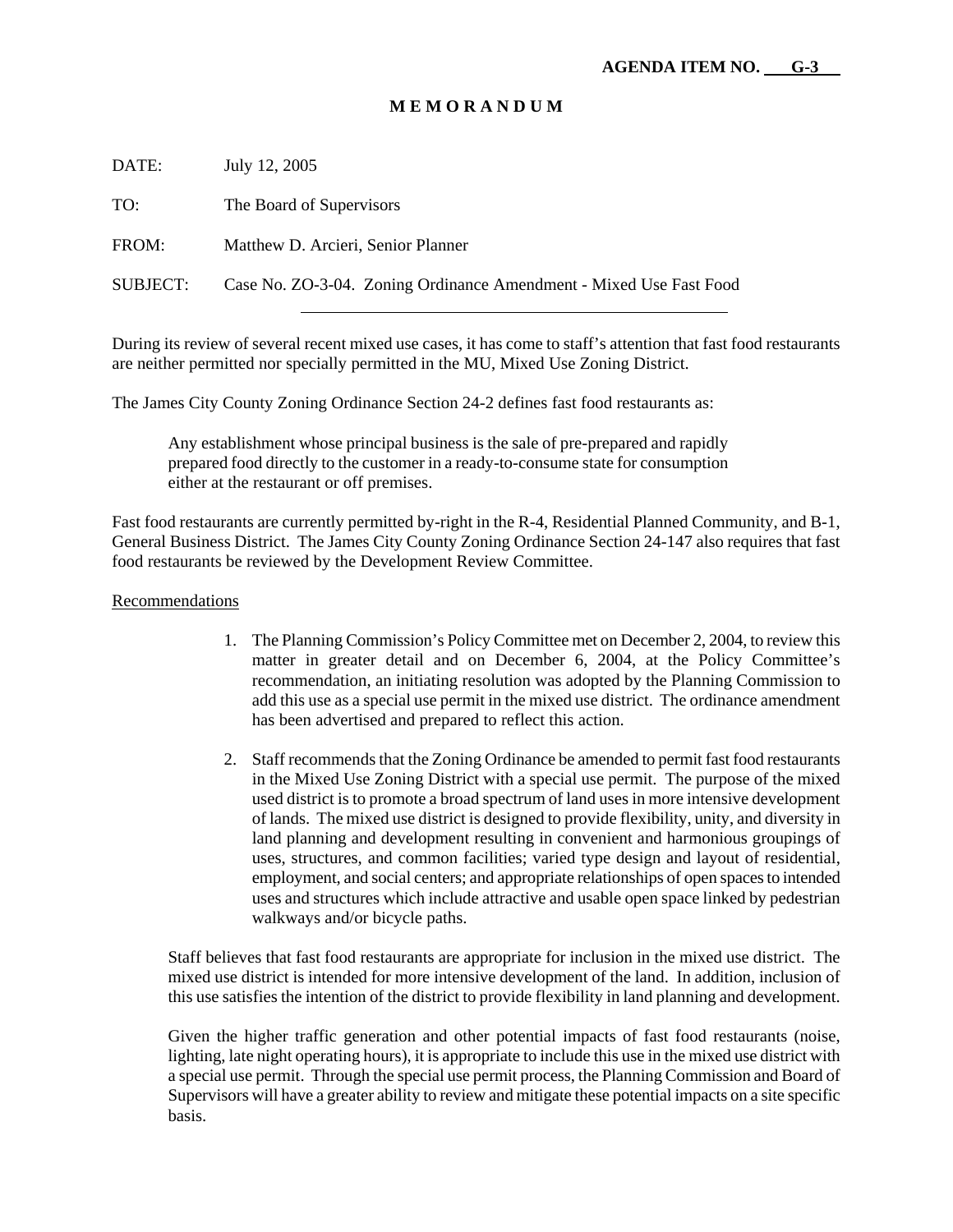Staff recommends approval of the attached ordinance. On June 6, 2005 the Planning Commission recommended approval by a vote of 6-0 with one abstention.

Matthew D. Arcieri

CONCUR:

 $\overline{a}$ 

O. Marvin Sowers, Jr.

MDA/gb Fastfood.mem

Attachments:

- 1. Planning Commission Minutes
- 2. Ordinance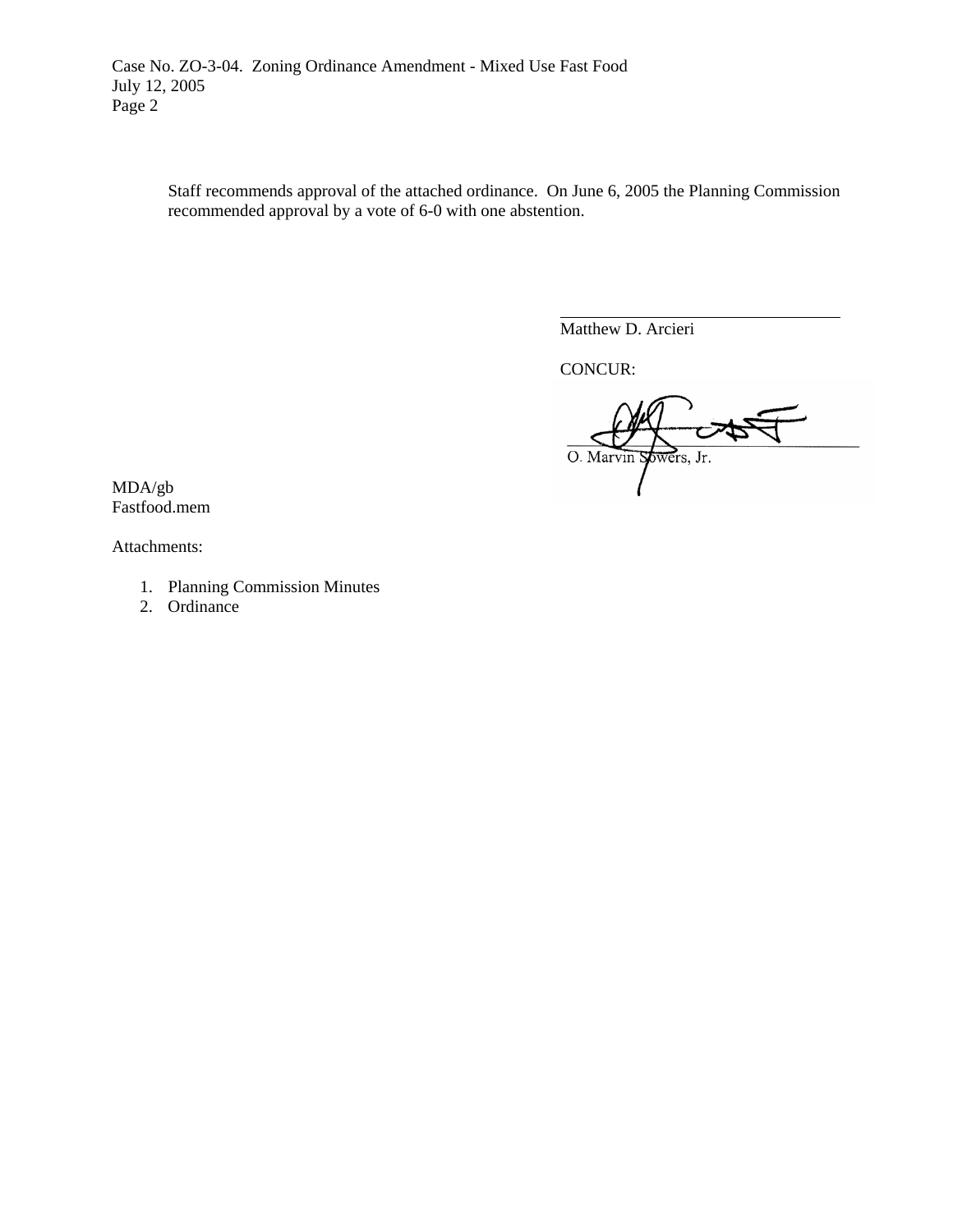# UNAPPROVED MINUTES OF THE JUNE 6, 2005 MEETING OF THE PLANNING COMMISSION

#### ZO-3-04 Zoning Ordinance Amendment – Mixed Use Fast Food

Mr. Matthew Arcieri presented the staff report. Mr. Arcieri stated that during a review of recent Mixed Use Rezoning cases Staff discovered the omission of fast food restaurants. In December 2004 the Planning Commission Policy Committee recommended that fast food restaurants be included as a Specially Permitted Use. Staff recommended approval.

Ms. Blanton asked if there had been discussions on drive-thrus.

Mr. Arcieri said he thought the Committee's primary concern was that impacts of fast food restaurants including their drive-thru lanes could not be mitigated through the by-right development process and that Planning Commission and Board review would allow mitigation of such impacts.

Ms. Blanton asked for examples of developments where this has been an issue.

Mr. Arcieri named the current and recently approved Mixed Use Districts.

Ms. Blanton commented on the varying degrees of vehicular, pedestrian, and bicycle traffic among the Districts.

Mr. Arcieri said that he thought the concern was that Districts with less formal design review processes would not be able to mitigate impacts as well as those with a more formal process.

Mr. Billups said that a by-right use would not allow the same amount of control over impacts. He said the SUP process allows for appropriate mitigations based upon the needs of the surrounding area.

Mr. Hunt opened the public hearing.

Hearing no requests to speak, the public hearing was closed.

Mr. Kennedy abstained from voting stating his involvement in the restaurant husiness.

Mr. Fraley motioned to approve the application.

Ms. Blanton seconded the motion.

On a roll call vote, the vote was (6-0-1). AYE: Billups, Kale, Fraley, Blanton, Jones, Hunt  $(6)$ ; NAY: $(0)$ ; ABSTAIN: Kennedy  $(1)$ .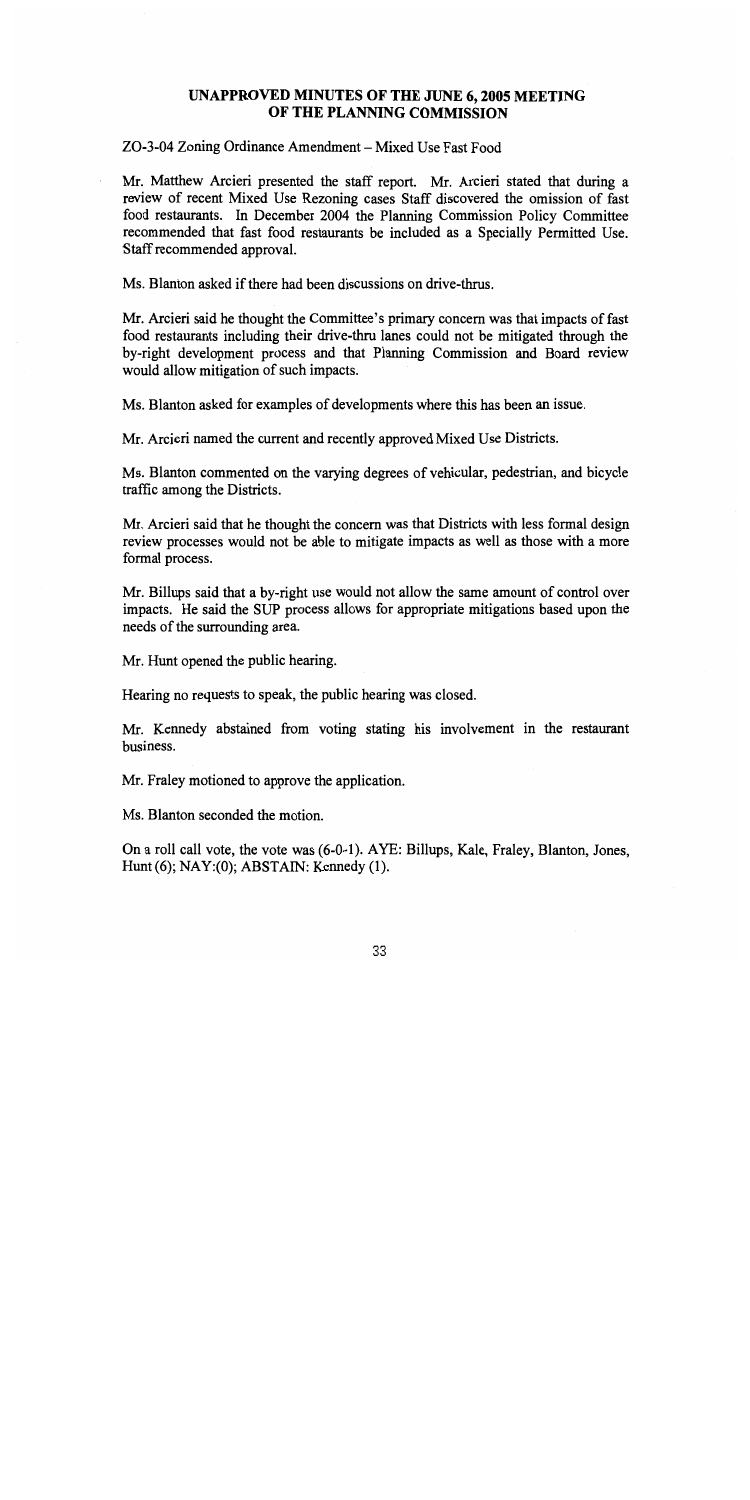# ORDINANCE NO.\_\_\_\_\_

AN ORDINANCE TO AMEND AND REORDAIN CHAPTER 24 ZONING, OF THE CODE OF THE COUNTY OF JAMES CITY, VIRGINIA, BY AMENDING ARTICLE V, DISTRICTS, DIVISION 15, MIXED USE DISTRICT, MU, SECTION 24-522, USES PERMITTED BY SPECIAL USE PERMIT ONLY.

BE IT ORDAINED, by the Board of Supervisors of the County of James City, Virginia, that Chapter 24, Zoning is hereby amended and reordained by amending Section 24-522, Uses permitted by special use permit only.

> Chapter 24. Zoning Division 15. Mixed Use, MU

# **Section 24-522. Uses permitted by special use permit only**.

*Fast food restaurants.*

 Michael J. Brown, Chairman Board of Supervisors

ATTEST:

l

Sanford B. Wanner Clerk to the Board

 Adopted by the Board of Supervisors of James City County, Virginia, on this 12th day of July, 2005.

Fastfood.ord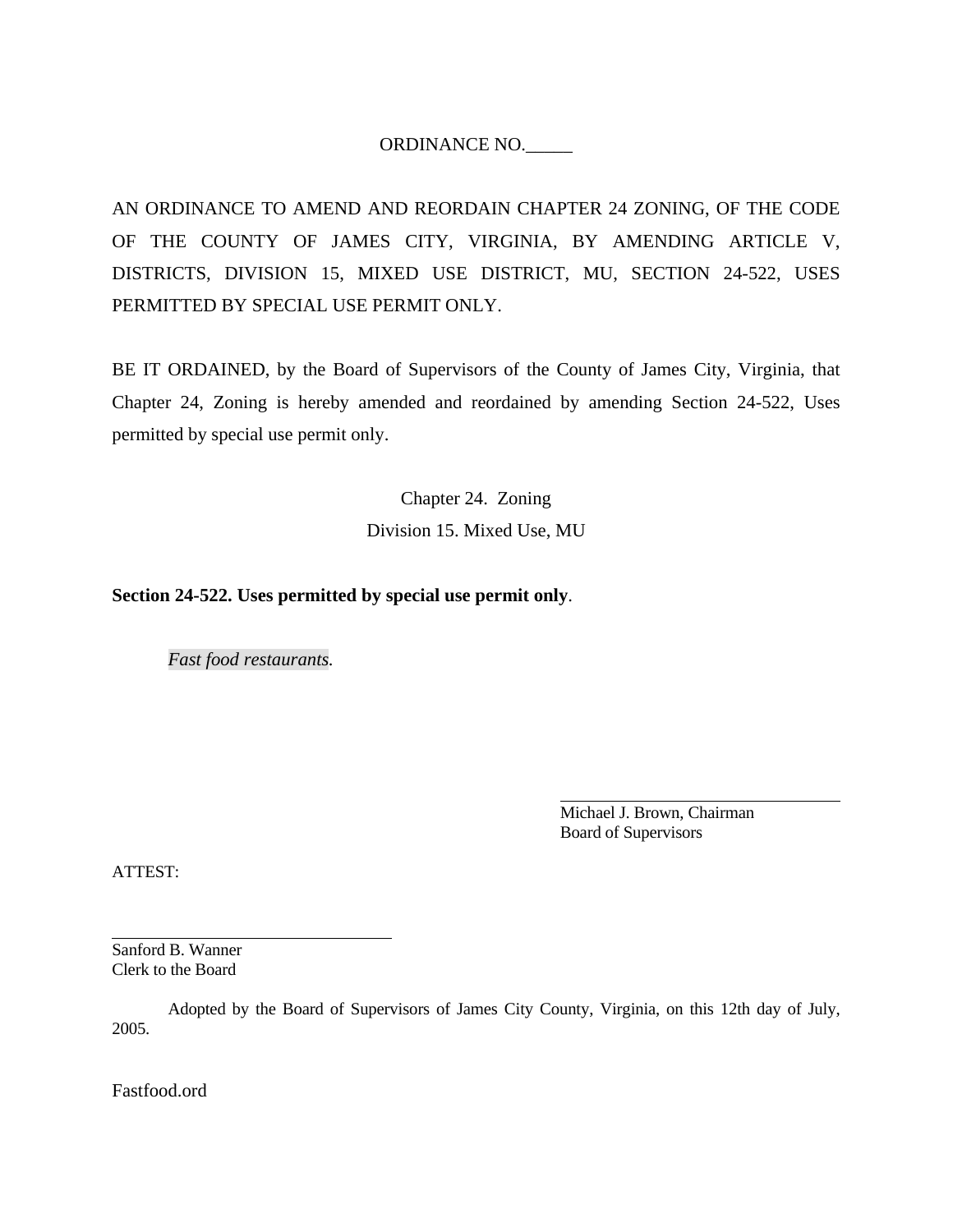# **SPECIAL USE PERMIT-16-05. Treleaven Warehouse and Nursery Staff Report for the July 12, 2005, Board of Supervisors Public Hearing**

This staff report is prepared by the James City County Planning Division to provide information to the Planning Commission and Board of Supervisors to assist them in making a recommendation on this application. It may be useful to members of the general public interested in this application.

| <b>PUBLIC HEARINGS</b>  | <b>Building F Board Room; County Government Complex</b>                                                                                           |
|-------------------------|---------------------------------------------------------------------------------------------------------------------------------------------------|
| Planning Commission:    | May 2, 2005, 7 p.m.                                                                                                                               |
| Board of Supervisors:   | June 14, 2005, 7 p.m. (deferred)                                                                                                                  |
|                         | July 12, 2005, 7 p.m.                                                                                                                             |
| <b>SUMMARY FACTS</b>    |                                                                                                                                                   |
| Applicant:              | Mr. Stanley Treleaven, T&S Associates, Inc.                                                                                                       |
| Land Owner:             | VA/NC Laborer's District Council                                                                                                                  |
| Proposal:               | To use the existing 6,500-square-foot building as a contractors warehouse<br>and nursery. (Nurseries are permitted by-right in the A-1 district.) |
| Location:               | 4109 Rochambeau Drive                                                                                                                             |
| Tax Map/Parcel No.:     | $(13-4)(1-9B)$                                                                                                                                    |
| Parcel Size:            | 4.74 acres                                                                                                                                        |
| <b>Existing Zoning:</b> | A-1, General Agricultural                                                                                                                         |
| Comprehensive Plan:     | Rural Lands                                                                                                                                       |
| Primary Service Area:   | Outside                                                                                                                                           |

# **STAFF RECOMMENDATION**

Staff finds the proposal, with the attached conditions, to be consistent with surrounding land uses, the Land Use policies of the Comprehensive Plan, and the Comprehensive Plan Land Use Map designation. Staff recommends that the Board of Supervisors approve the Special Use Permit (SUP) application with the conditions listed in the attached resolution.

Staff Contact: Trey Davis, Planner Phone: 253-6685

# **PLANNING COMMISSION RECOMMENDATION**

On May 2, 2005, the Planning Commission recommended approval of this case by a vote of 7-0.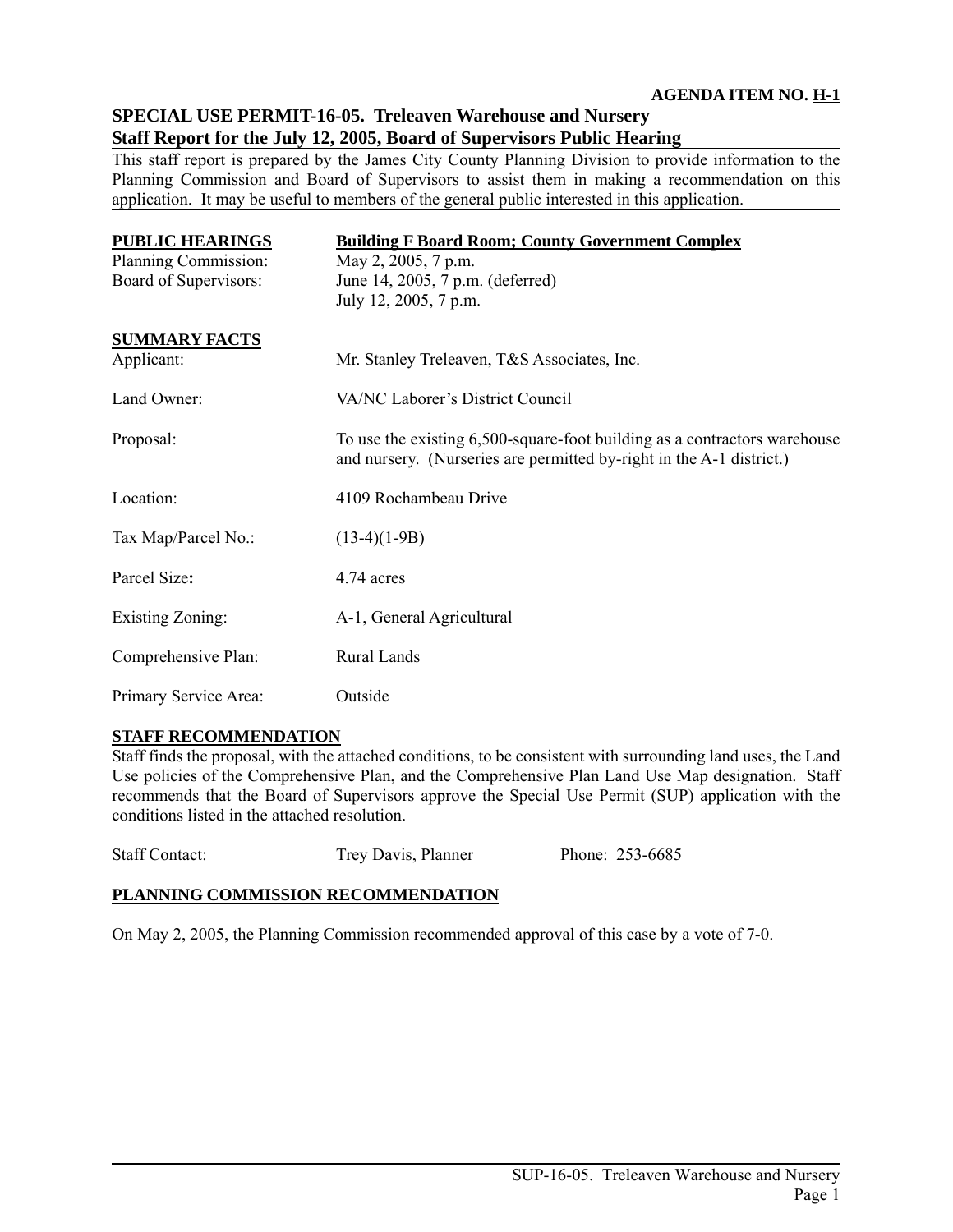# **PROJECT DESCRIPTION**

Mr. Stanley Treleaven of T&S Associates, Inc. has applied for a SUP to allow for a contractors warehouse in addition to a nursery in an existing building. This property is located at 4109 Rochambeau Drive and is zoned A-1, General Agriculture. It is designated as Rural Lands on the 2003 Comprehensive Plan Land Use Map and can be further identified as Parcel No. (1-9B) on James City County Real Estate Tax Map, page (13-4).

The structure is currently used as a training facility by Virginia/North Carolina Laborer's District Council. Portions of the structure and site would be converted for use as a nursery, which is permitted by-right in the A-1 Zoning District. A SUP to allow for a contractors warehouse would enable the applicant to rent the remainder of the space for this use.

As a result of concerns raised at the June 14, 2005, Board of Supervisors meeting, the Board voted to defer this case. Since that time, staff has met with the applicant, the adjacent property owners, and the potential user of the site to discuss the issues raised. The SUP conditions have been altered to reflect the results of these discussions.

The prospective tenant for this site is the Infrastructure Corporation of America (ICA), which has a contract with the Virginia Department of Transportation (VDOT) to coordinate maintenance of I-64 from I-295 to the Hampton Roads Bridge Tunnel. The equipment to be stored at the site includes pickup trucks and directional signage, as well as approximately 10 yards of gravel for minor repairs. The operation would employ approximately 14 people during normal working hours. Of these, several would be out on the road most of the day and four or five managers would work out of offices inside the building.

The proposed use by ICA is consistent with the SUP application for the contractors warehouse. The adjacent property owner has expressed support for this proposed use with the conditions as amended.

# **SURROUNDING ZONING AND DEVELOPMENT**

The site is bordered by undeveloped rural land to the south and west and Faith Baptist Church to the northwest. The property to the east includes a residence and other rural land. All surrounding properties are zoned A-1, General Agricultural. The site is bordered by the Primary Service Area (PSA) on the east and the property on that side is designated Mixed Use on the 2003 Comprehensive Plan Land Use Map.

The Laborer's Training Center is considered an existing, non-conforming use in the A-1 district. It currently houses offices which are open five days a week and a warehouse area. Training at the site includes masonry work, hazardous material handling, general construction, and other OSHA-related training.

Staff feels comfortable that the attached amended conditions will sufficiently limit the impact of the proposed use. The conditions of the SUP would increase its compatibility with surrounding land uses. Staff believes that the proposed use, in general, is consistent with surrounding zoning and development and would be as acceptable as the current use of the site.

# **PUBLIC IMPACTS**

# **Environmental Impacts:**

- ♦ **Watershed**: Ware Creek
- ♦ **Environmental Staff Conclusions**: The Environmental staff has noted that any expansion of the site, which includes new impervious cover (building, parking, etc.), may trigger the need for stormwater management facilities that meet current County requirements. No expansion of the building or parking areas is proposed at this time.

# **Public Utilities:**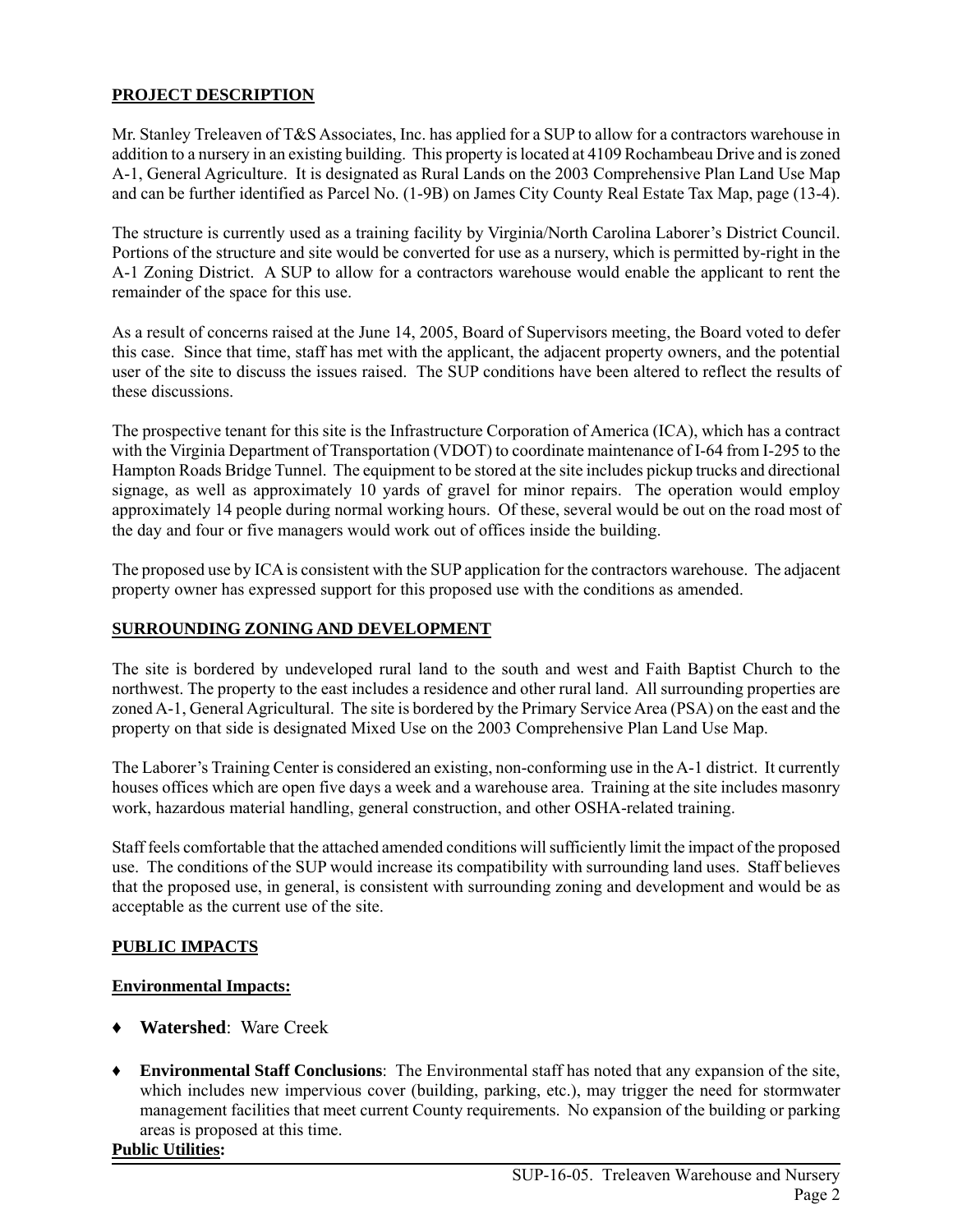The site is located outside the PSA and is served by a private well and septic system.

**JSCA Staff Conclusions:** The applicant will be responsible for developing water conservation standards to be submitted to and approved by the James City Service Authority and subsequently for enforcing those standards. The applicant will need to submit all development plans to the Fire Department when a specific user is known for review and approval of the proposed fire protection methods. The applicant will also need to work with JCSA to determine the appropriate backflow prevention needed based on the type of use.

# **Traffic Impacts:**

A traffic impact statement is not required for this project as the ITE trip generation rates are below 100 trips per day.

At the June 14, 2005, Board of Supervisors meeting, adjacent property owners Lisa and Charlie Hardy expressed concerns about traffic on the private access driveway and the safety of their daughter in that area. Staff met with the applicant and the Hardys at the site to discuss their concerns. The applicant has agreed to place two speed bumps and a "Children at Play" sign on the driveway and this has been included as a condition of the SUP.

♦ **VDOT Conclusions:** VDOT Traffic Engineering has reviewed the proposal and has found that the existing roadway is sufficient to accommodate the proposed change in use. ITE trip generation for the contractors warehouse would be 51 daily trips. There will be no adverse impacts on the existing roadway network with regards to level of service. A standard stop sign at the entrance to Rochambeau Drive shall be included on the site plan, in addition to information regarding the site distances based on speed limit at the entrance. No additional improvements are needed in association with this SUP at this time, but a sight distance waiver may be required prior to final approval of any site plans.

In response to adjacent property owners' concerns about left-turn movements from Rochambeau Drive into the driveway, VDOT staff reexamined the site. VDOT concluded that the warrants for a left-turn lane on Rochambeau Drive are not met and that there is adequate sight distance in the opposing direction for vehicles making a left turn. Therefore, a prohibition of left turns from Rochambeau Drive would not be justified at this location.

♦ **Staff Conclusions:** Staff agrees with VDOTs' findings that no traffic improvements beyond the required stop sign would be needed for this project. Staff has shared VDOTs' findings with the applicant and the adjacent property owners. Both parties have expressed comfort with the traffic situation and support the addition of two speed bumps and a "Children at Play" sign on the private driveway at the applicant's expense.

# **COMPREHENSIVE PLAN**

The property is designated Rural Lands on the Comprehensive Plan Land Use Map. Appropriate primary uses for Rural Lands include "agricultural and forestal activities, together with certain recreational, public or semi-public and institutional uses that require a spacious site and are compatible with the natural and rural surroundings." The Rural Lands section of the 2003 Comprehensive Plan also states that retail and commercial uses serving rural lands are encouraged to be placed at planned commercial locations on major thoroughfares. The Comprehensive Plan also states: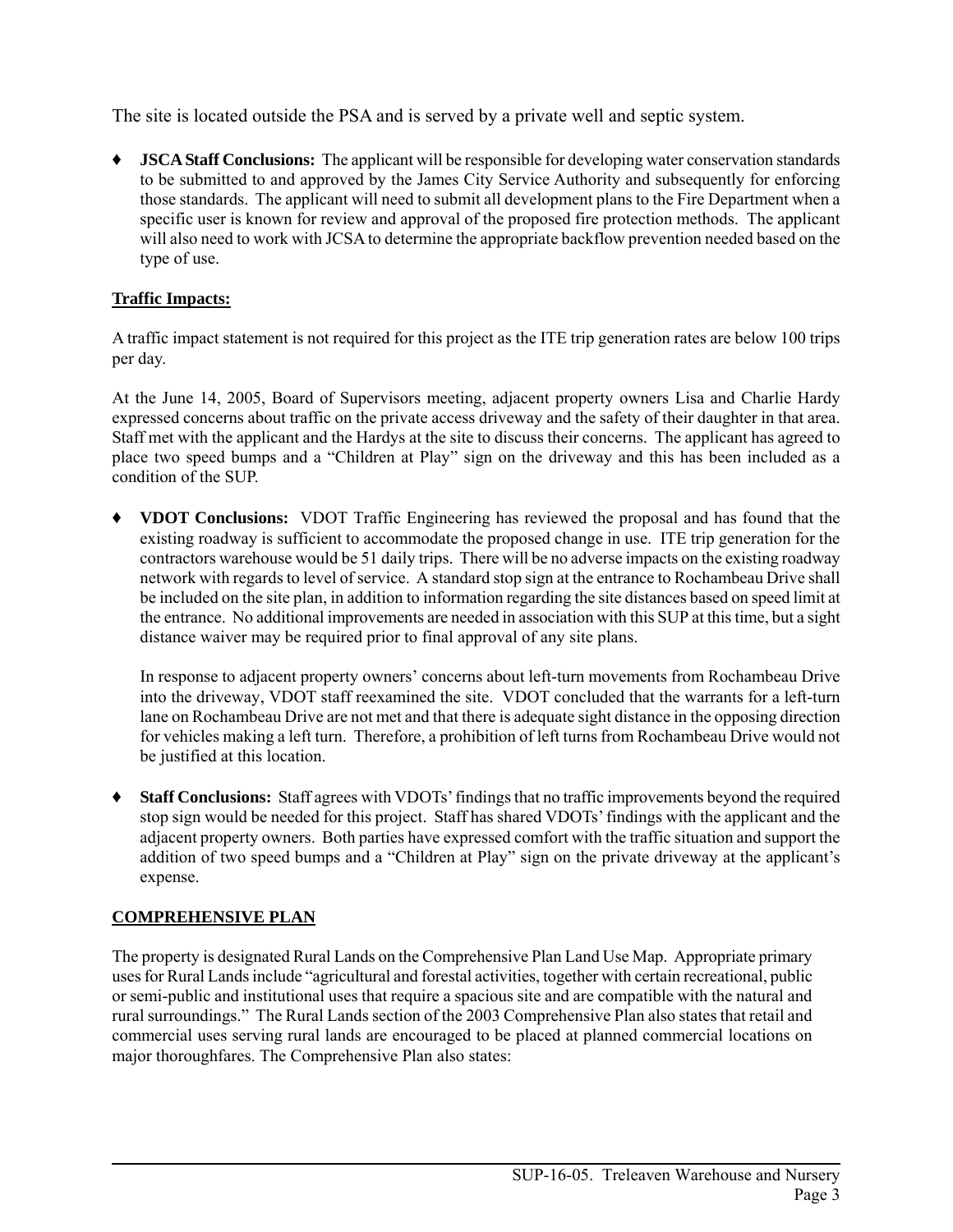"However, a few of the smaller direct agricultural or forestal support uses, home-based occupations, and certain uses which require very low intensity settings relative to the site in which it will be located may be considered on the basis of case-by-case review, provided such uses are compatible with the natural and rural character of the area, in accordance with the Development Standards of the Comprehensive Plan."

♦ **Staff Conclusions:** The proposed contractors warehouse, with the attached conditions, would be consistent with the existing use of the site and the character of the Rural Lands Designation. This would be a re-use of an existing commercial building and would not increase the commercial nature of the site. The proposed conditions limit the outdoor storage of materials for the contractors warehouse in order to preserve a more rural setting. Conditions have also been included that limit the hours of operation of the warehouse, the types of machinery operated, and the sound from any outdoor speaker systems.

# **RECOMMENDATION:**

Condition Nos. 1 and 3 have been amended, and Condition No. 10 has been added since the June 14, 2005, Board of Supervisors meeting, in response to concerns raised at that meeting and subsequent conversations with the applicant and adjacent property owners. Staff finds the proposal, with the attached amended conditions, to be consistent with surrounding land uses, the Land Use policies of the Comprehensive Plan, and the Comprehensive Plan Land Use Map designation. Staff recommends that the Board of Supervisors approve the Special Use Permit application with the conditions listed in the attached resolution.

Trey Davis

CONCUR:

 $\mathcal{L}_\text{max}$ 

TD/gs sup16-05.doc2

# ATTACHMENTS:

- 1. Location map
- 2. Approved Planning Commission Minutes
- 3. Resolution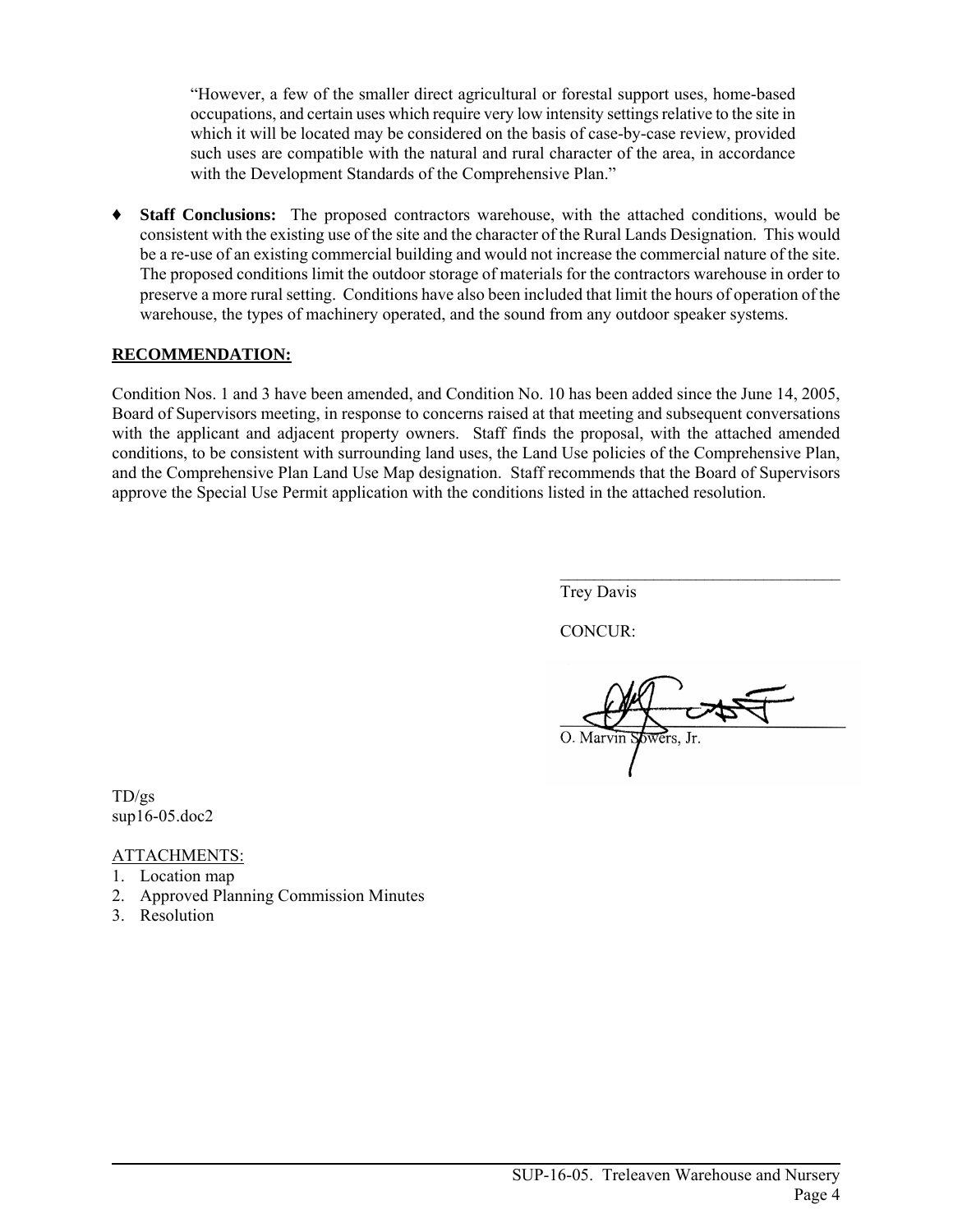# **SUP-16-05 Treleaven Warehouse and Nursery**

ယ္က



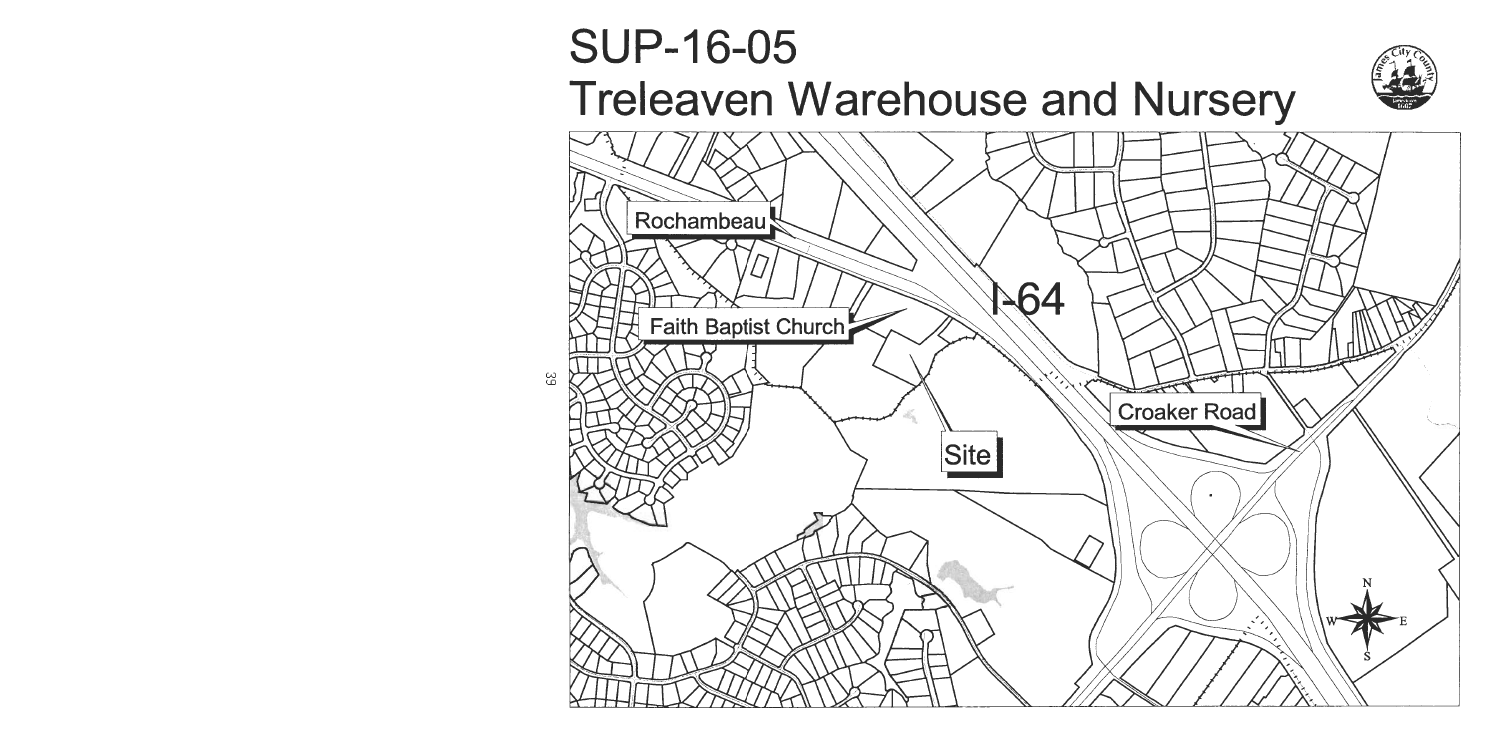# APPROVED MINUTES OF THE PLANNING COMISSIONS **MAY 2, 2005 MEETING**

#### SUP-16-05 Treleaven Warehouse and Nursery

Mr. Trey Davis presented the staff report. Mr. Stanley B. Treleaven of T&S Associates, Inc. has applied for a special use permit to allow for an existing structure to be used as a contractor's warehouse. The property, located at 4191 Rochambeau Drive, is currently zoned A-1, General Agricultural, and is designated Rural Lands on the 2003 Comprehensive Plan Land Use Map. The parcel may be further identified as Parcel No. (1-9B) on James City County Real Estate Tax Map No. (13-4).

Staff recommended approval.

Mr. Fraley asked for more information regarding the sight distance waiver that may be required prior to final Site Plan approval.

Mr. Davis explained that the Virginia Department of Transportation (VDOT) asked that the sight distance be reviewed at the site plan stage. If it is determined that there is not enough sight distance the property owner will be required to submit a deed for recordation stating awareness of the condition.

Mr. Kale verified that the driveway currently exists.

Mr. Billups asked if distinct differences existed between the current and the proposed uses.

Mr. Davis stated that the existing use is considered non-conforming. He further stated that although both uses pertain to the construction trade and that traffic and car trips would be similar; the SUP process allows the County to add some conditions to the site.

Mr. Kale inquired as to whether the SUP would apply to the nursery only or the entire site.

Mr. Davis answered that the SUP would apply to the contractor's warehouse only. He said the nursery is allowed by right.

Mr. Hunt opened the public hearing.

Ms. Jones asked whether the applicant was comfortable with the conditions.

Mr. Treleaven, the applicant, answered yes.

Hearing no requests to speak, the public hearing was closed.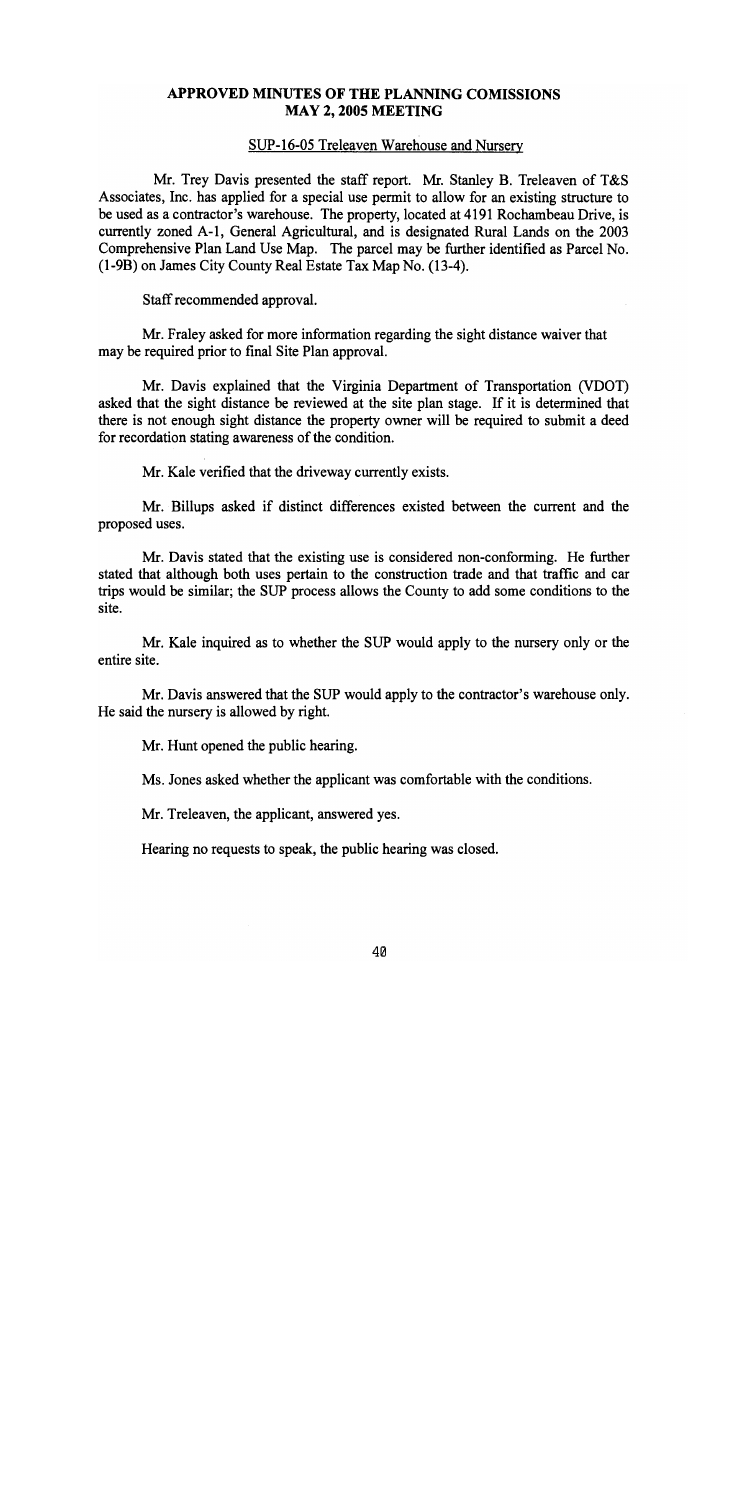Mr. Kennedy motioned to approve the application.

Ms. Blanton seconded the motioned.

In a unanimous roll call vote the application was approved 7-0. AYE: Billups, Kale, Fraley, Blanton, Jones, Kennedy, Hunt (7); NAY: (0).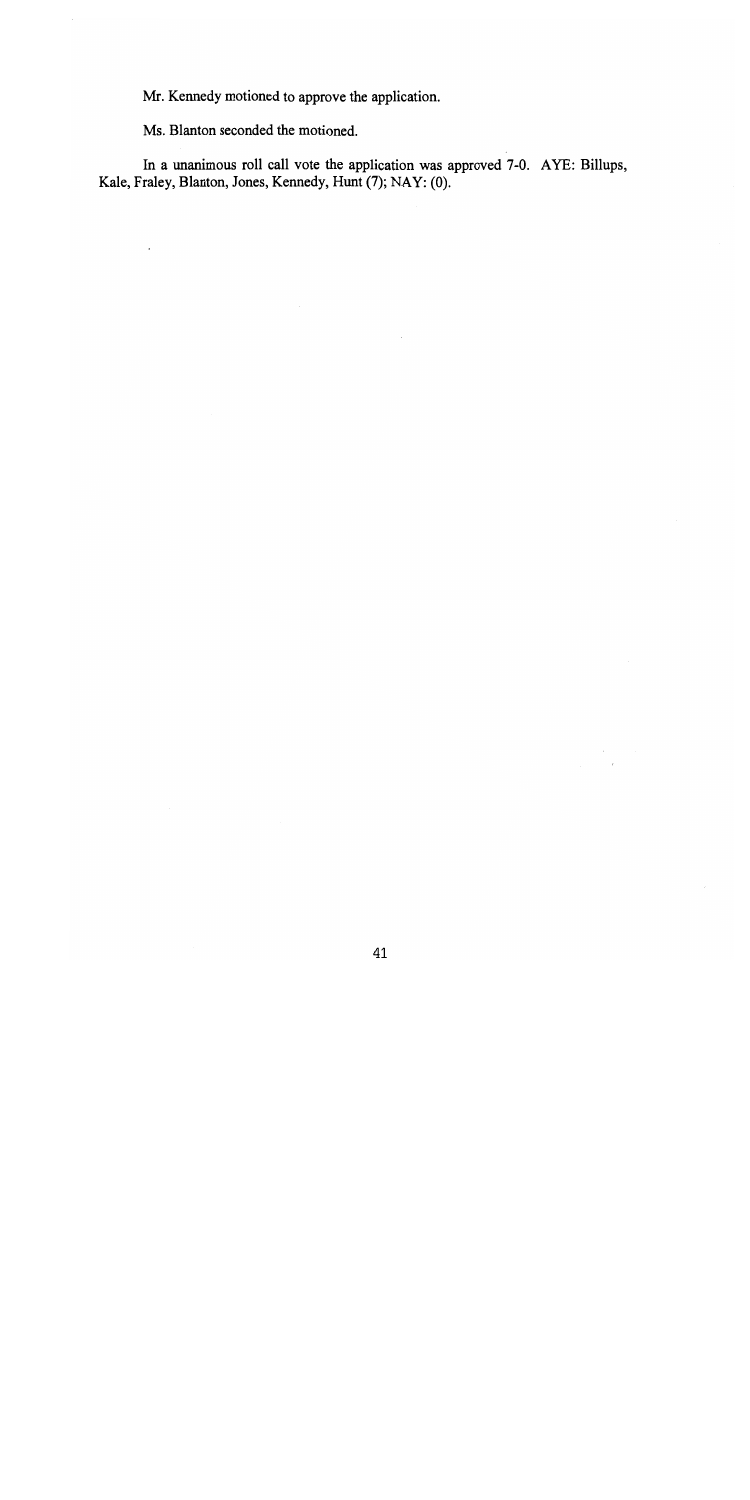# **R E S O L U T I O N**

#### CASE NO. SUP-16-05. TRELEAVEN WAREHOUSE AND NURSERY

- WHEREAS, the Board of Supervisors of James City County has adopted by ordinance, specific land uses that shall be subjected to a Special Use Permit (SUP) process; and
- WHEREAS, the applicant has requested a SUP to allow for a contractors warehouse in an A-1, General Agricultural District, located at 4109 Rochambeau Drive, further identified as Parcel No. (1-9B) on James City County Real Estate Tax Map No. (13-4); and
- NOW, THEREFORE, BE IT RESOLVED that the Board of Supervisors of James City County, Virginia, does hereby approve the issuance of Special Use Permit 16-05 as described herein with the following conditions:
	- 1. The contractors warehouse shall be limited to the storage of lumber, drywall, plumbing fixtures, pipes, insulation, flooring, glass, concrete, fasteners, wires, and electrical fixtures, or other materials as approved by the Planning Director. There shall be no outdoor storage of any of these materials unless screened by fencing and/or landscaping in a location and manner approved by the Planning Director prior to final site plan approval.
	- 2. There shall be no outdoor operation of machinery in connection with the contractors warehouse other than forklifts and delivery vehicles at the site.
	- 3. Hours of operation for the contractors warehouse shall be limited to the time between 6 a.m. and 9 p.m., except in cases of inclement weather.
	- 4. A site plan shall be submitted by the applicant in accordance with the requirements of the Zoning Ordinance.
	- 5. The applicant shall provide one handicap-accessible parking space on the site.
	- 6. Any outdoor storage of material for the nursery shall be shown on the site plan and shall be screened by landscaping and/or fencing in a manner acceptable to the Planning Director.
	- 7. The applicant shall be responsible for developing water conservation standards to be submitted to and approved by the James City Service Authority prior to final site plan approval. The applicant shall be responsible for enforcing these standards.
	- 8. The applicant shall submit the site plan to the Williamsburg Area Environmental Health Office for review and approval to verify that the existing well, septic tank, and drainfield are adequate to serve the intended use of the building.
	- 9. The installation of a stop sign at the entrance onto Rochambeau Drive shall be included on the site plan.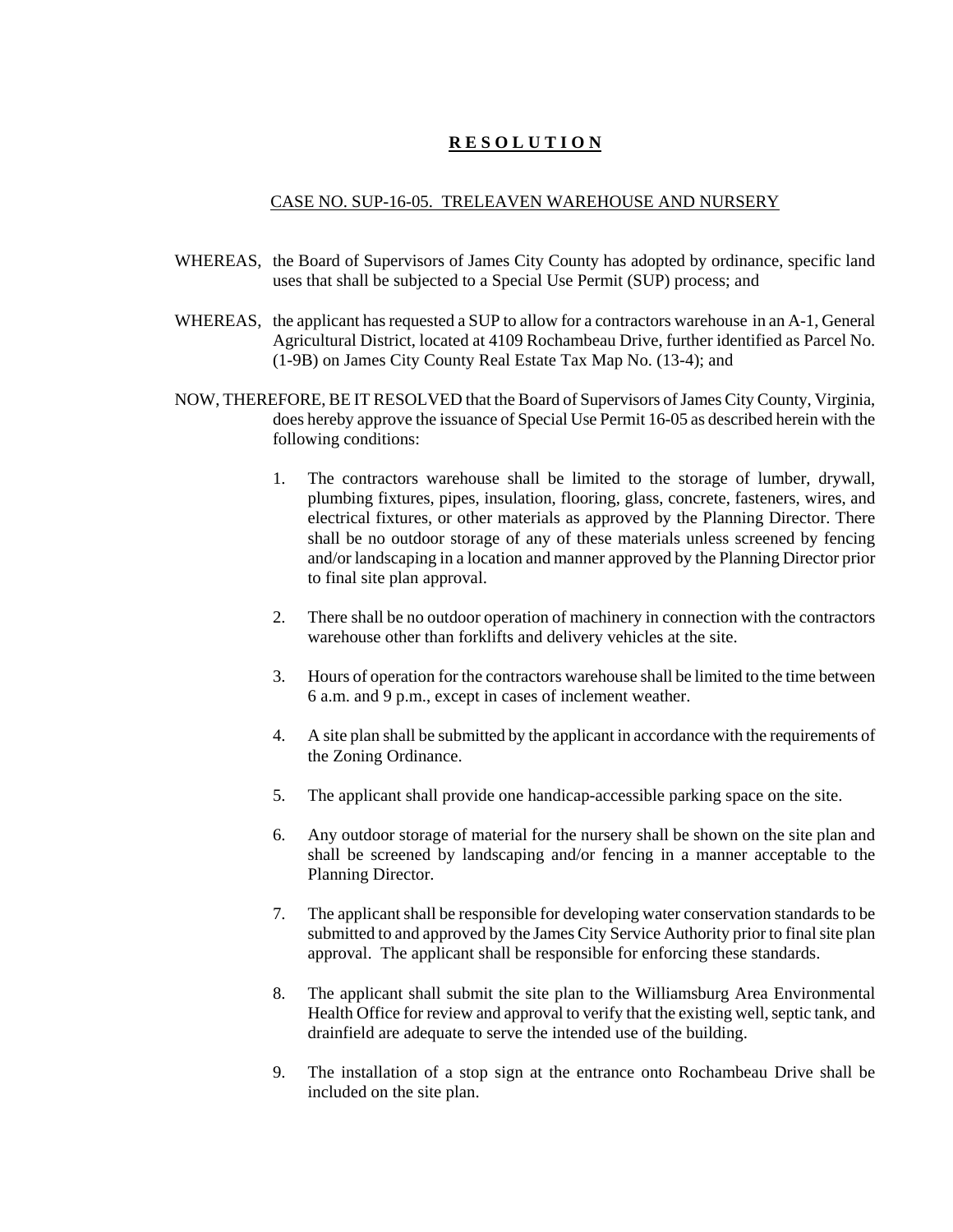- 10. The installation of a "Children at Play" sign and two speed bumps on the driveway shall be included on the site plan.
- 11. Intercom and other speaker systems shall operate in such a manner that they shall not be audible from adjacent properties.
- 12. If final site plan approval is not obtained within 36 months of the issuance of the SUP, it shall become void.
- 13. This Special Use Permit is not severable. Invalidation of any word, phrase, clause, sentence, or paragraph shall invalidate the remainder.

Michael J. Brown Chairman, Board of Supervisors

\_\_\_\_\_\_\_\_\_\_\_\_\_\_\_\_\_\_\_\_\_\_\_\_\_\_\_\_\_\_\_\_\_\_\_\_

ATTEST:

Sanford B. Wanner Clerk to the Board

\_\_\_\_\_\_\_\_\_\_\_\_\_\_\_\_\_\_\_\_\_\_\_\_\_\_\_\_\_\_\_\_

Adopted by the Board of Supervisors of James City County, Virginia, this 12th day of July, 2005.

sup16-05.res2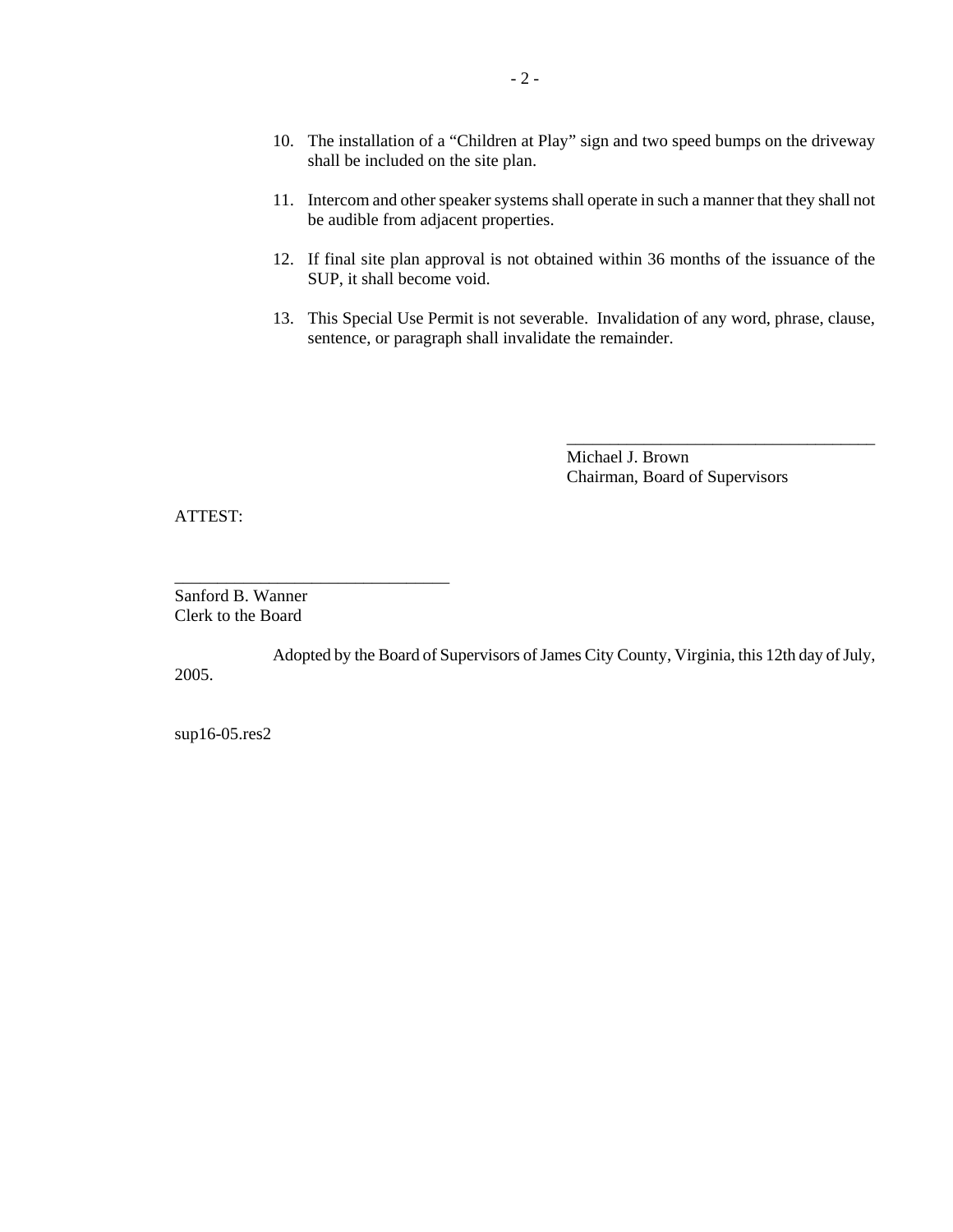#### **M E M O R A N D U M**

| DATE:           | July 12, 2005                                                        |
|-----------------|----------------------------------------------------------------------|
| TO:             | The Board of Supervisors                                             |
| FROM:           | John E. McDonald, Manager of Financial and Management Services       |
| <b>SUBJECT:</b> | Lease Financing – Warhill Property Infrastructure and Sports Stadium |

The County needs to construct the roads, utilities, stormwater drainage, and other infrastructure for the Warhill property, both on-site and off-site, to serve the needs of the new Thomas Nelson Community College campus and the new high school. The Warhill property will also be home to the new sports stadium. All of these improvements are proposed to be financed by the issuance of \$23,500,000 in lease revenue bonds by the Economic Development Authority (EDA) of James City County and then the improvements would be leased to the County.

The \$23,500,000 financing will provide funds for the Warhill site improvements and community sports facility, as detailed below. It also includes \$1.8 million to be set aside as a Debt Service Revenue Fund (DSRF) equal to one year's debt service on the issue. The DSRF is a requirement for this type of financing and will be escrowed in an interest-bearing account.

| <b>Storm Drainage</b>              | \$3,434,553  |
|------------------------------------|--------------|
| Entrance Road                      | 2,689,853    |
| Preliminary Engineering            | 2,176,107    |
| Route 614/Outlet Mall              | 1,780,616    |
| Water/Sewer                        | 1,469,633    |
| <b>Stadium Clearing</b>            | 1,281,013    |
| <b>Construction Administration</b> | 1,236,216    |
| Rights-of-Way                      | 555,312      |
| Route 60 Turn Lanes                | 479,806      |
| Dam Improvements                   | 122,403      |
|                                    | \$15,225,512 |
| <b>Community Sports Facility</b>   | 6,474,488    |
| Debt Service Reserve Fund          | 1,800,000    |
|                                    | \$23,500,000 |

#### Use of Proceeds - Warhill Site Improvements

The attached resolution has been prepared with the assistance of Mr. Stephen L. Johnson from Troutman Sanders, LLP of Richmond the County's Bond Counsel, and authorizes the Chairman or the Vice Chairman to execute the necessary documents for this financing. After the Board's approval, the EDA Board of Directors will be asked to actually issue the bonds.

Staff recommends adoption of the attached resolution.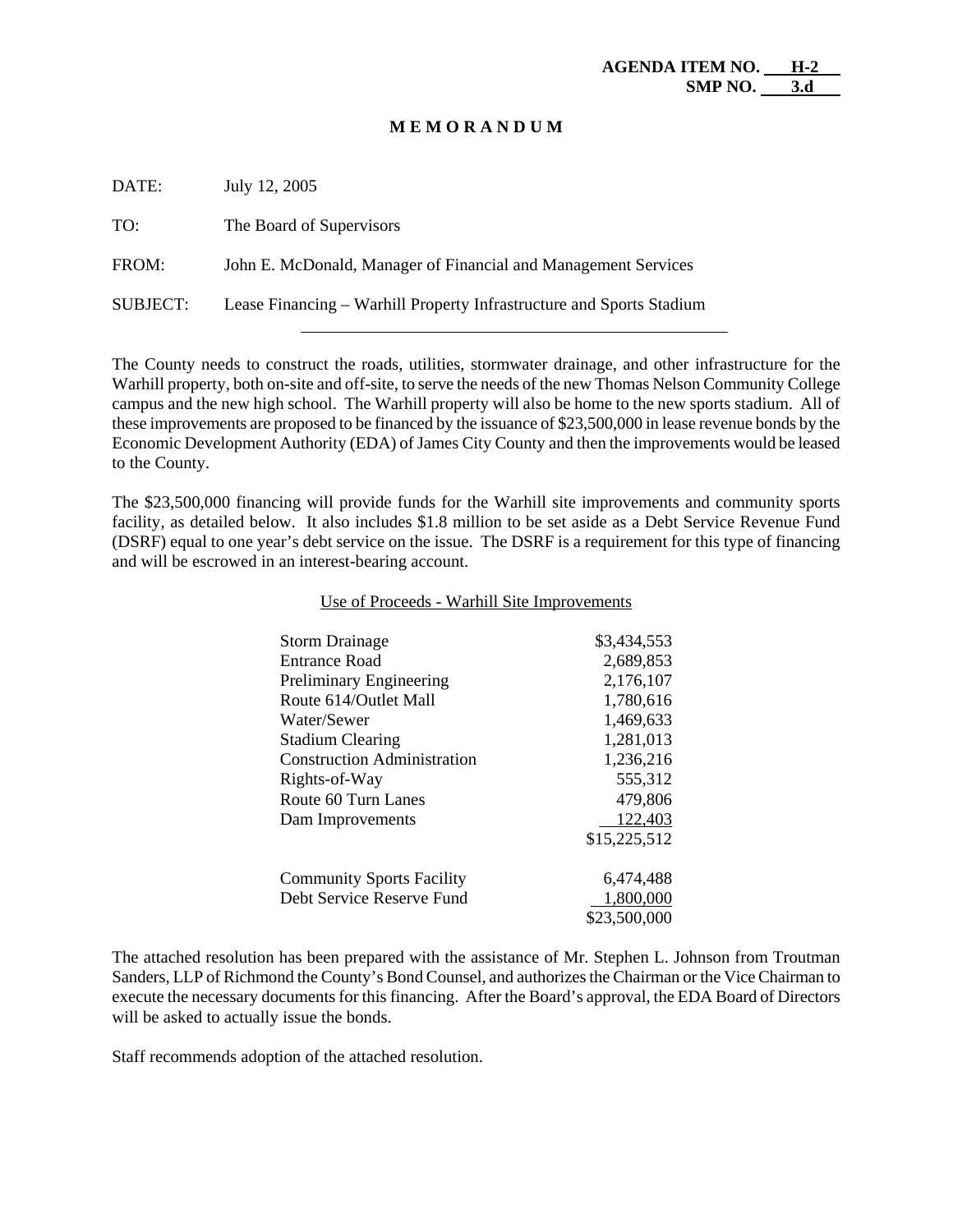Lease Financing – Warhill Property Infrastructure and Sports Stadium July 12, 2005 Page 2

John E. McDonald

CONCUR:

 $\overline{a}$ 

annee Sanford B. Wanner

JEM/gs warhilllease.mem

Attachment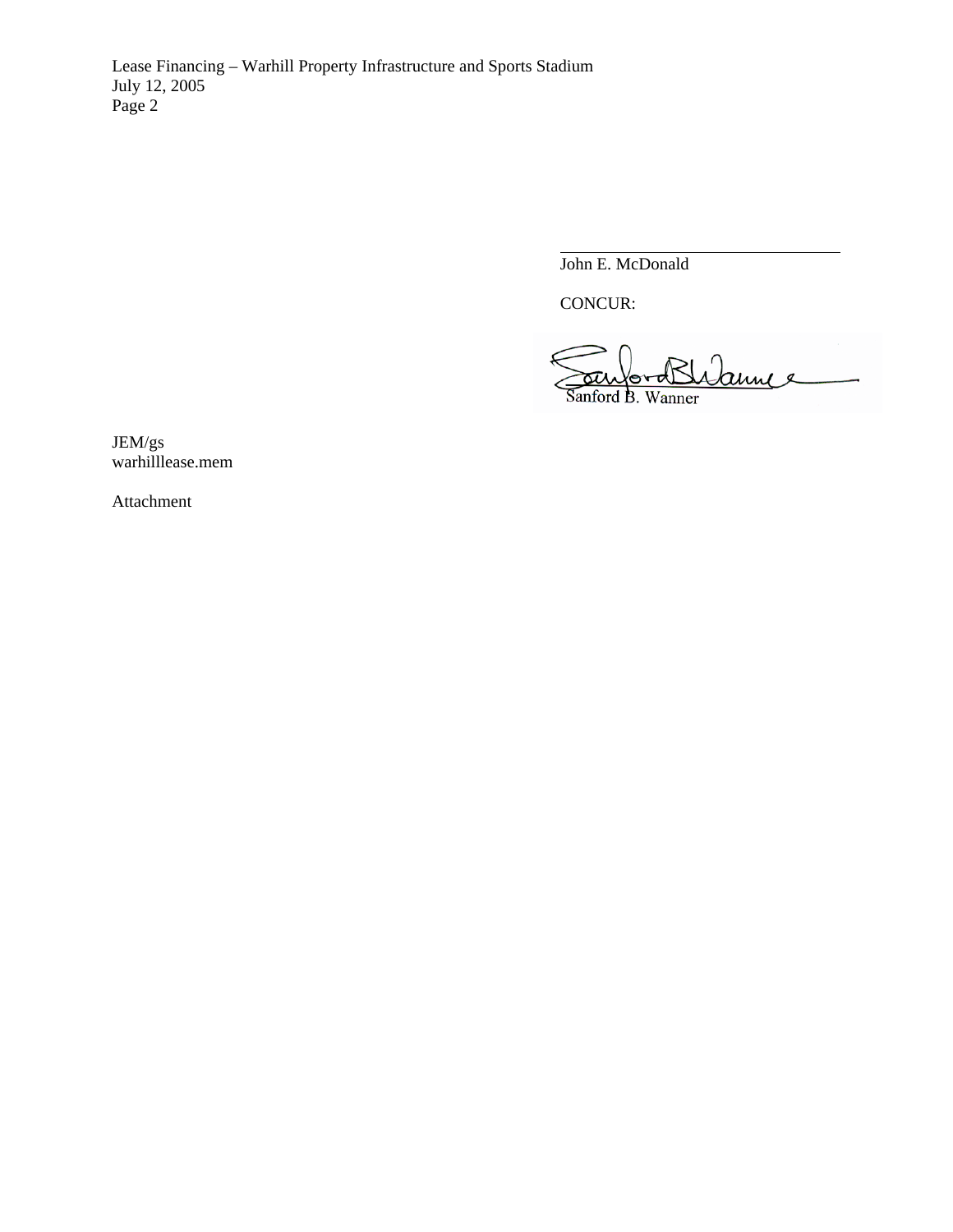# **R E S O L U T I O N**

#### LEASE FINANCING-WARHILL PROPERTY INFRASTRUCTURE AND SPORTS STADIUM

- WHEREAS, the Board of Supervisors of James City County, Virginia (the "Board of Supervisors") has determined that James City County, Virginia (the "County") has an immediate need for the construction of (i) roads, utilities, stormwater drainage, and other infrastructure for the Warhill property, both on-site and off-site, to serve the needs of the new Thomas Nelson Community College campus and the new high school and (ii) a new sports stadium (collectively, the "Project"); and
- WHEREAS, there has been presented to the Board of Supervisors a plan for the lease financing of the Project which would not create debt of the County for purposes of the Virginia Constitution; and
- WHEREAS, pursuant to such financing plan, the Economic Development Authority of James City County, Virginia (the "Authority") would issue its lease revenue bonds in an amount not to exceed \$23,500,000 (the "Bonds") to finance the Project, which would be leased by the Authority to the County, and to finance other related costs and to fund any required reserves associated with the issuance of the Bonds; and
- WHEREAS, there have been presented to this meeting preliminary drafts of the following documents (collectively, the "Documents") in connection with the transactions described above, copies of which shall be filed with the records of the Board of Supervisors:
	- (a) Ground Lease, dated as of August 1, 2005 (the "Ground Lease"), between the County and the Authority conveying to the Authority interests in certain real property;
	- (b) Lease Agreement, dated as of August 1, 2005 (the "Lease"), between the Authority and the County conveying to the County a leasehold interest in the Project;
	- (c) Indenture of Trust, dated as of August 1, 2005 (the "Indenture"), between the Authority and SunTrust Bank, as trustee (the "Trustee"), pursuant to which the Bonds are to be issued;
	- (d) Assignment of Rents and Leases, dated as of August 1, 2005 (the "Assignment"), between the Authority and the Trustee, assigning to the Trustee certain of the Authority's rights under the Ground Lease and the Lease;
	- (e) Preliminary Official Statement with respect to the offering and sale of the Bonds (the "Preliminary Official Statement");
	- (f) Notice of Sale pursuant to which the Bonds will be advertised for sale; and
	- (g) Continuing Disclosure Certificate, dated as of August 1, 2005 (the "Continuing Disclosure Certificate"), pursuant to which the County agrees to undertake certain continuing disclosure obligations with respect to the Bonds.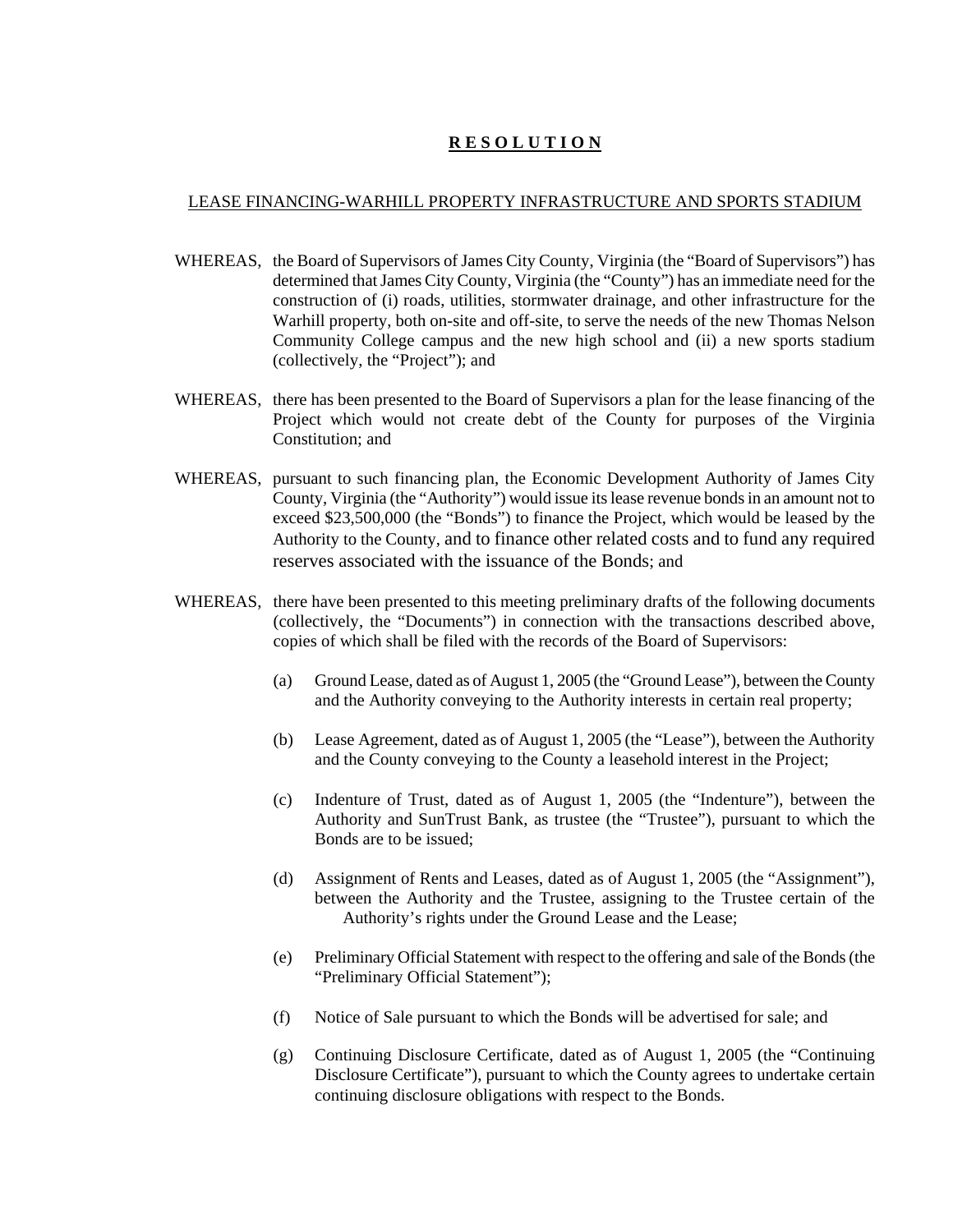- NOW, THEREFORE, BE IT RESOLVED by the Board of Supervisors of James City County, Virginia, that:
- 1. The Board of Supervisors hereby finds and determines that it is in the best interests of the County to proceed with the lease financing of the Project.
	- 2. The Bonds to be issued by the Authority shall have such terms as are approved by the Authority in a duly adopted resolution; *provided*, that the Bonds (a) shall have a true or "Canadian" interest cost not to exceed 6.00% per year, taking into account any original issue discount or premium; (b) shall be sold to the successful bidder at a price not less than 98% nor more than 108% of the original aggregate principal amount thereof; (c) shall have a weighted average maturity of no more than twentyfive (25) years; (d) shall be issued in an aggregate amount not to exceed \$23,500,000; and (e) shall be subject to optional redemption, so long as the Bonds may be optionally redeemed after eleven years (or such shorter period as deemed advisable in the sale of the Bonds), with a redemption premium no greater than two percent (2.00%) of the principal amount of the Bonds to be optionally redeemed.
	- 3. The Documents shall be in substantially the forms submitted to this meeting, which are hereby approved, with such completions, omissions, insertions, and changes as may be subsequently approved by the Chairman or Vice Chairman of the Board of Supervisors, which approval shall be evidenced conclusively by the execution and delivery of the Documents to which the County is a party by such Chairman or Vice Chairman.
	- 4. The Chairman and Vice Chairman of the Board of Supervisors, either of whom may act, are each hereby authorized and directed to execute the Ground Lease, the Lease, the Continuing Disclosure Certificate, the Preliminary Official Statement, and the final Official Statement relating to the Bonds. The County Administrator and the County Attorney are hereby authorized to record or cause to be recorded the Ground Lease, the Lease (or a memorandum thereof) and the Assignment in the Clerk's Office of the Circuit Court of the County.
	- 5. The Chairman and Vice Chairman of the Board of Supervisors, either of whom may act, are each hereby authorized and directed to acknowledge and consent, if necessary, to the provisions of the Indenture and the Assignment.
	- 6. The appropriate officers and agents of the County are hereby authorized and directed to prepare, and the Chairman and Vice Chairman of the Board of Supervisors are each authorized and directed to execute, the Preliminary Official Statement with respect to the issuance and sale of the Bonds, with such supplements as either the Chairman or Vice Chairman may consider necessary or desirable in connection therewith. The Chairman and Vice Chairman of the Board of Supervisors are each authorized, on behalf of the County, to deliver the Preliminary Official Statement to Davenport & Company LLC (the "Financial Advisor") and to deem the Preliminary Official Statement to be in final form as of its date within the meaning of Rule 15c2-12 of the Securities and Exchange Commission, except for the omission of certain pricing and other information allowed to be omitted pursuant to such Rule 15c2-12. The delivery of the Preliminary Official Statement to the Financial Advisor shall be conclusive evidence that it has been deemed final as of its date by the County, except for the omission of such pricing and other information. The use and distribution of the Preliminary Official Statement are hereby authorized.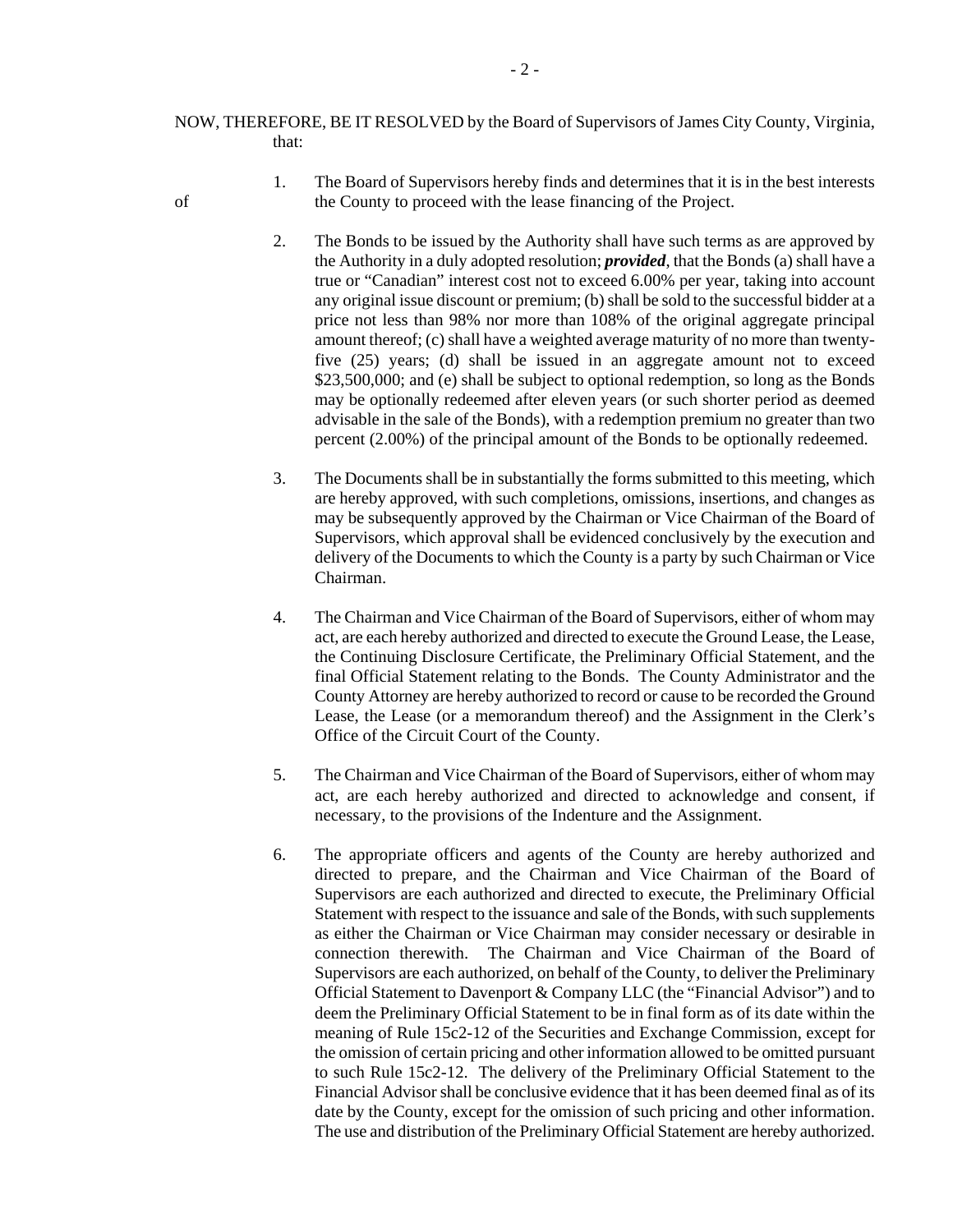The appropriate officers and agents of the County are hereby authorized and directed to assist with the preparation of a final Official Statement, appropriately dated, in the form of the Preliminary Official Statement, with appropriate completions, insertions, omissions, and changes as shall be necessary to accurately describe, among other things, the Bonds, the security therefor, and the Documents. The Chairman and the Vice Chairman of the Board of Supervisors, either of whom may act, are each authorized and directed to execute and deliver the final Official Statement on behalf of the County. The use and distribution of such final Official Statement are hereby approved.

- 7. The Board of Supervisors hereby selects and designates SunTrust Bank as Trustee and Troutman Sanders LLP as Bond Counsel with respect to the Bonds, and the Authority is hereby requested to designate them as such.
- 8. The County covenants that it shall not take or omit to take any action the taking or omission of which will cause the Bonds to be "arbitrage bonds" within the meaning of Section 148 of the Internal Revenue Code of 1986, as amended, including regulations issued pursuant thereto (the "Code"), or otherwise cause interest on the Bonds to be includable in the gross income for federal income tax purposes of the registered owners thereof under existing law. Without limiting the generality of the foregoing, the County shall comply with any provision of law that may require the County at any time to rebate to the United States any part of the earnings derived from the investment of the gross proceeds of the Bonds.
- 9. All acts of the Chairman and Vice Chairman of the Board of Supervisors and other officers of the County, regardless of whether such acts occurred prior to or occur after the adoption of this Resolution, that are in conformity with the purposes and intent of this Resolution and in furtherance of the plan of financing, the issuance and sale of the Bonds, and the undertaking of the Project are hereby approved and ratified.
- 10. The Project is hereby declared to be essential to the efficient operation of the County, and the Board of Supervisors anticipates that the Project will continue to be essential to the operation of the County during the term of the Lease. The Board of Supervisors, while recognizing that it is not empowered to make any binding commitment to make appropriations beyond the current fiscal year, hereby states its intent to make annual appropriations in future fiscal years in amounts sufficient to make all payments under the Lease and hereby recommends that future Boards of Supervisors do likewise during the term of the Lease. If the County exercises its right not to appropriate money for rent payments under the Lease, the Trustee may terminate the Lease or otherwise exclude the County from possession of the Project.
- 11. This Resolution shall take effect immediately.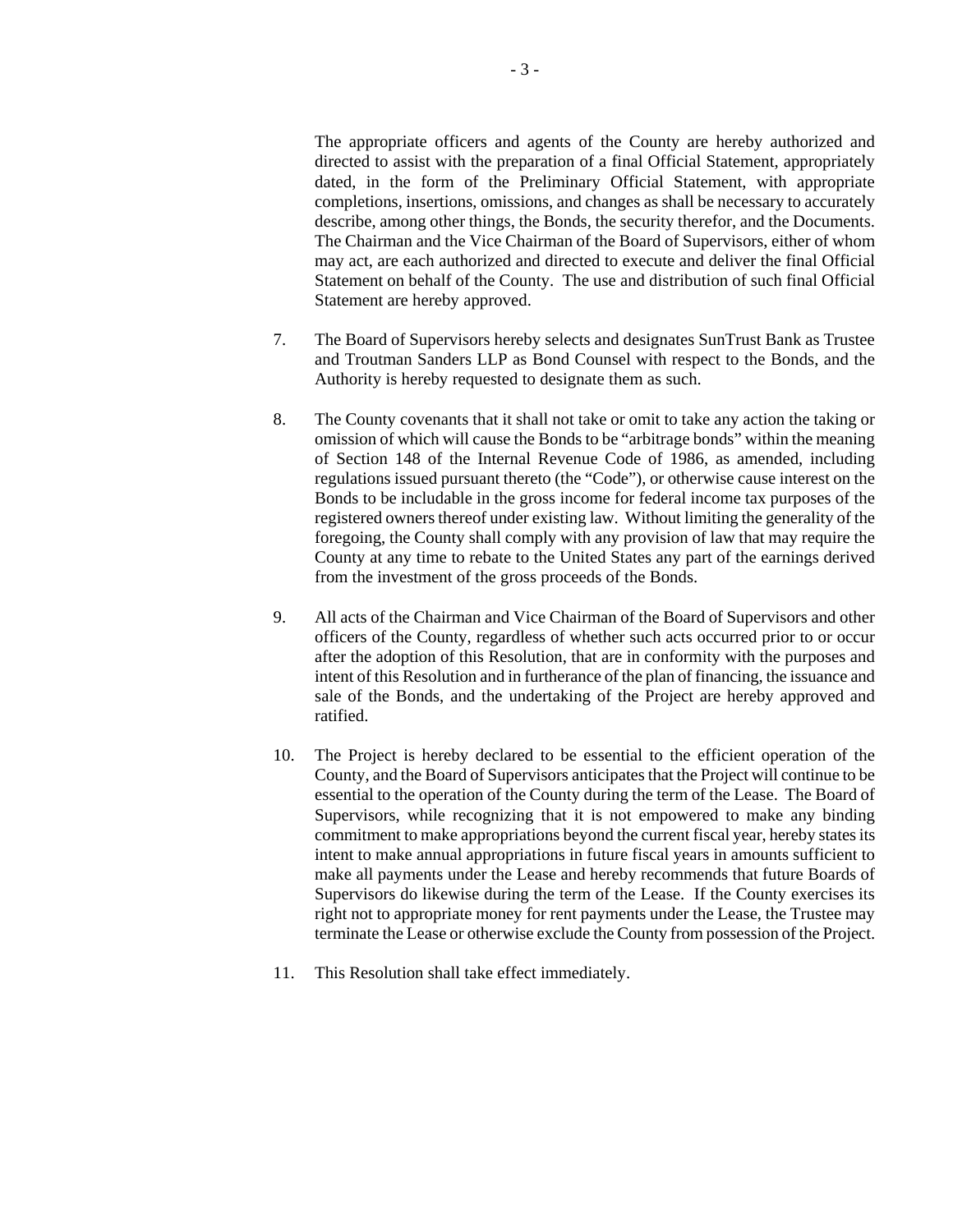Michael J. Brown Chairman, Board of Supervisors

\_\_\_\_\_\_\_\_\_\_\_\_\_\_\_\_\_\_\_\_\_\_\_\_\_\_\_\_\_\_\_\_\_\_\_\_

ATTEST:

Sanford B. Wanner Clerk to the Board

\_\_\_\_\_\_\_\_\_\_\_\_\_\_\_\_\_\_\_\_\_\_\_\_\_\_\_\_\_\_\_\_

Adopted by the Board of Supervisors of James City County, Virginia, this 12th day of July, 2005.

WarhillLease.res